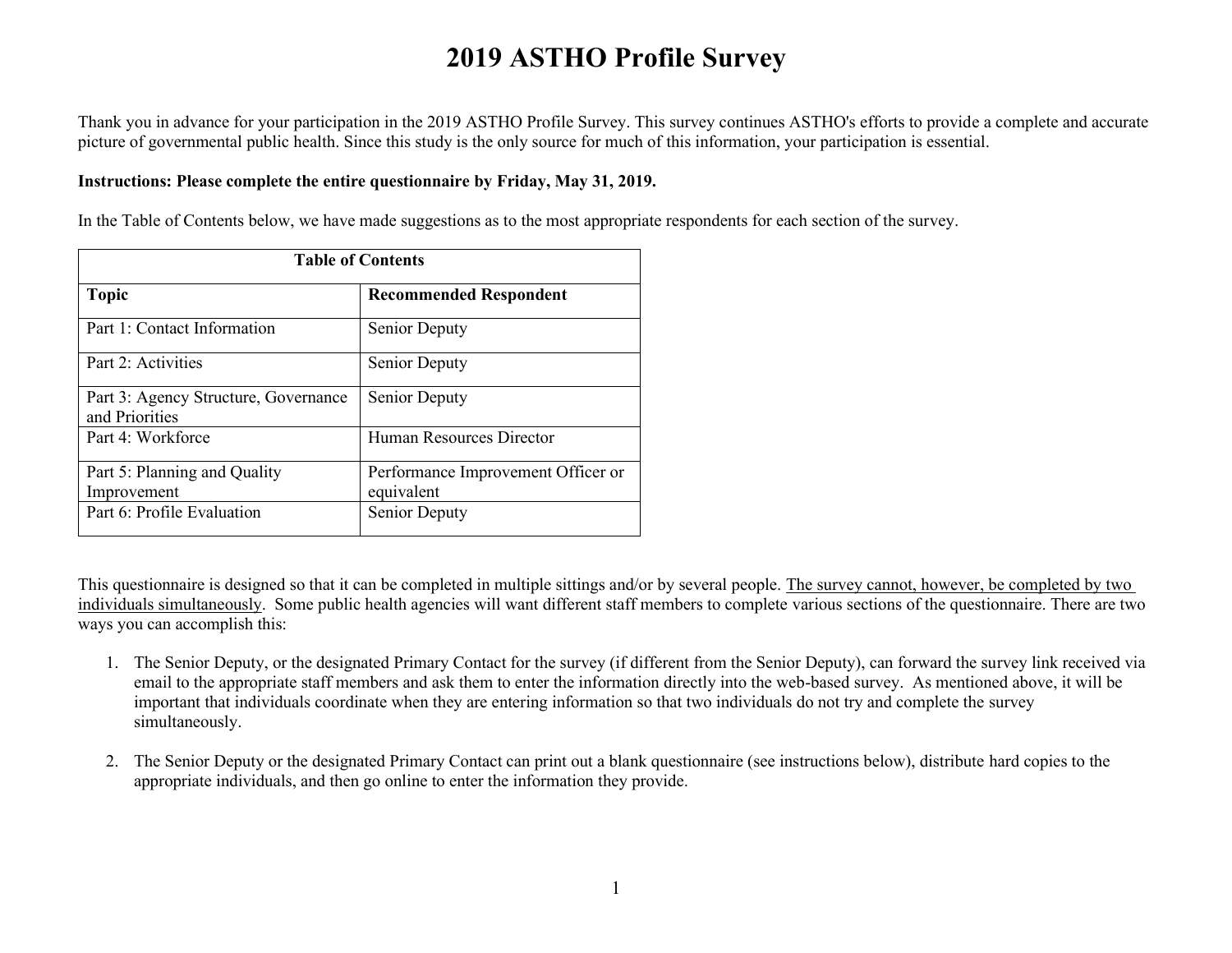#### **Contact Information**

On the top of the first page of each section, we have made suggestions as to the most appropriate respondents for each section of the survey (e.g. Part 4: Workforce. To be completed by the Human Resources Director).

We request that the contact information of the person completing each part of the survey be entered on the first page of each section in case ASTHO needs to follow up on the responses provided. To edit the contact information, or to view the instructions at any time, click on the name of the section on the left panel.

#### **Saving Data**

As you complete the questionnaire, your responses will be saved when you click on the Next button the bottom of each page. Responses can be changed at any time until the survey is submitted using the "Submit Survey" button.

#### **Printing a Blank Survey**

You may print a blank version of the survey by clicking on the link provided online.

#### **Navigating the Survey**

Depending on your responses to some questions, related follow-up questions may or may not appear. To go to a specific section of the survey, you can click on the Table of Contents at any time (the icon with three horizontal lines on the upper left-hand corner of your screen). To return to a previous question or skip ahead, simply click on the name of the section on the left panel and then the link that includes the question number (e.g. to view/edit question 2.2, click on "Part 2: Activities" and then click on "2.1-2.5"). To access the Table of Contents, select the three horizontal lines available in the upper left corner of every survey page. Do not use the back button in the web browser.

Upon viewing a page of the survey, a check mark will appear beside the corresponding section within the Table of Contents. This check mark will appear whether or not you have completed the whole section of the survey, so we recommend reviewing each section manually for completion rather than relying upon checkmark placement. While this survey can be completed using Internet Explorer, we strongly recommend using Google Chrome for best functionality.

#### **Submitting Completed Survey**

Senior Deputies will receive an email with a pin number, which will be necessary to submit the completed survey for your agency. We request that the Senior Deputy, Health Official, or the designated Primary Contact for the survey check the entries prior to final submission of your survey to ensure that all sections are completed and information is correct. To submit the completed survey, click on the "Submit Survey" button at the end of the survey.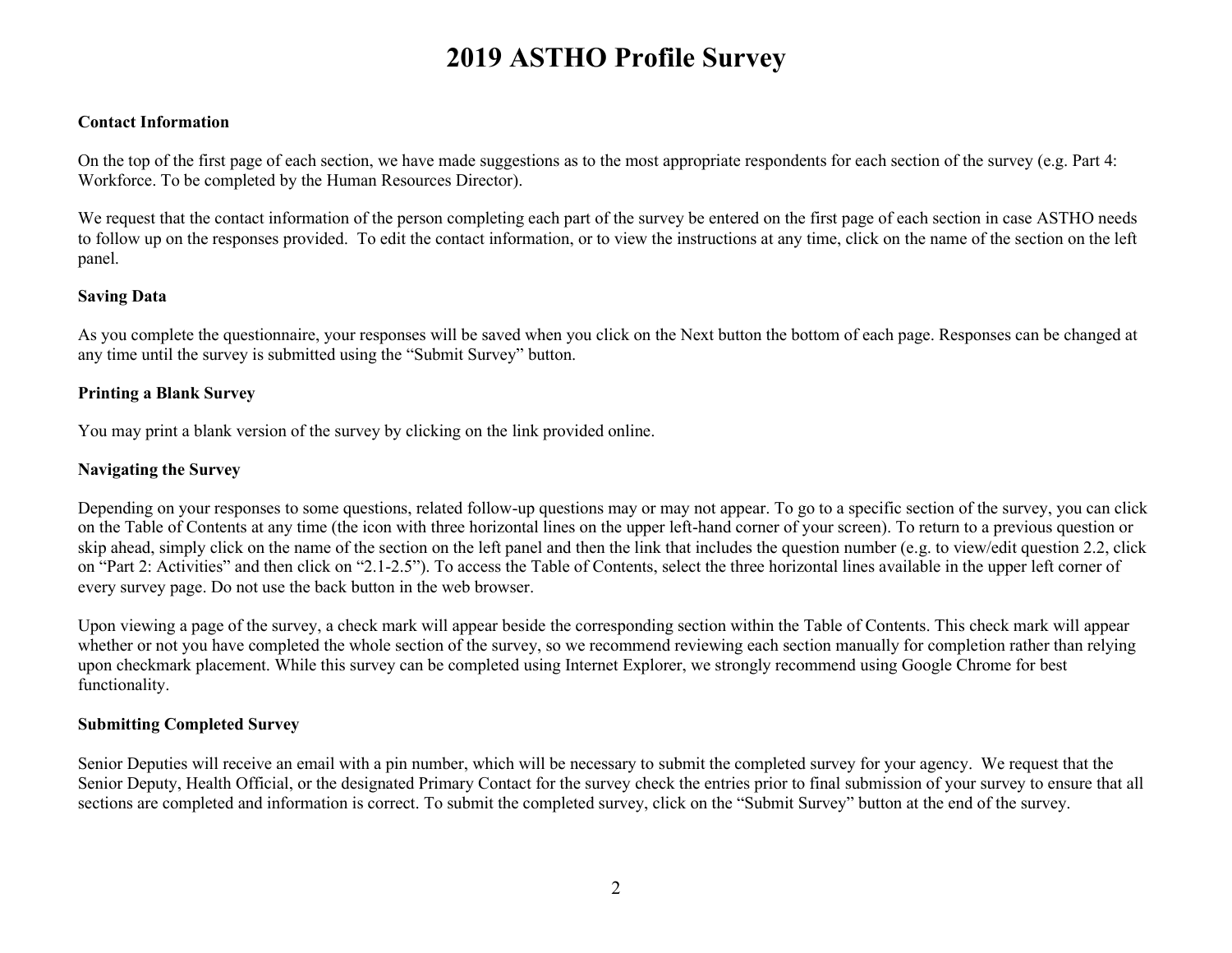#### **Printing a Completed Survey**

You will have the option to print out a copy of your responses upon submission of the survey.

#### **Report Findings**

Data from this survey will be analyzed and published in an interactive dashboard on ASTHO's website in fall 2019. ASTHO will make agency-specific information available to the public as required by our funding agreements with the Robert Wood Johnson Foundation and the Centers for Disease Control and Prevention. ASTHO will make this data available to researchers who agree to ASTHO's data use policy and whose research will benefit public health practice. Visit ASTHO's data and analysis web page for more information about the survey data use agreement and publicly available data at: http://www.astho.org/Research.aspx.

Your participation and effort are sincerely appreciated!

#### **Technical Assistance**

If you experience problems navigating the questionnaire or if you have questions related to the survey questions, please contact the Profile Team at (571) 318-5414 or profile@astho.org.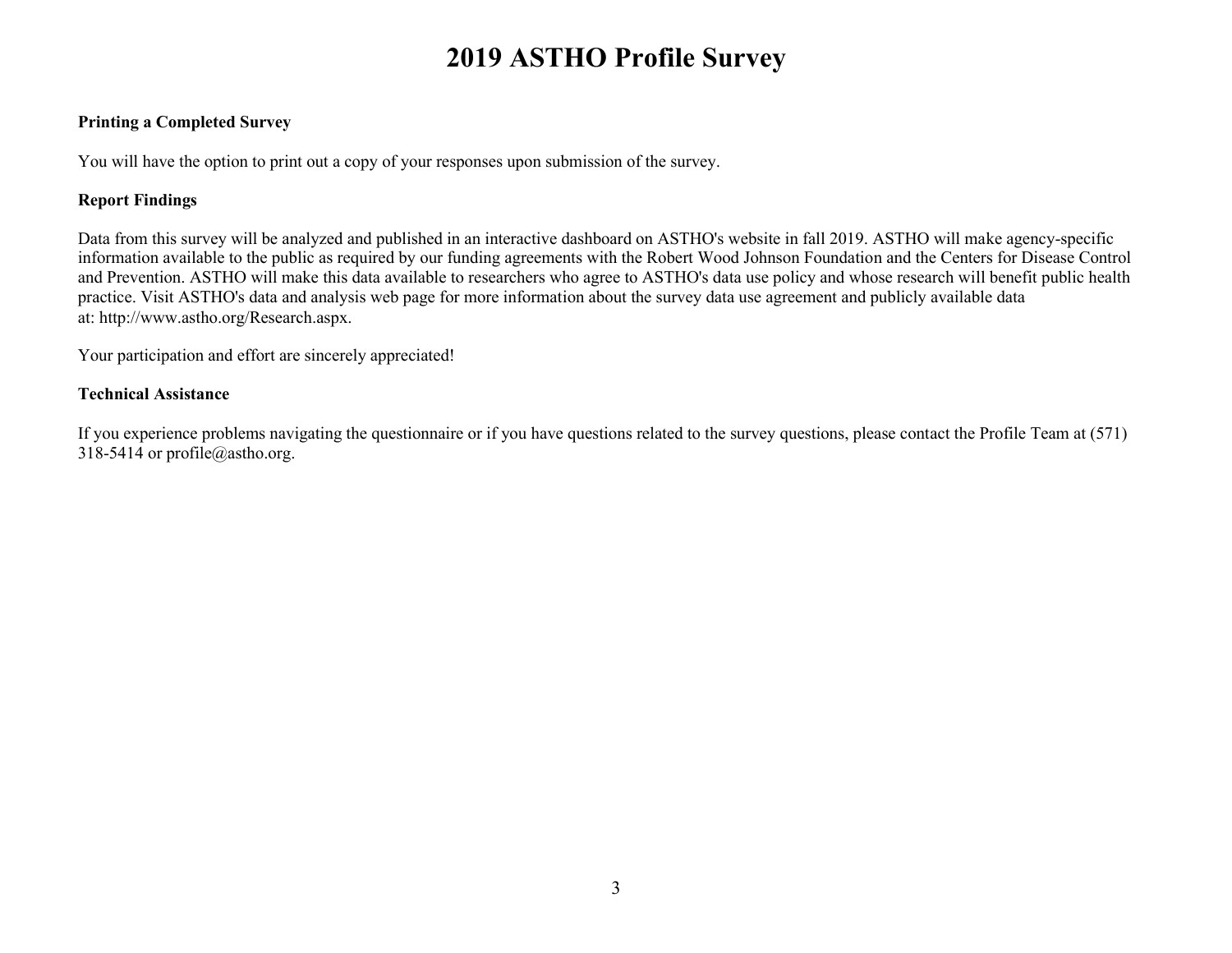**Part 1: Contact Information**

Name of public health agency: Prefilled

**Please indicate the two-letter abbreviation of your jurisdiction: \_\_\_\_\_\_\_\_\_\_\_\_\_\_\_\_\_\_\_\_\_\_**

**Respondent Information for Primary Contact**

**Name of Primary Contact for this survey: \_\_\_\_\_\_\_\_\_\_\_\_\_\_\_\_\_\_\_\_\_\_\_\_**

**Title: \_\_\_\_\_\_\_\_\_\_\_\_\_\_\_\_\_\_\_\_\_\_\_\_\_\_\_\_\_\_\_\_\_\_\_\_\_\_\_**

**Email: \_\_\_\_\_\_\_\_\_\_\_\_\_\_\_\_\_\_\_\_\_\_\_\_\_\_\_\_\_**

**Telephone: \_\_\_\_\_\_\_\_\_\_\_\_\_\_\_\_\_\_\_\_\_\_**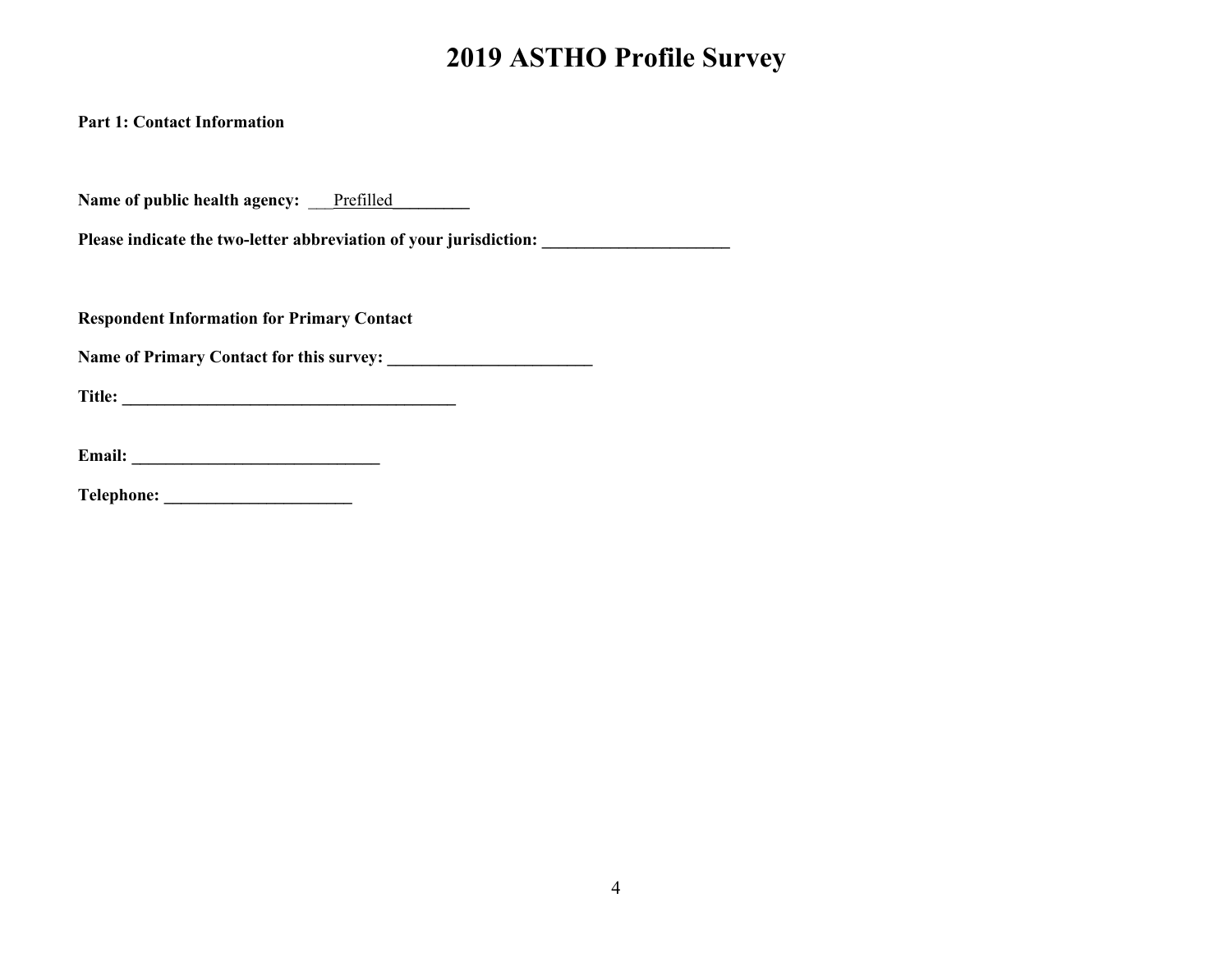#### **Part 2: Activities**

To be completed by the Senior Deputy.

## **Contact Information**

Please provide a contact for the following activities questions should ASTHO need to follow up regarding this information.

 $\Box$  Check here if the respondent information for this section is the same as that of the Primary Contact for the survey. (Please note: the Primary Contact information will not appear until you check this box.)

| Name              |  |
|-------------------|--|
| Position or Title |  |
| Telephone         |  |
| E-mail address    |  |

**Instructions:** 

Part 2 is the longest and most detailed section of the survey. The information collected in the following questions will allow ASTHO to describe the full range of public health agency responsibilities.

We are interested in the range of public health activities performed or supported by your public health agency; **if your agency is under a larger umbrella agency, please only answer for the public health division/department**. For each activity in the charts below and on the following pages, select YES or NO to indicate whether or not your agency supported the activity during the past year.

## **Please select YES if:**

- Your agency has either performed the activity directly or contracted out the activity. This includes the following situations:
	- o Public health agency employees in any office location perform an activity
	- o Your agency contracts with another organization (local health department or other organization) to perform an activity
	- o One or more local health departments—staffed by territorial/national employees—perform an activity
	- o Your agency passes money through to one or more local health departments to perform an activity and actively monitors/evaluates the activities funded by these pass throughs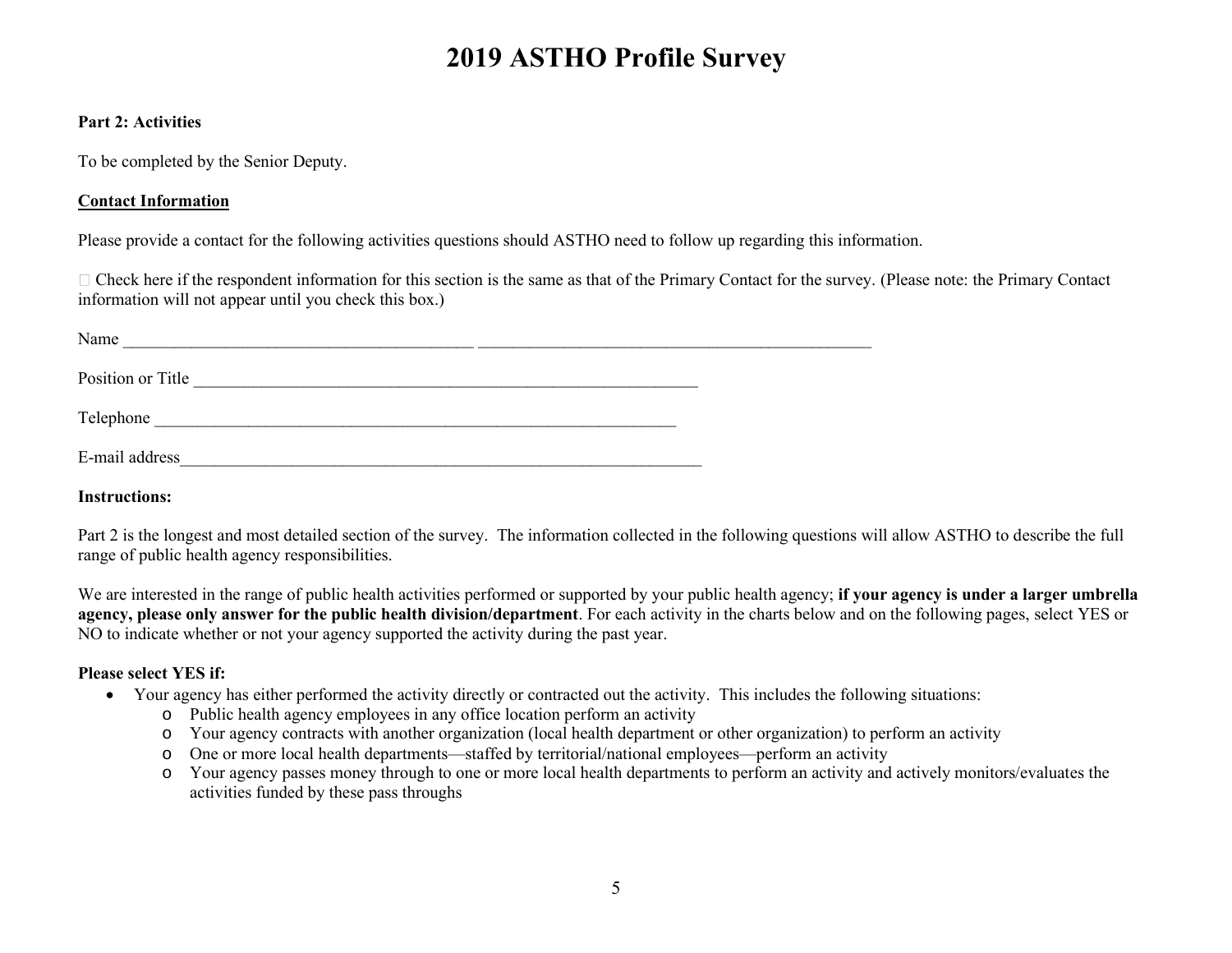#### **Please select NO if:**

- An activity is performed by local health departments and there is no financial responsibility on the part of the public health agency
- Your agency passes money through to another organization (local health department or other organization) and **doesn't** actively monitor how the money is spent

### **2.1 Immunizations.** (For **EACH cell**, select Yes or No)

|                                                        | Performed by public health agency<br>directly or via contract |
|--------------------------------------------------------|---------------------------------------------------------------|
| Child immunizations                                    |                                                               |
| Vaccine order management and<br>inventory distribution | $\Box$ Yes<br>⊟No                                             |
| Administration of vaccine to population                | $\Box$ Yes<br>⊤No                                             |
| Adult immunizations                                    |                                                               |
| Vaccine order management and<br>inventory distribution | $\sqcap$ Yes<br>∏No                                           |
| Administration of vaccine to population                | $\Box$ Yes<br> No                                             |
| International travel immunizations                     |                                                               |
| Vaccine order management and<br>inventory distribution | $\Box$ Yes<br>$\Box$ No                                       |
| Administration of vaccine to population                | <b>Yes</b><br>Nο                                              |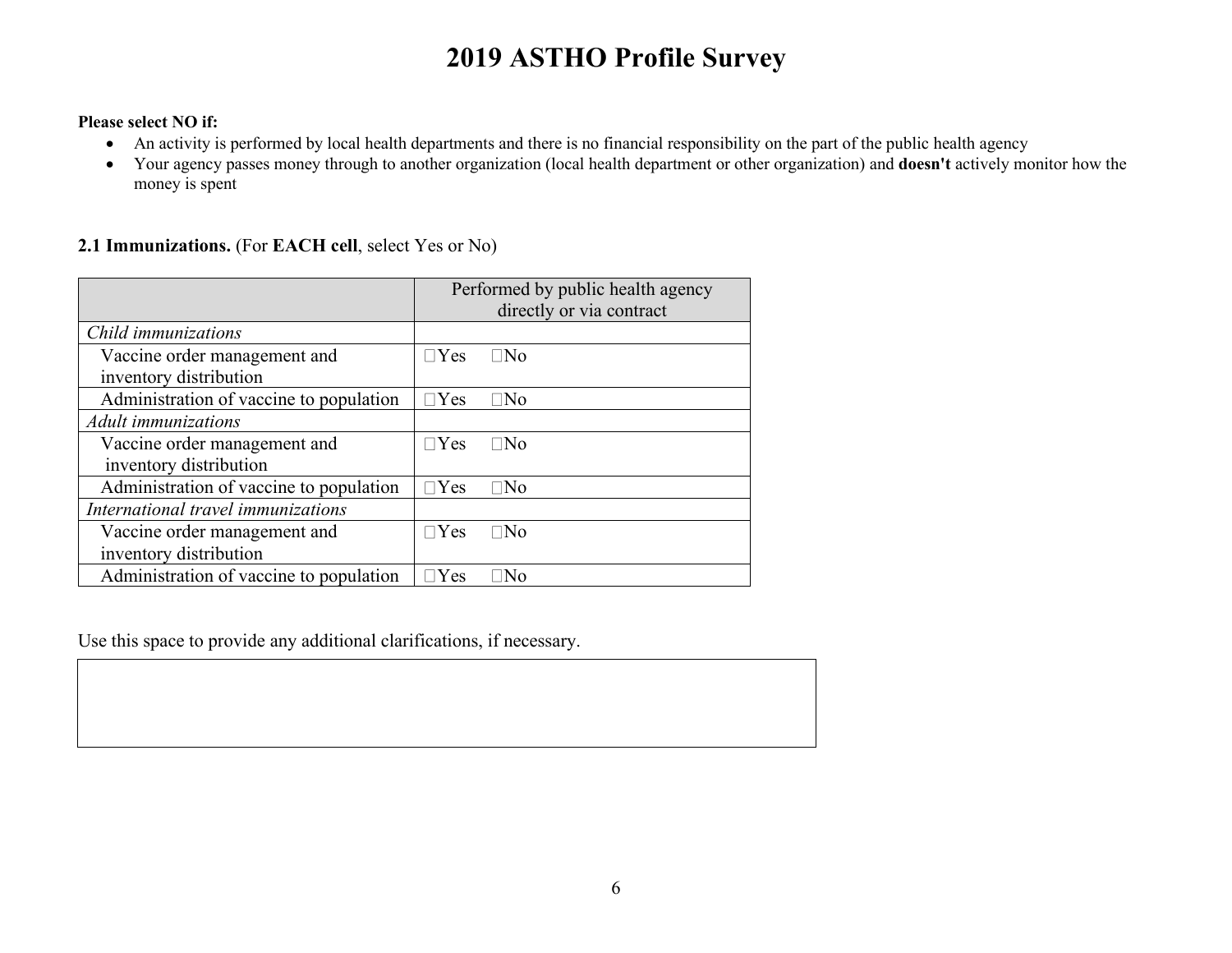## **2.2 Specific diseases or conditions** (For **EACH cell**, select Yes or No)

*\*Population-based primary prevention refers to actions aimed at intervening before health effects occur in a population. Examples include: health education/promotion; public policies or legislation to ban hazardous products or mandate safe practices; immunization against disease.*

|                                                | Performed by public health agency |
|------------------------------------------------|-----------------------------------|
|                                                | directly or via contract          |
| Tuberculosis                                   |                                   |
| Screening                                      | $\Box$ Yes<br>$\square$ No        |
| Treatment                                      | $\Box$ Yes<br>$\Box$ No           |
| <b>HIV/AIDS</b>                                |                                   |
| Population-based primary prevention*           | N <sub>o</sub><br>$\alpha$        |
| Screening                                      | $\Box$ Yes<br>$\square$ No        |
| Treatment                                      | $\Box$ Yes<br>$\square$ No        |
| Other STDs                                     |                                   |
| Counseling $&$ partner notification            | $\Box$ Yes<br>$\square$ No        |
| Screening                                      | $\Box$ Yes<br>$\exists$ No        |
| Treatment                                      | $\Box$ Yes<br>$\square$ No        |
| High blood pressure                            |                                   |
| Population-based primary prevention*           | $\Box$ Yes<br>$\Box$ No           |
| Screening                                      | $\Box$ Yes<br>$\square$ No        |
| Treatment                                      | $\Box$ Yes<br>$\Box$ No           |
| Cardiovascular disease                         |                                   |
| Screening                                      | $\neg$ Yes<br>N <sub>0</sub>      |
| Treatment                                      | $\Box$ Yes<br>$\exists$ No        |
| Diabetes                                       |                                   |
| Population-based primary prevention*           | $\Box$ Yes<br>$\square$ No        |
| Prediabetes screening                          | $\Box$ Yes<br>$\square$ No        |
| Diabetes screening                             | $\Box$ Yes<br>$\Box$ No           |
| Treatment                                      | $\Box$ Yes<br>$\square$ No        |
| <i><b>Obesity</b></i>                          |                                   |
| Nutrition population-based primary prevention* | $\Box$ Yes<br>N <sub>0</sub>      |
| Physical activity population-based primary     | $\Box$ Yes<br>$\square$ No        |
| prevention*                                    |                                   |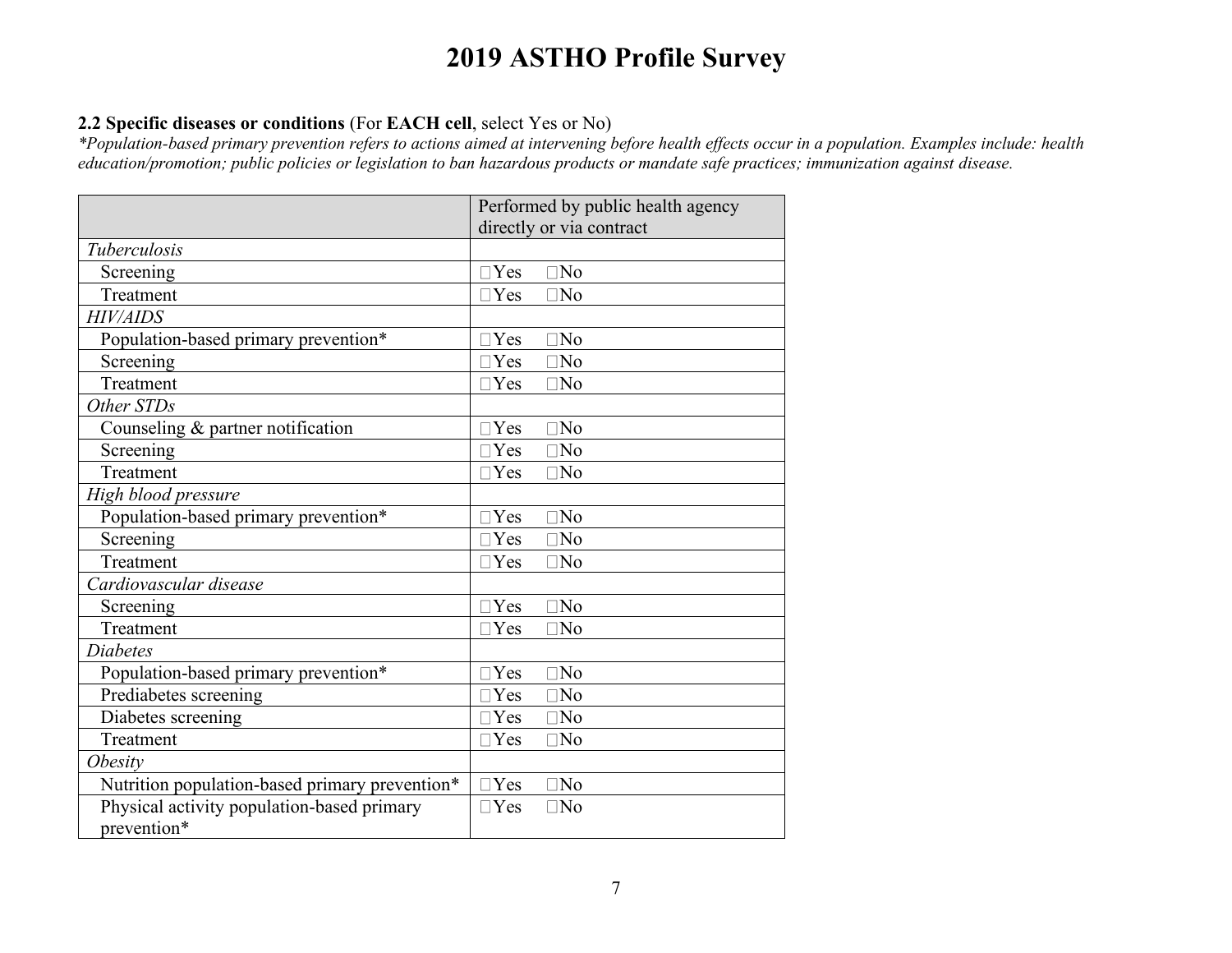## **2.2 Specific diseases or conditions (continued).** (For **EACH cell**, select Yes or No)

*\*Population-based primary prevention refers to actions aimed at intervening before health effects occur in a population. Examples include: health education/promotion; public policies or legislation to ban hazardous products or mandate safe practices; immunization against disease.*

|                                      | Performed by public health agency |
|--------------------------------------|-----------------------------------|
|                                      | directly or via contract          |
| Obesity (ctd.)                       |                                   |
| <b>BMI</b> screening                 | $\Box$ No<br>$\Box$ Yes           |
| Adults and/or children               |                                   |
| Treatment                            | $\Box$ Yes<br>$\Box$ No           |
| Asthma                               |                                   |
| Population-based primary prevention* | $\square$ No<br>$\neg$ Yes        |
| Screening                            | $\Box$ Yes<br>$\Box$ No           |
| Treatment                            | $\Box$ Yes<br>$\Box$ No           |
| <b>Blood</b> lead                    |                                   |
| Screening                            | $\square$ No<br>$\neg$ Yes        |
| Treatment                            | $\Box$ Yes<br>$\Box$ No           |
| Cancer                               |                                   |
| Skin cancer population-based primary | $\Box$ Yes<br>$\Box$ No           |
| prevention*                          |                                   |
| Breast and cervical screening        | $\exists$ Yes<br>$\square$ No     |
| Breast and cervical treatment        | $\neg$ Yes<br>$\square$ No        |
| Colon/rectum screening               | $\exists$ Yes<br>$\square$ No     |
| Colon/rectum treatment               | $\neg$ Yes<br>$\Box$ No           |
| Other cancer screening               | $\sqcap$ Yes<br>$\square$ No      |
| Other cancer treatment               | $\sqcap$ Yes<br>$\Box$ No         |
| Hansen's disease                     |                                   |
| Screening                            | $\Box$ Yes<br>$\square$ No        |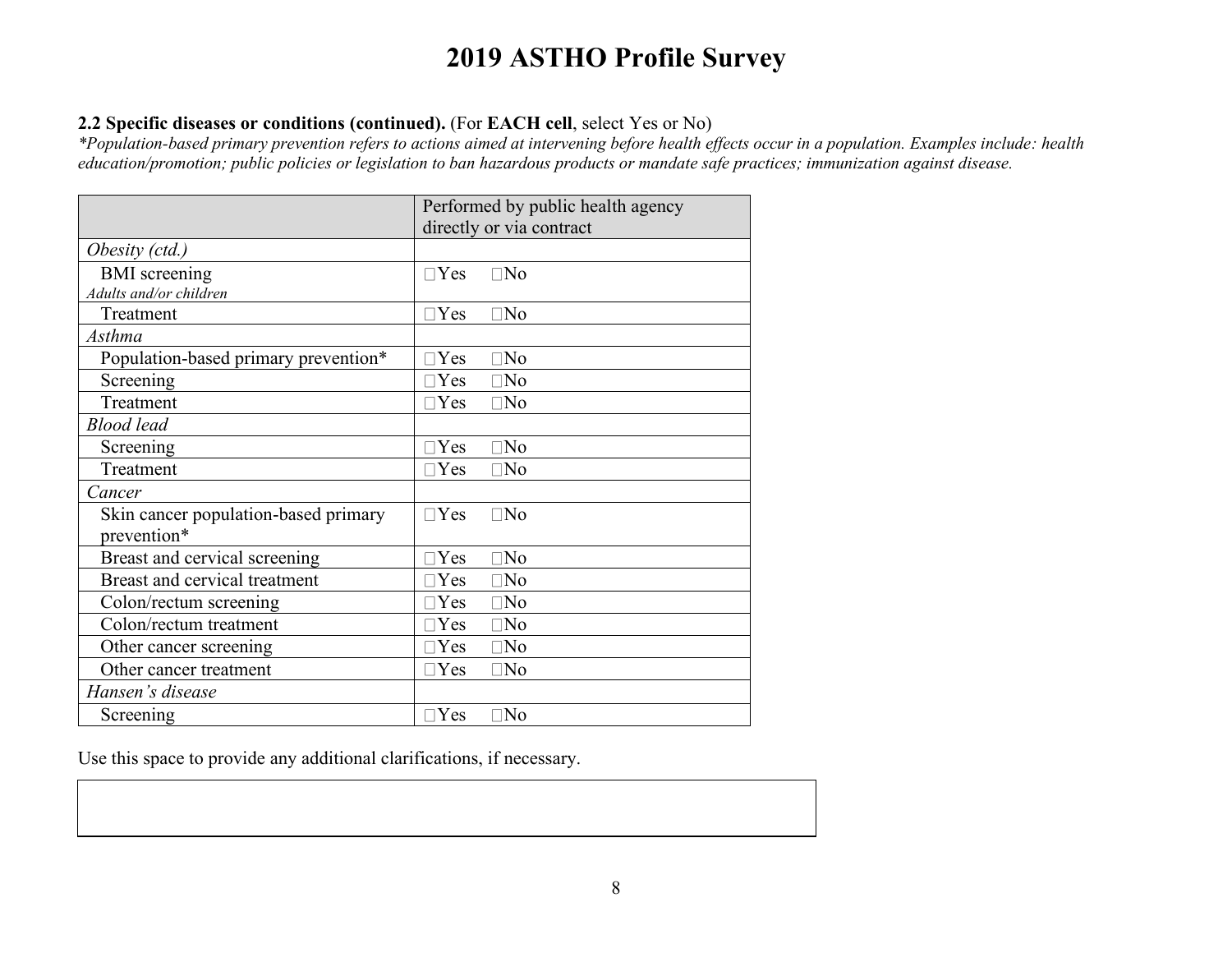## **2.3 Maternal, child and adolescent health services.** (For **EACH cell**, select Yes or No)

|                                                                                                   | Performed by public health agency<br>directly or via contract |
|---------------------------------------------------------------------------------------------------|---------------------------------------------------------------|
| <b>WIC</b>                                                                                        | $\Box$ Yes<br>$\Box$ No                                       |
| Non-WIC nutrition assessment and counseling                                                       | $\Box$ Yes<br>$\square$ No                                    |
| Unintended pregnancy population-based                                                             | $\Box$ Yes<br>$\Box$ No                                       |
| primary prevention                                                                                |                                                               |
| Family planning                                                                                   | $\Box$ No<br>$\Box$ Yes                                       |
| Prenatal care                                                                                     | $\Box$ Yes<br>$\Box$ No                                       |
| Obstetrical care                                                                                  | $\Box$ Yes<br>$\Box$ No                                       |
| Newborn screening                                                                                 | $\Box$ Yes<br>$\Box$ No                                       |
| Includes non-laboratory and follow-up activities.                                                 |                                                               |
| Perinatal treatment                                                                               | $\Box$ No<br>$\Box$ Yes                                       |
|                                                                                                   |                                                               |
| Perinatal regionalization                                                                         | $\Box$ Yes<br>$\Box$ No                                       |
| Providing or establishing regional systems designating                                            |                                                               |
| at which birth facilities pregnant women and infants at                                           |                                                               |
| high risk of complications may receive care.<br>Maternal and child health home visits             | $\Box$ Yes<br>$\Box$ No                                       |
|                                                                                                   |                                                               |
| <b>EPSDT</b>                                                                                      | $\Box$ Yes<br>$\Box$ No                                       |
| Early and Periodic Screening, Diagnostic, and<br>Treatment benefit-comprehensive and preventative |                                                               |
| health care services for children under age 21 who are                                            |                                                               |
| enrolled in Medicaid.                                                                             |                                                               |
| Child nutrition (day care providers)                                                              | $\neg$ Yes<br>$\Box$ No                                       |
| Early intervention services for children                                                          | $\neg$ Yes<br>$\Box$ No                                       |
| A range of targeted services under the Individuals with                                           |                                                               |
| Disabilities Education Act (IDEA) to help young                                                   |                                                               |
| children with developmental delays or specific health                                             |                                                               |
| conditions.                                                                                       |                                                               |
| Other services for children and/or youth with                                                     | $\Box$ Yes<br>$\square$ No                                    |
| special healthcare needs                                                                          |                                                               |
| Exclude early intervention services.                                                              |                                                               |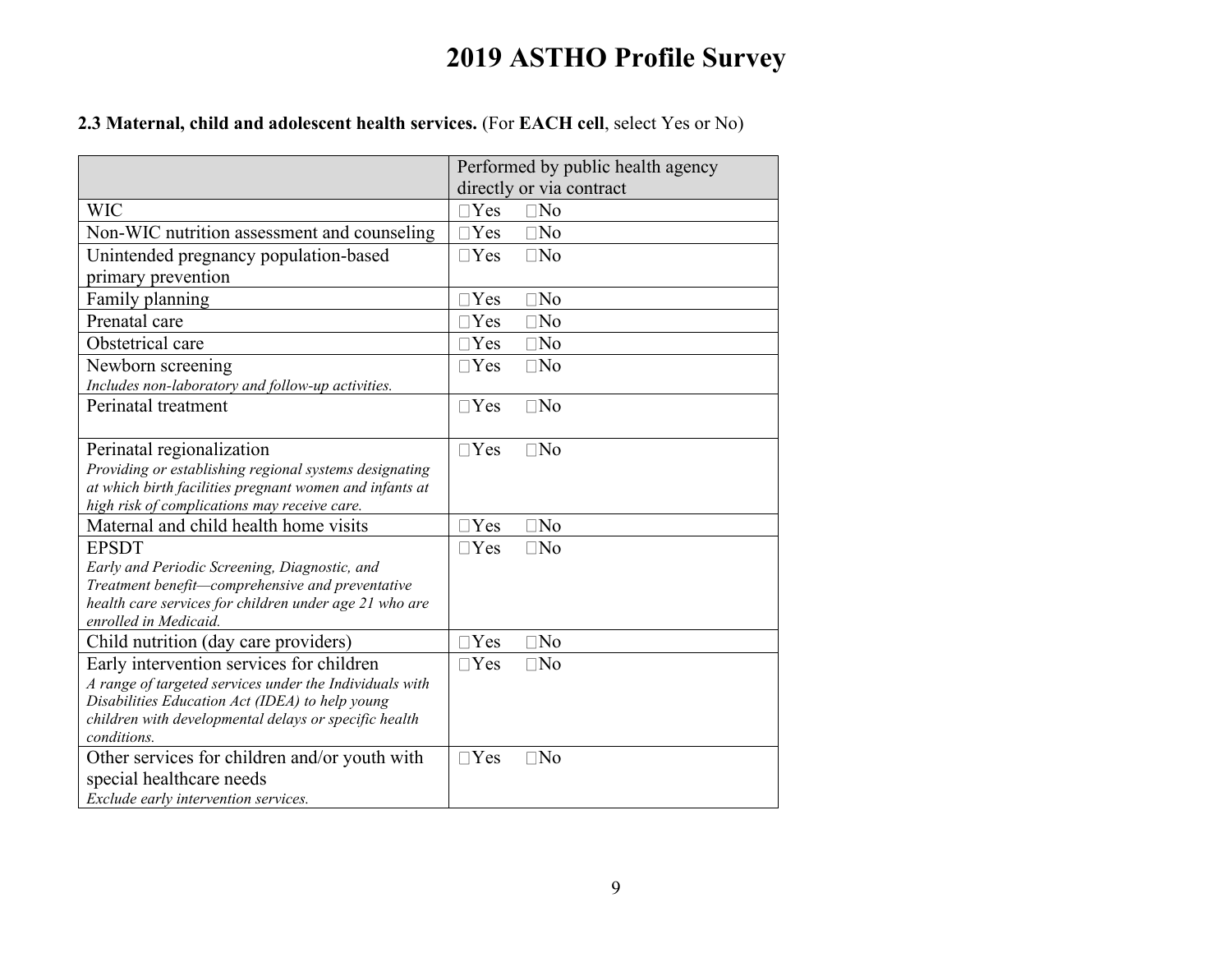## **2.3 Maternal, child and adolescent health services (continued).** (For **EACH cell**, select Yes or No)

|                                                          | Performed by public health agency |
|----------------------------------------------------------|-----------------------------------|
|                                                          | directly or via contract          |
| Well child services                                      | $\sqcap$ Yes<br>$\Box$ No         |
| Comprehensive primary care clinics for                   | $\sqcap$ Yes<br>$\Box$ No         |
| children                                                 |                                   |
| School health services (non-clinical)                    | $\Box$ Yes<br>⊟No                 |
| Includes screening and referring students to care,       |                                   |
| providing health counseling and education, and           |                                   |
| handling lice outbreaks.                                 |                                   |
| Comprehensive school health clinical services            | $\Box$ Yes<br>$\Box$ No           |
| Includes administering medications and treatments and    |                                   |
| providing first aid. Also includes athlete physicals and |                                   |
| the services of athletic trainers.                       |                                   |
| Sex education                                            | $\Box$ Yes<br> No                 |
| Abstinence only education                                | Yes<br>⊤No                        |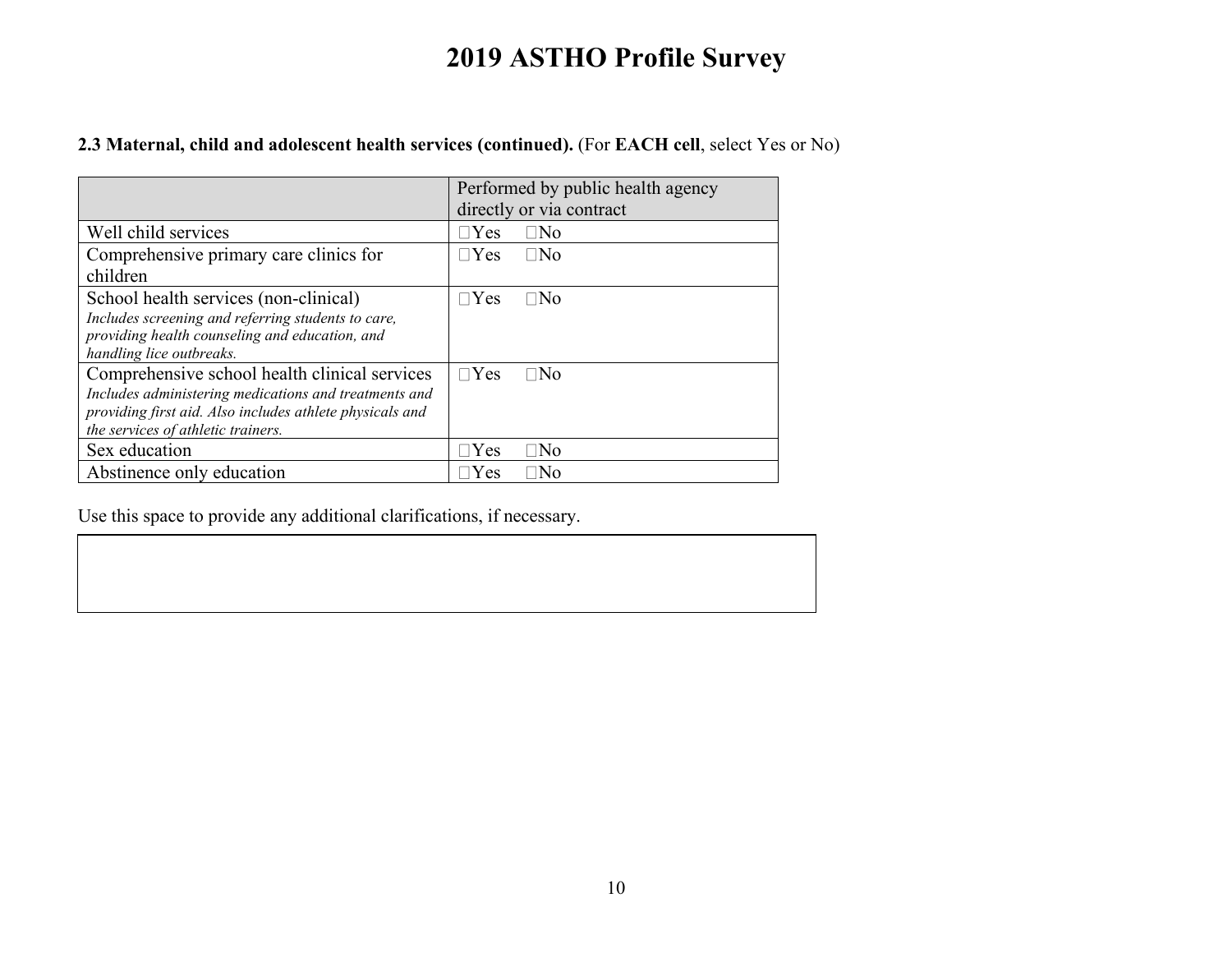## **2.4. Behavioral health.** (For **EACH cell**, select Yes or No)

|                                                                   | Performed by public health agency |
|-------------------------------------------------------------------|-----------------------------------|
|                                                                   | directly or via contract          |
| Tobacco population-based primary prevention                       | $\Box$ Yes<br>$\square$ No        |
| Other drugs and alcohol population-based primary                  | $\Box$ Yes<br>$\Box$ No           |
| prevention                                                        |                                   |
| Syringe and needle exchange and disposal                          | $\Box$ No<br>$\Box$ Yes           |
| Other harm reduction strategies                                   | $\Box$ No<br>$\Box$ Yes           |
| Includes supervised consumption services, Naloxone                |                                   |
| distribution, drug checking (e.g., fentanyl test strips).         |                                   |
| Substance misuse clinical preventive services                     | $\Box$ Yes<br>$\Box$ No           |
| Substance misuse treatment services                               | $\Box$ Yes<br>$\Box$ No           |
| Includes counseling, inpatient and outpatient treatment, hospital |                                   |
| programs, case/care management, medication, recovery support      |                                   |
| services.                                                         |                                   |
| Substance misuse facilities                                       | $\Box$ Yes<br>$\square$ No        |
| Suicide population-based primary prevention                       | $\square$ No<br>$\Box$ Yes        |
| Mental illness clinical preventive services                       | $\Box$ No<br>$\Box$ Yes           |
| Mental illness treatment                                          | $\Box$ No<br>$\Box$ Yes           |
| State-run behavioral health centers/state-run                     | $\Box$ No<br>$\Box$ Yes           |
| psychiatric hospitals                                             |                                   |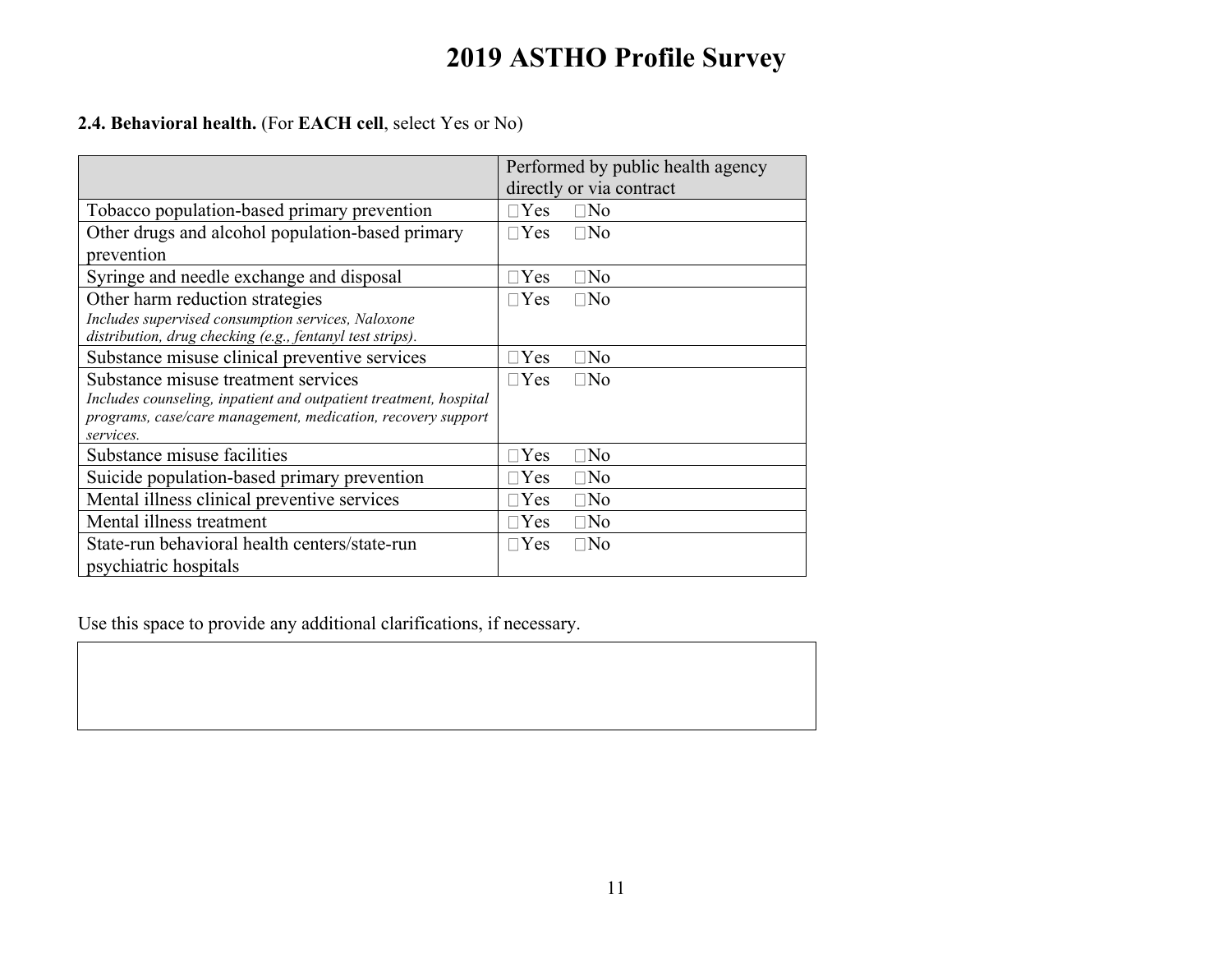## **2.5 Other clinical health services provided to individuals.** (For **EACH cell**, select Yes or No)

|                                       | Performed by public health agency<br>directly or via contract |
|---------------------------------------|---------------------------------------------------------------|
| Comprehensive primary care for adults | ∃No<br><b>Yes</b>                                             |
| Oral health                           | Yes<br>™o                                                     |

## **2.6 Injury and violence.** (For **EACH cell**, select Yes or No)

|                                                                                                                                                                                 | Performed by public health agency<br>directly or via contract |
|---------------------------------------------------------------------------------------------------------------------------------------------------------------------------------|---------------------------------------------------------------|
| Injury population-based primary prevention<br>Includes fall prevention, vehicular safety programs, and<br>drowning prevention programs. Does not include suicide<br>prevention. | $\Box$ No<br>$\neg$ Yes                                       |
| Violence population-based primary prevention                                                                                                                                    | $\Box$ Yes<br>$\Box$ No                                       |
| Sexual assault victims' services<br>Includes crisis counseling, Sexual Assault Response Team<br>(SART), legal services, accompaniment and advocacy.                             | $\neg$ Yes<br>$\Box$ No                                       |
| Domestic violence victims' services                                                                                                                                             | Yes<br>⊐No                                                    |
| Child protection/medical evaluation                                                                                                                                             | ⊤No<br>Yes                                                    |

## **2.7 Correctional system.** (For **EACH cell**, select Yes or No)

|                                                                                                                                      | Performed by public health agency<br>directly or via contract |
|--------------------------------------------------------------------------------------------------------------------------------------|---------------------------------------------------------------|
| Comprehensive correctional healthcare<br>Agency has primary responsibility for providing<br>healthcare in the correctional facility. | $\Box$ No<br>$\n  Yes\n$                                      |
| Limited services in correctional facilities<br>Includes STD testing, TB testing and screening.                                       | $Y$ es<br>∏No                                                 |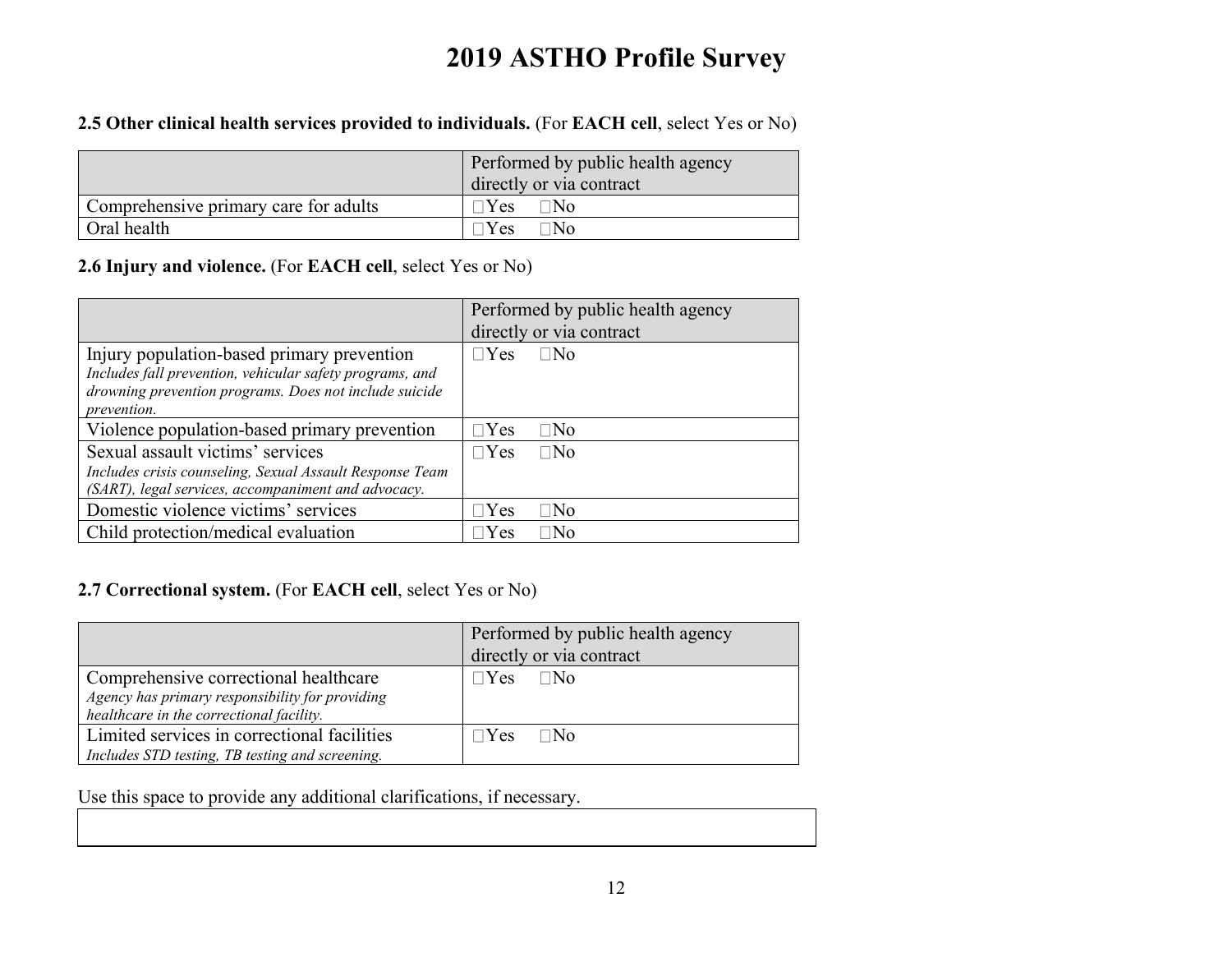**2.8 Registry maintenance.** (For **EACH cell**, select Yes or No)

|                     | Performed by public health agency<br>directly or via contract |
|---------------------|---------------------------------------------------------------|
| Birth defects       | $\Box$ Yes<br>$\Box$ No                                       |
| Cancer              | $\Box$ Yes<br>$\Box$ No                                       |
| Child immunizations | $\Box$ Yes<br>$\square$ No                                    |
| Diabetes            | $\Box$ Yes<br>$\square$ No                                    |
| Hepatitis C         | $\Box$ Yes<br>$\square$ No                                    |
| Other (specify)     | $\Box$ Yes<br>⊤No                                             |

## **2.9. Professional licensure.** (For **EACH cell**, select Yes or No)

|                               | Performed by public health agency |
|-------------------------------|-----------------------------------|
|                               | directly or via contract          |
| Dentists                      | $\Box$ Yes<br>$\Box$ No           |
| Nurses (any level)            | $\Box$ Yes<br>$\square$ No        |
| Pharmacists                   | $\Box$ Yes<br>$\Box$ No           |
| Physicians                    | $\Box$ Yes<br>$\square$ No        |
| Physician assistants          | $\Box$ Yes<br>$\square$ No        |
| Other professionals (specify) | $\Box$ Yes<br>$\Box\mathrm{No}$   |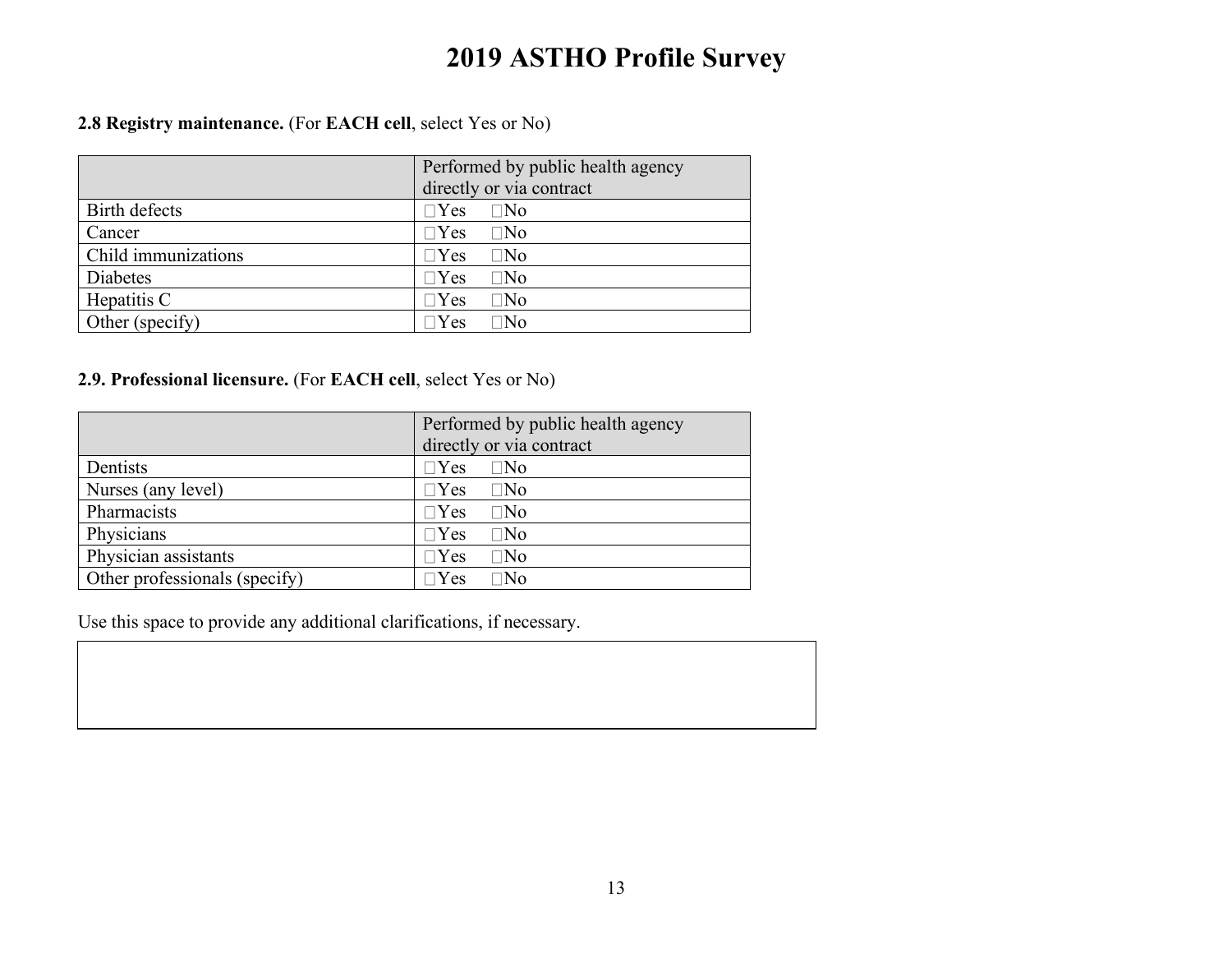**Questions 2.10-2.14 will utilize data from the 2019 Environmental Health Services Survey to answer applicable data points. Please complete remaining items. To receive a copy of your Environmental Health Services Survey, please contact researchandevaluation@astho.org.**

### **2.10 Regulation, inspection and/or licensing activities.** (For **EACH cell**, select Yes or No)

Select "yes" only if your health agency conducts regulation, inspection, or licensing activities related to the entity, setting, or area of practice. You will report non-regulatory activities in a different section. *\*Unbolded items will use data from the 2019 Environmental Health Services Survey; if your agency participated in the survey, you will only need to complete the bolded items.*

|                                                                                        | Performed by public health agency |
|----------------------------------------------------------------------------------------|-----------------------------------|
|                                                                                        | directly or via contract          |
| Healthcare system                                                                      |                                   |
| <b>Clinics</b>                                                                         | $\Box$ No<br>$\Box$ Yes           |
| Includes clinics for: family planning, HIV care/prevention, immunizations, infectious  |                                   |
| diseases, public health pharmacies, STD testing/treatment, travel clinics, TB clinics, |                                   |
| viral hepatitis clinics.                                                               |                                   |
| <b>Emergency Medical Services</b>                                                      | $\Box$ No<br>$\exists$ Yes        |
| <b>Hospice</b>                                                                         | $\exists$ Yes<br>$\Box$ No        |
| <b>Hospitals</b>                                                                       | $\Box$ No<br>$\exists$ Yes        |
| Long-term care facilities                                                              | $\Box$ No<br>$\Box$ Yes           |
| <b>Nursing homes</b>                                                                   | $\Box$ No<br>$\exists$ Yes        |
| <b>Trauma system designation</b>                                                       | $\Box$ No<br>$\Box$ Yes           |
| Includes the designation of trauma centers.                                            |                                   |
| Food                                                                                   |                                   |
| Food service establishments                                                            | $\Box$ No<br>$\Box$ Yes           |
| Food processing                                                                        | $\Box$ Yes<br>$\Box$ No           |
| I.e. factories.                                                                        |                                   |
| Milk processing                                                                        | $\Box$ No<br>$\Box$ Yes           |
| Shellfish                                                                              | $\Box$ No<br>$\exists$ Yes        |
| Water                                                                                  |                                   |
| Beaches                                                                                | $\Box$ No<br>$\Box$ Yes           |
| Swimming pools (public)                                                                | $\Box$ No<br>$\Box$ Yes           |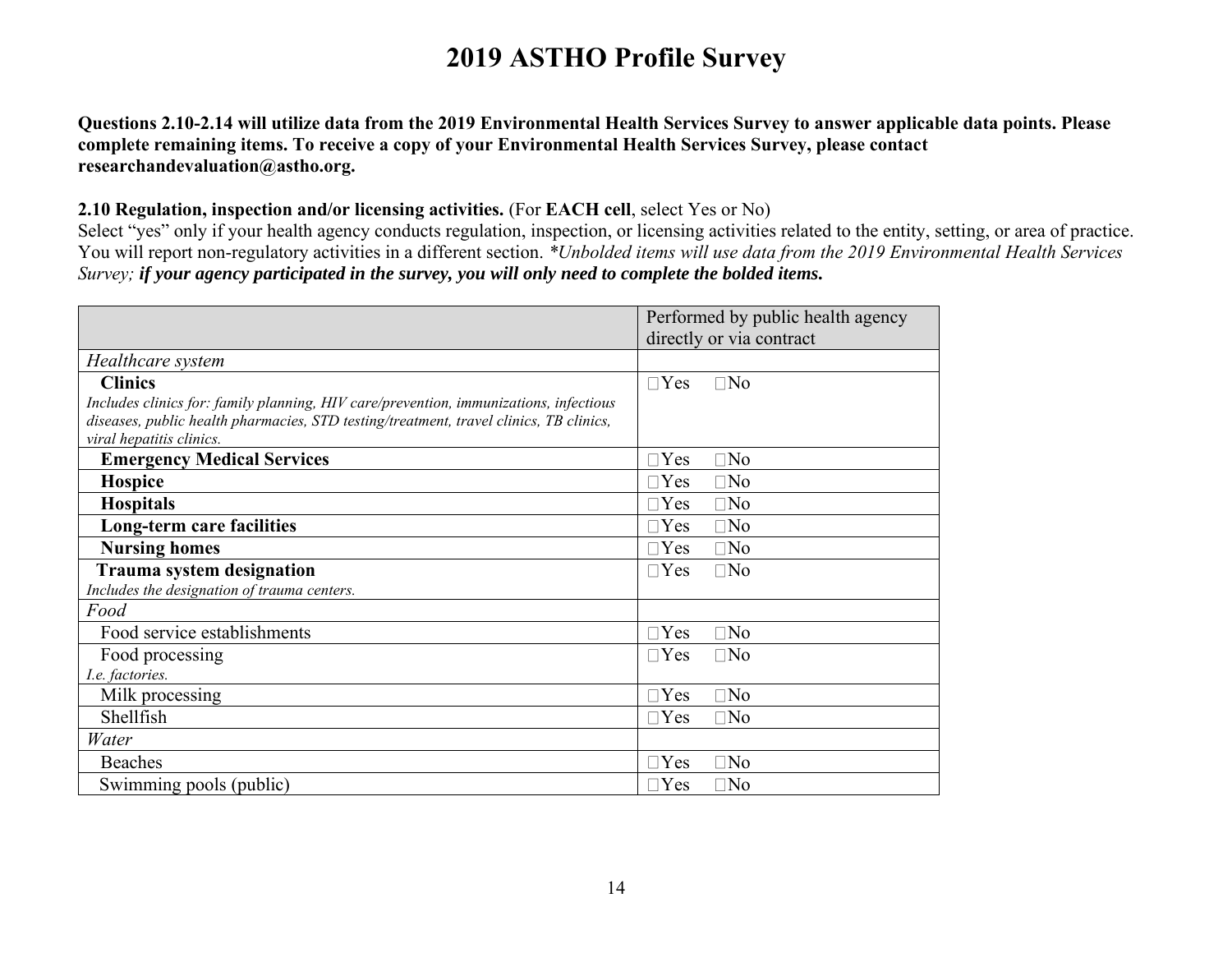## **2.10 Regulation, inspection and/or licensing activities.** (For **EACH cell**, select Yes or No)

Select "yes" only if your health agency conducts regulation, inspection, or licensing activities related to the entity, setting, or area of practice. You will report non-regulatory activities in a different section. *\*Unbolded items will use data from the 2019 Environmental Health Services Survey; if your agency participated in the survey, you will only need to complete the bolded items.*

|                                                                                        | Performed by public health agency |
|----------------------------------------------------------------------------------------|-----------------------------------|
|                                                                                        | directly or via contract          |
| Water (ctd.)                                                                           |                                   |
| Public drinking water                                                                  | $\Box$ No<br>$\Box$ Yes           |
| Includes setting standards for and monitoring public water suppliers, and              |                                   |
| licensing/training public waterworks operators.                                        |                                   |
| Private drinking water                                                                 | $\Box$ No<br>$\Box$ Yes           |
| Includes private well water system inspections, setting standards for individual water |                                   |
| supplies and individual wastewater systems, and licensing of contractors and well      |                                   |
| installers.                                                                            |                                   |
| Dwellings                                                                              |                                   |
| Hotels/motels                                                                          | $\Box$ No<br>$\Box$ Yes           |
| <b>Housing (inspections)</b>                                                           | $\Box$ No<br>$\Box$ Yes           |
| Lead inspection                                                                        | $\Box$ No<br>$\Box$ Yes           |
| <b>Migrant housing</b>                                                                 | $\Box$ No<br>$\Box$ Yes           |
| Septic systems                                                                         | $\Box$ No<br>$\Box$ Yes           |
| Other businesses                                                                       |                                   |
| Body piercing and tattoo                                                               | $\Box$ No<br>$\Box$ Yes           |
| <b>Childcare facilities</b>                                                            | $\Box$ Yes<br>$\Box$ No           |
| Cosmetology                                                                            | $\Box$ No<br>$\neg$ Yes           |
| <b>Schools</b>                                                                         | $\Box$ Yes<br>$\Box$ No           |
| <b>Tobacco retailers</b>                                                               | $\Box$ No<br>$\Box$ Yes           |
| Includes regulation of e-cigarette retailers.                                          |                                   |
| Waste                                                                                  |                                   |
| <b>Biomedical</b> waste                                                                | $\Box$ Yes<br>$\Box$ No           |
| Solid waste disposal sites                                                             | $\Box$ No<br>$\Box$ Yes           |
| Solid waste haulers                                                                    | $\Box$ No<br>$\Box$ Yes           |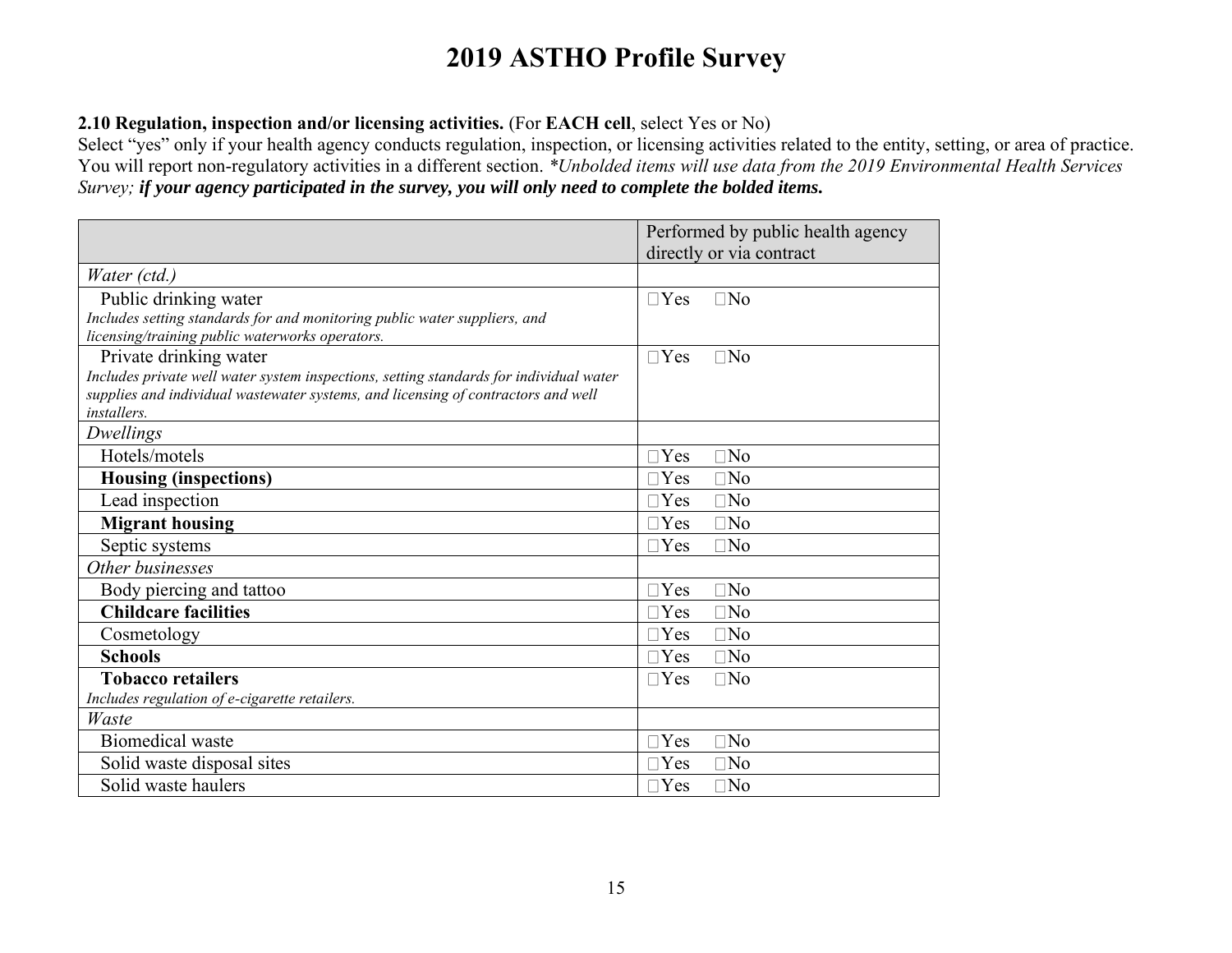## **2.10 Regulation, inspection and/or licensing activities.** (For **EACH cell**, select Yes or No)

Select "yes" only if your health agency conducts regulation, inspection, or licensing activities related to the entity, setting, or area of practice. You will report non-regulatory activities in a different section. *\*Unbolded items will use data from the 2019 Environmental Health Services Survey; if your agency participated in the survey, you will only need to complete the bolded items.*

|                                   | Performed by public health agency<br>directly or via contract |  |  |
|-----------------------------------|---------------------------------------------------------------|--|--|
| <b>Miscellaneous</b>              |                                                               |  |  |
| Jails/prisons                     | $\Box$ Yes<br>$\Box$ No                                       |  |  |
| <b>Laboratories</b>               | $\Box$ No<br>$\Box$ Yes                                       |  |  |
| Occupational health               | $\Box$ Yes<br>$\Box$ No                                       |  |  |
| Smoke-free ordinances             | $\Box$ No<br>$\Box$ Yes                                       |  |  |
| <b>Other facilities (specify)</b> | $\exists$ Yes<br>$\square$ No                                 |  |  |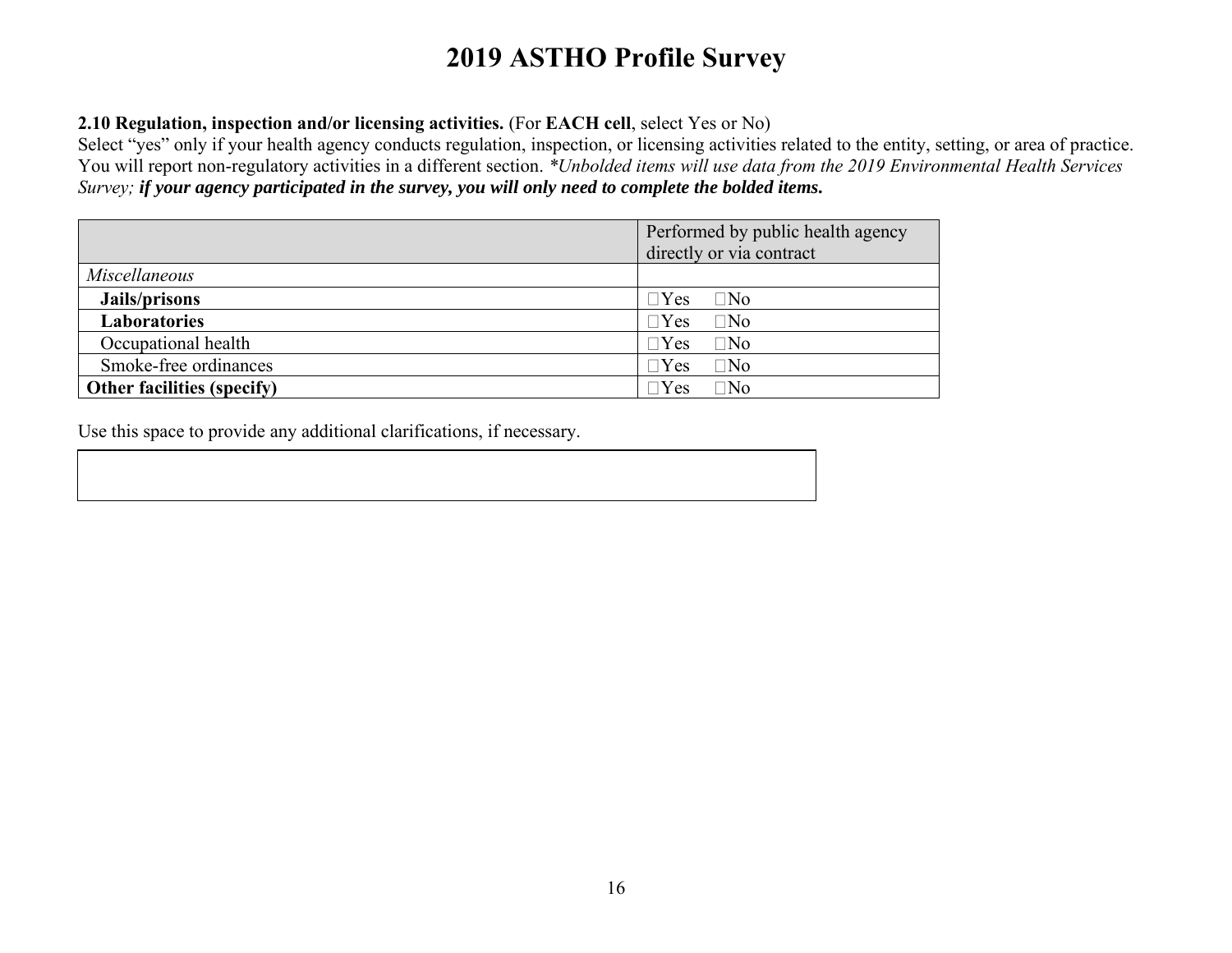## **2.11 Other environmental health activities.** (For **EACH cell**, select Yes or No)

Please note: this question refers to activities other than regulation, inspection, and licensing, which are covered in question 2.10. *\*Unbolded items will use data from the 2019 Environmental Health Services Survey; if your agency participated in the survey, you will only need to complete the bolded items.*

|                                                   | Performed by public health agency |
|---------------------------------------------------|-----------------------------------|
|                                                   | directly or via contract          |
| Collection and disposal of unused                 | $\Box$ Yes<br>$\Box$ No           |
| pharmaceuticals                                   |                                   |
| Food safety training/education                    | $\square$ No<br>$\exists$ Yes     |
| Groundwater protection                            | $\neg$ Yes<br>$\Box$ No           |
| Hazmat response                                   | $\Box$ No<br>$\sqcap$ Yes         |
| Indoor air quality                                | $\Box$ No<br>$\Box$ Yes           |
| Land use planning                                 | $\exists$ Yes<br>$\Box$ No        |
| Outdoor air quality                               | $\Box$ Yes<br>$\Box$ No           |
| Includes regular air quality testing.             |                                   |
| Poison control                                    | $\Box$ Yes<br>$\Box$ No           |
| Private water supply safety                       | $\Box$ Yes<br>$\Box$ No           |
| Includes private water quality testing.           |                                   |
| Public water supply safety                        | $\Box$ Yes<br>$\Box$ No           |
| Includes testing public water quality, protecting |                                   |
| public water sources, and notifying the public of |                                   |
| water supply contamination.                       |                                   |
| Radiation control                                 | $\Box$ Yes<br>$\square$ No        |
| Radon control                                     | $\exists$ Yes<br>$\Box$ No        |
| Surface water protection (e.g., streams,          | $\Box$ Yes<br>$\Box$ No           |
| rivers, lakes)                                    |                                   |
| Vector control                                    | $\square$ No<br>Yes               |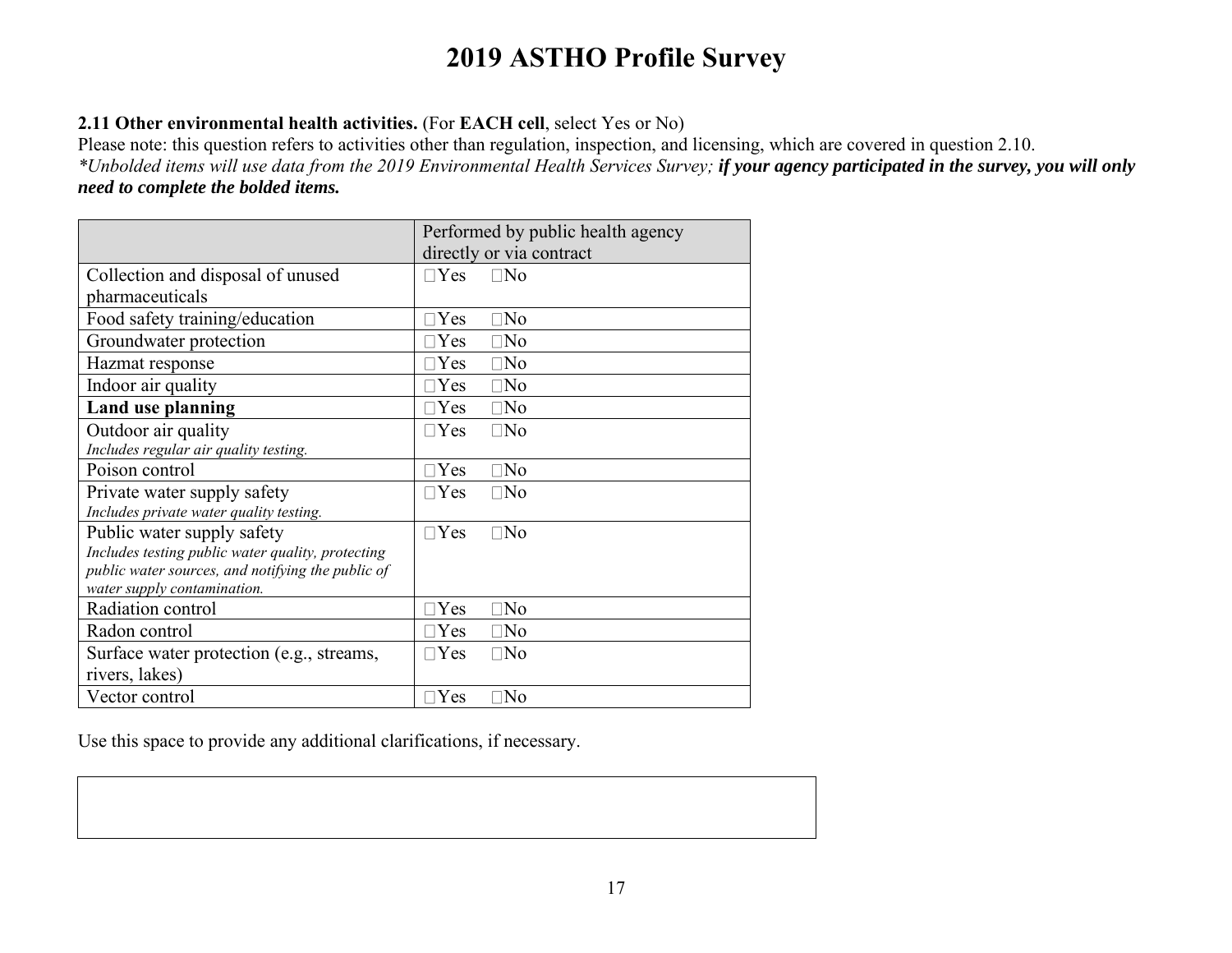## **2.12 Other public health activities.** (For **EACH cell**, select Yes or No)

*\*Unbolded items will use data from the 2019 Environmental Health Services Survey; if your agency participated in the survey, you will only need to complete the bolded items.*

|                                                  | Performed by public health agency |
|--------------------------------------------------|-----------------------------------|
|                                                  | directly or via contract          |
| <b>Forensics lab</b>                             | $\Box$ No<br>$\Box$ Yes           |
| <b>Institutional review board (IRB)</b>          | $\square$ No<br>$\sqcap$ Yes      |
| <b>Medical examiner</b>                          | $\Box$ Yes<br>$\square$ No        |
| Occupational health/safety                       | $\square$ No<br>$\Box$ Yes        |
| <b>Trauma system coordination</b>                | $\Box$ No<br>$\Box$ Yes           |
| This does not include trauma system designation. |                                   |
| Veterinarian public health activities            | M∩<br>$Y$ es                      |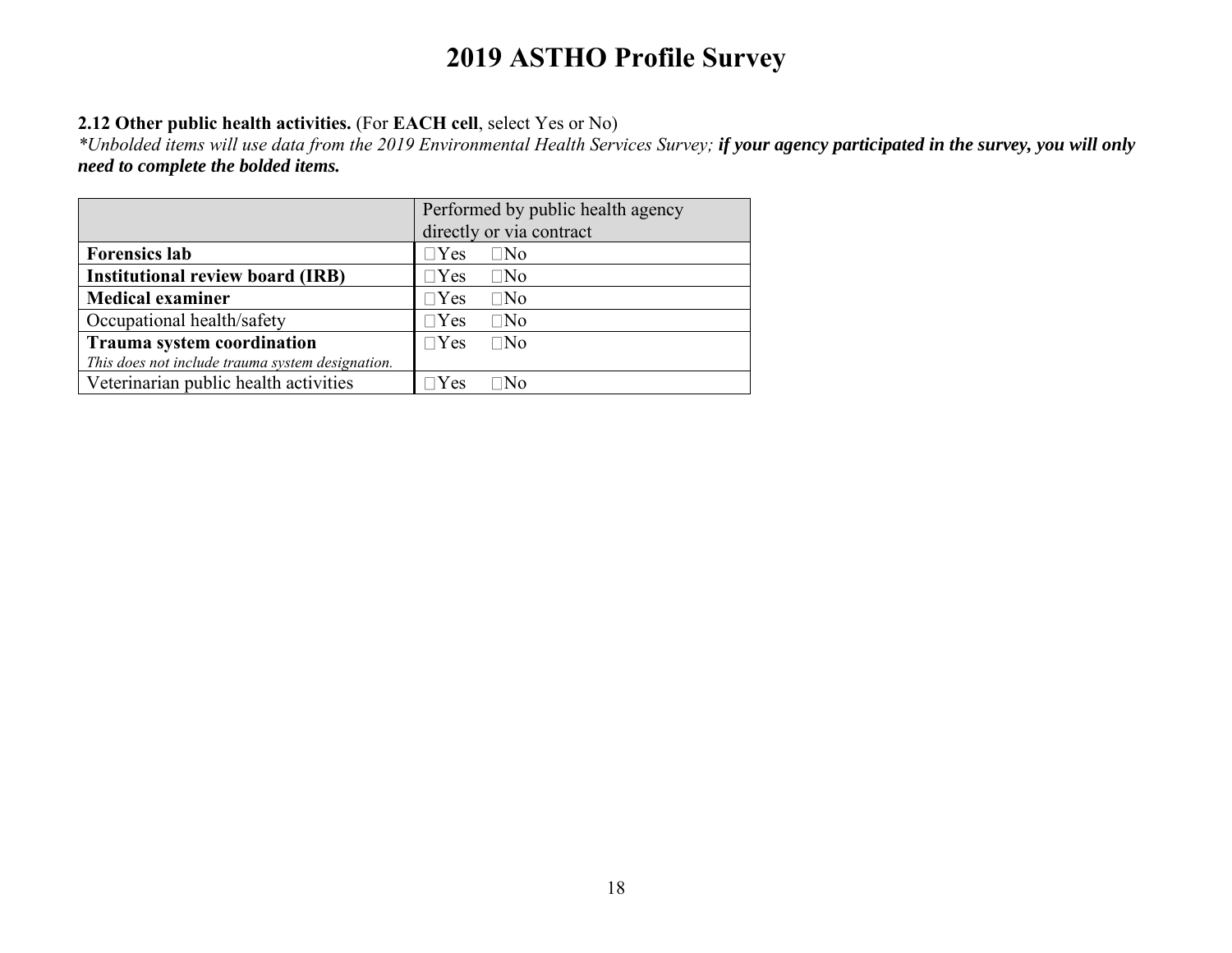**2.13 Data collection, epidemiology, and surveillance activities.** *Includes the creation of, contribution to, or active utilization of a system.*  (For **EACH cell**, select Yes or No)

*\*Unbolded items will use data from the 2019 Environmental Health Services Survey; if your agency participated in the survey, you will only need to complete the bolded items.*

|                                                       | Performed by public health agency |  |  |
|-------------------------------------------------------|-----------------------------------|--|--|
|                                                       | directly or via contract          |  |  |
| <b>Adolescent behavior</b>                            | $\neg$ Yes<br>$\Box$ No           |  |  |
| <b>Chronic diseases</b>                               | $\neg$ Yes<br>$\Box$ No           |  |  |
| <b>Communicable/infectious diseases</b>               | $\exists$ Yes<br>$\Box$ No        |  |  |
| Environmental epidemiology (e.g.                      | $\neg$ Yes<br>$\Box$ No           |  |  |
| environmental exposures)                              |                                   |  |  |
| Injury                                                | $\neg$ Yes<br>$\Box$ No           |  |  |
| <b>Maternal morbidity</b>                             | $\Box$ Yes<br>$\Box$ No           |  |  |
| Any physical or mental illness or disability directly |                                   |  |  |
| related to pregnancy and/or childbirth.               |                                   |  |  |
| <b>Morbidity data</b>                                 | $\neg$ Yes<br>$\Box$ No           |  |  |
| $(E.g.$ healthcare utilization data, hospitalization  |                                   |  |  |
| data, all-payer databases)                            |                                   |  |  |
| <b>Perinatal events or risk factors</b>               | Yes<br>$\square$ No               |  |  |
| <b>Neonatal Abstinence Syndrome</b>                   | $\neg$ Yes<br>$\Box$ No           |  |  |
| Syndromic surveillance                                | Yes<br>$\Box$ No                  |  |  |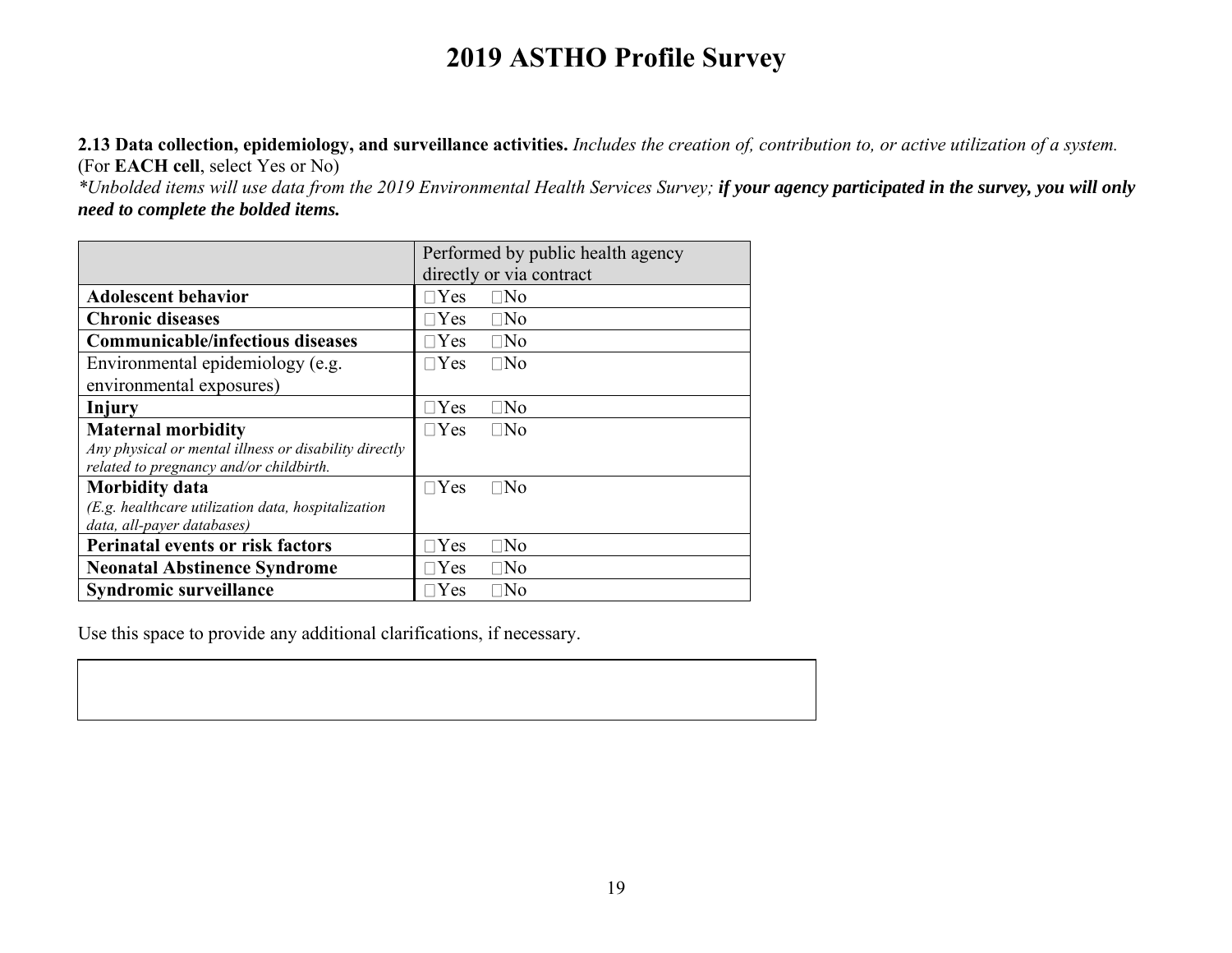## **2.14 Public health agency laboratory services.** (For **EACH cell**, select Yes or No)

*\*Unbolded items will use data from the 2019 Environmental Health Services Survey; if your agency participated in the survey, you will only need to complete the bolded items.*

|                                                   | Performed by public health agency |
|---------------------------------------------------|-----------------------------------|
|                                                   | directly or via contract          |
| Likely bioterrorism agents testing (e.g.          | $\neg$ Yes<br>$\Box$ No           |
| anthrax)                                          |                                   |
| Environmental lead screening                      | $\sqcap$ Yes<br>$\square$ No      |
| Includes the testing of playground equipment and  |                                   |
| walls.                                            |                                   |
| <b>Cholesterol screening</b>                      | $\square$ No<br>$\neg$ Yes        |
| Food borne illness testing                        | $\Box$ No<br>$\Box$ Yes           |
| Influenza typing                                  | $\Box$ Yes<br>$\Box$ No           |
| <b>Newborn screening</b>                          | $\Box$ Yes<br>$\square$ No        |
| Biomonitoring                                     | $\Box$ Yes<br>$\Box$ No           |
| The direct measurement of environmental           |                                   |
| chemicals in people's blood, urine, or other body |                                   |
| tissues.                                          |                                   |
| Vector-borne illness testing                      | $\square$ No<br>$\exists$ Yes     |
| <b>Opioid-related lab services</b>                | $\Box$ Yes<br>$\Box$ No           |
| Includes blood screening and testing              |                                   |
| environmental samples.                            |                                   |
| Other screening (specify):                        | Yes<br>$\Box$ No                  |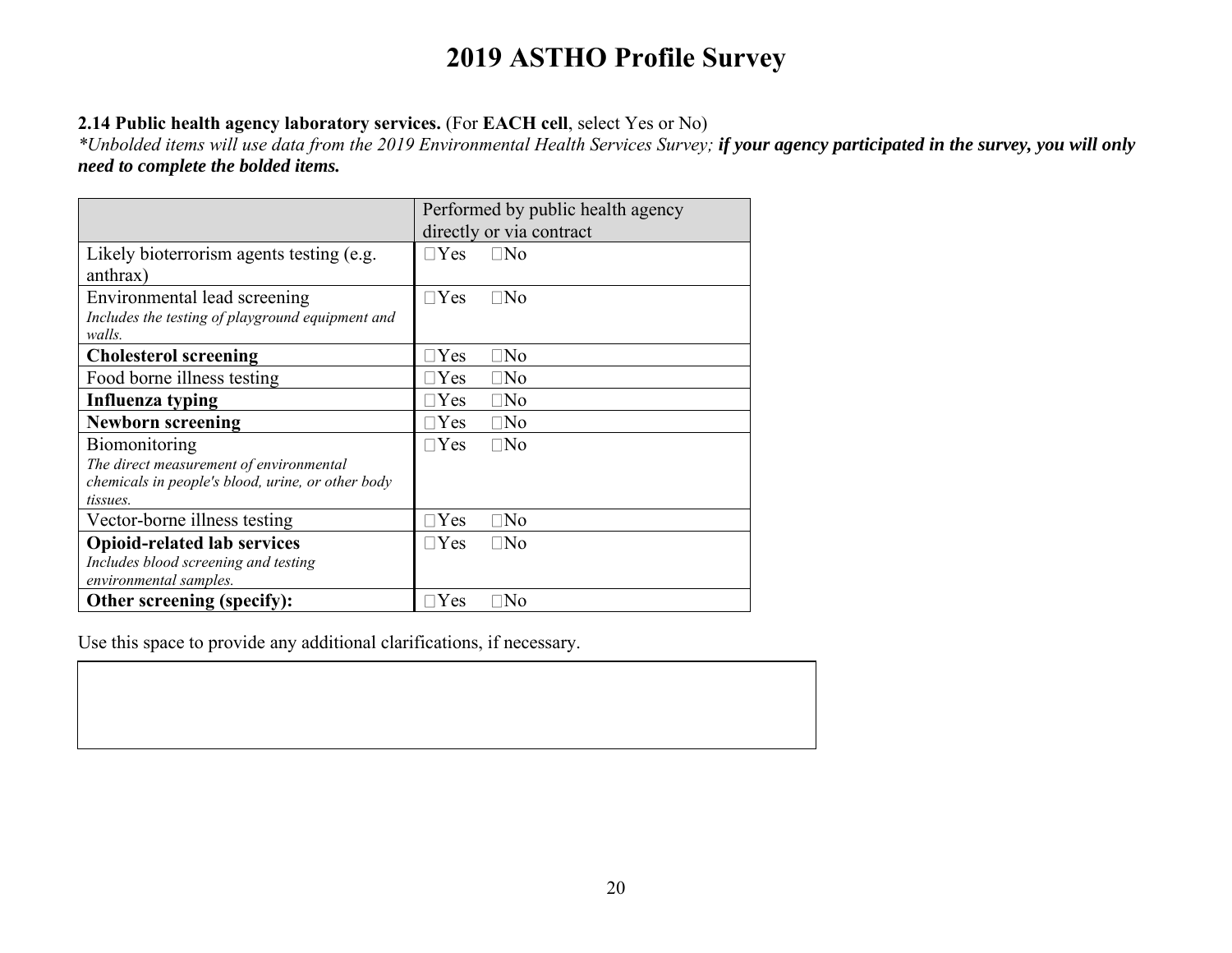#### **2.15. What components of a worksite wellness program have you implemented at your public health agency?** (Select all that apply)

- Smoke-free building
- $\Box$  Betel nut-free building
- □ Footage requirements outside of building for smoke-free area
- □ Smoke-free venues for off-site meetings
- $\Box$  Healthy eating policies for catered events
- $\Box$  Healthy vending policy in office building
- $\Box$  Weight loss or physical activity challenges or incentives for staff
- $\Box$  Insurance coverage for tobacco cessation programs
- $\Box$  Healthy maternity policies (i.e., lactation room, paid maternity leave)
- □ Farmer's market for staff
- $\Box$  Menu labeling in office building cafeteria
- $\Box$  Other (specify):
- $\Box$  None of the above

**2.16. Has anyone in your public health agency led, funded, or supported a Health Impact Assessment (HIA)** *training* **in the past two years?** *For the purposes of this question, a Health Impact Assessment is defined as "a combination of procedures, methods, and tools by which a policy, program, or*  project may be judged as to its potential effects on the health of a population, and the distribution of those effects within the population" (1999 Gothenburg *consensus statement).*

- o Yes
- o No
- o I don't know

**2.17. Has anyone in your state public health agency led, funded, or supported a Health Impact Assessment (HIA) in the past two years?** *For the purposes of this question, a Health Impact Assessment is defined as "a combination of procedures, methods, and tools by which a policy, program, or project may be judged as to its potential effects on the health of a population, and the distribution of those effects within the population" (1999 Gothenburg consensus statement).*

- o Yes
- $No \rightarrow (If checked, skip question 2.17a)$
- $\circ$  I don't know  $\rightarrow$  *(If checked, skip question 2.17a)*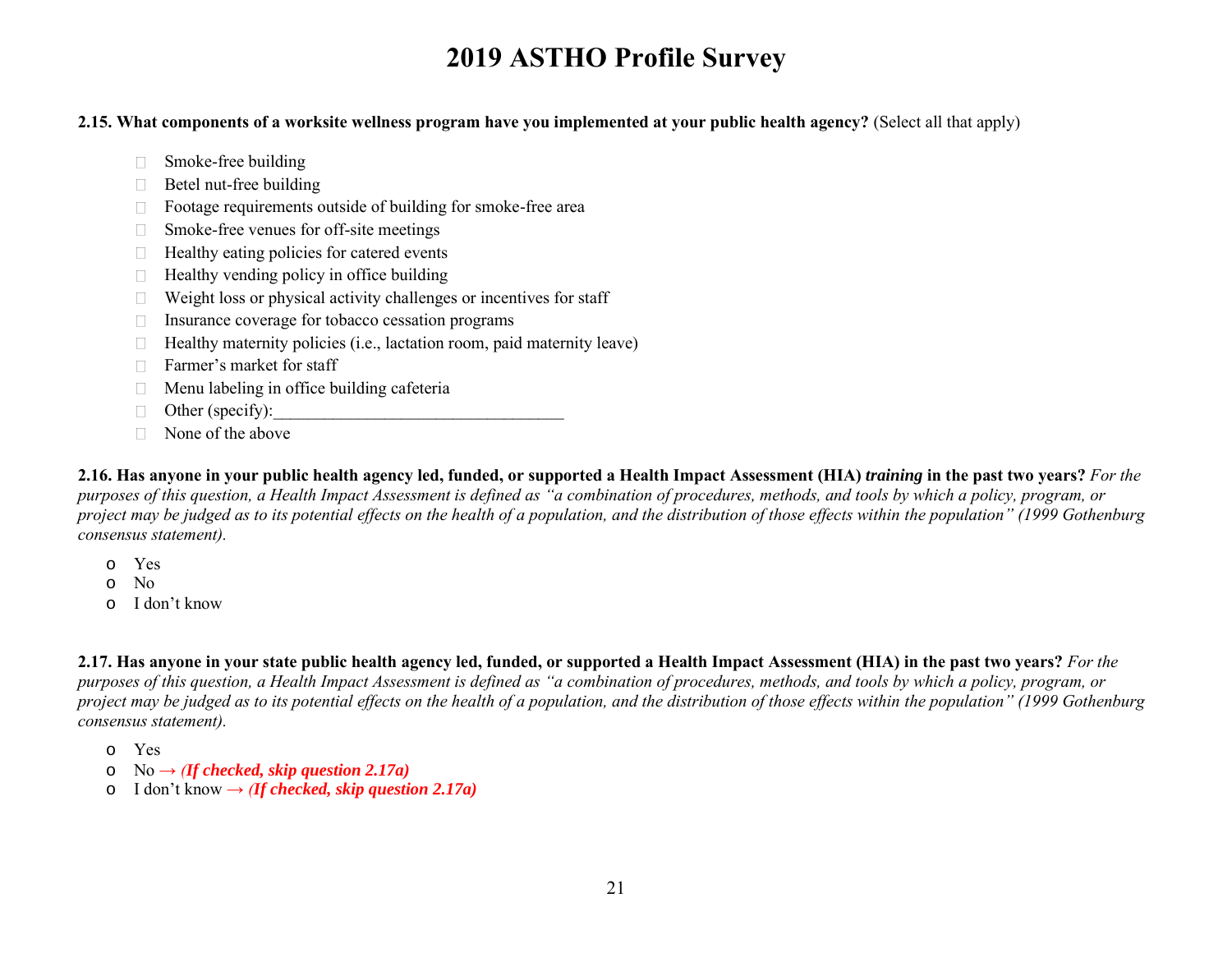**2.17a. How many HIAs has your public health agency led, funded, or supported in the past two years?** *For the purposes of this question, a Health Impact Assessment is defined as "a combination of procedures, methods, and tools by which a policy, program, or project may be judged as to its potential effects on the health of a population, and the distribution of those effects within the population" (1999 Gothenburg consensus statement).*

**2.18. Does your public health agency participate in an HIA Advisory Committee?** *HIA Advisory Committee is an interdisciplinary leadership group established in the scoping phase of the HIA (or existing from previous HIAs) that sets parameters and directs the development and implementation of the HIA. This group makes decisions related to indicators, priorities, etc. and can act as champions during the reporting phase.*

- o Yes
- o No

**\_\_\_\_\_\_**

o I don't know

**2.19. Please rate your satisfaction with the survey taking experience for the Activities section of the 2019 ASTHO Profile.** 

- o Not satisfied at all
- o Somewhat dissatisfied
- o Somewhat satisfied **→** *(If checked, skip question 2.19a)*
- o Very satisfied **→** *(If checked, skip question 2.19a)*

**2.19a. What could ASTHO do to improve the survey-taking experience?**

#### **2.20. Were you personally involved in completing the 2016 ASTHO Profile Survey?**

- o Yes
- $\circ$  No  $\rightarrow$  *(If checked, skip question 2.20a-c)*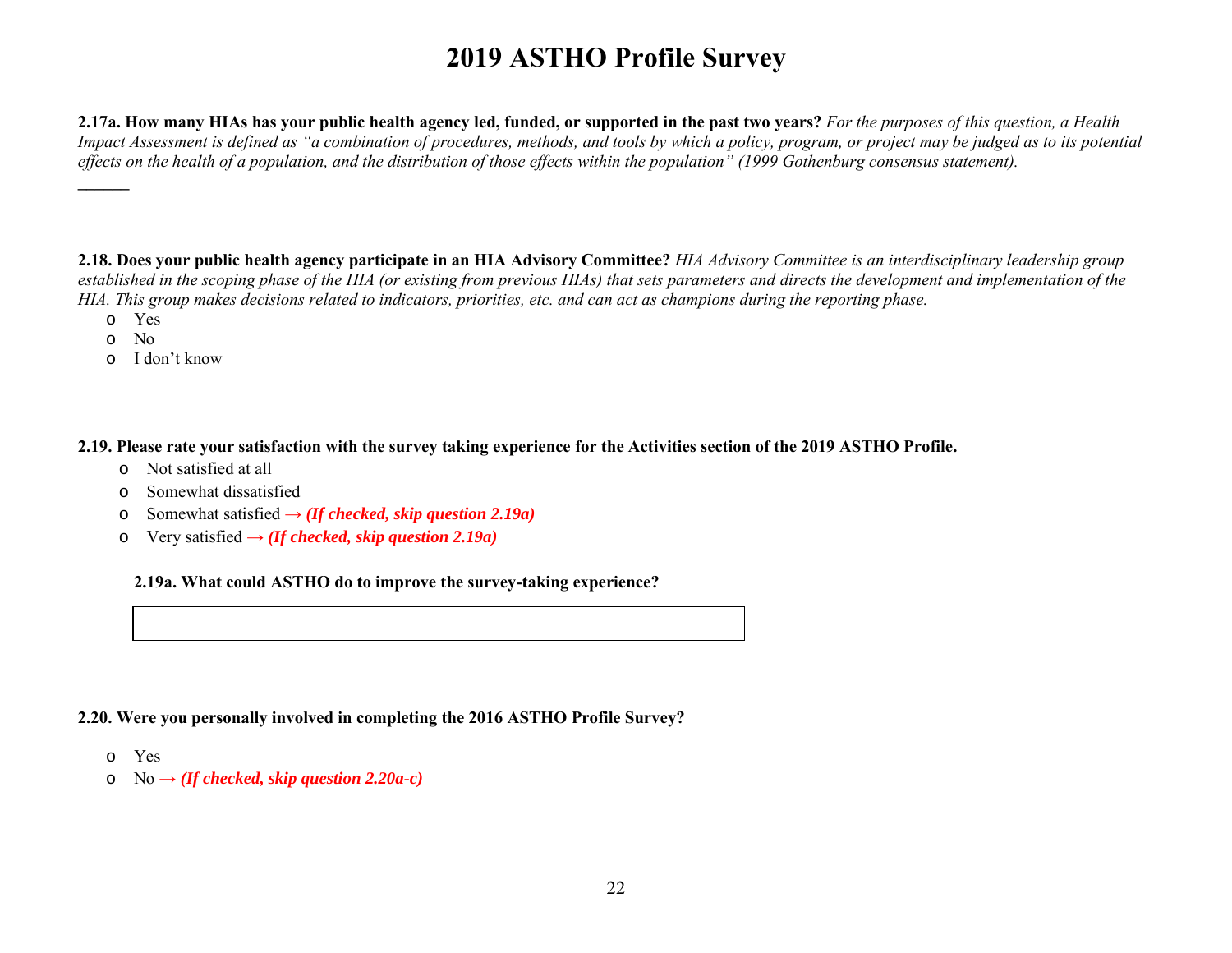**2.20a. Compared to the 2016 survey, how easy was it for you to complete the Activities section of the 2019 ASTHO Profile?** 

- o More difficult **→** *(If checked, answer question 2.20b)*
- o Somewhat more difficult **→** *(If checked, answer question 2.20b)*
- o Neutral
- o Somewhat easier **→** *(If checked, answer question 2.20c)*
- o Much easier  $\rightarrow$  *(If checked, answer question 2.20c)*

**2.20b. What about the 2019 survey completion process did you find more difficult compared to 2016?**

**2.20c. What about the 2019 survey completion process did you find easier compared to 2016?**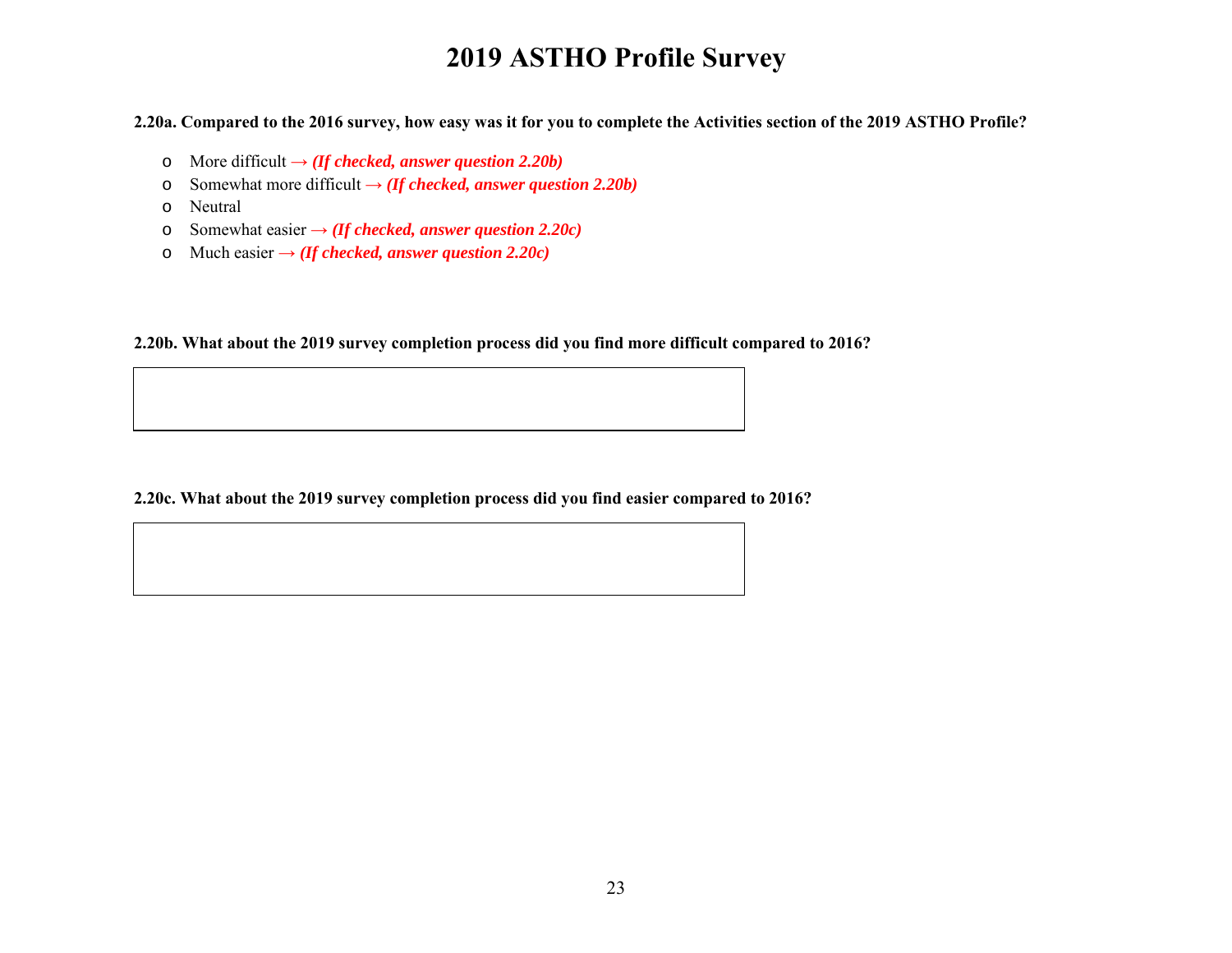#### **Part 3: Health Agency Structure and Governance**

To be completed by the Senior Deputy.

#### **Contact Information**

Please provide a contact for the following structure, governance and priorities questions should ASTHO need to follow up regarding this information.

Check here if the respondent information for this section is the same as that of the Primary Contact for the survey. (Please note: the Primary Contact information will not appear until you check this box.)

| Name              |  |  |  |  |
|-------------------|--|--|--|--|
| Position or Title |  |  |  |  |
| Telephone         |  |  |  |  |
| E-mail address    |  |  |  |  |

For the following questions, please define the public health agency as the entire department, agency, or division that is overseen by the health official (ASTHO member).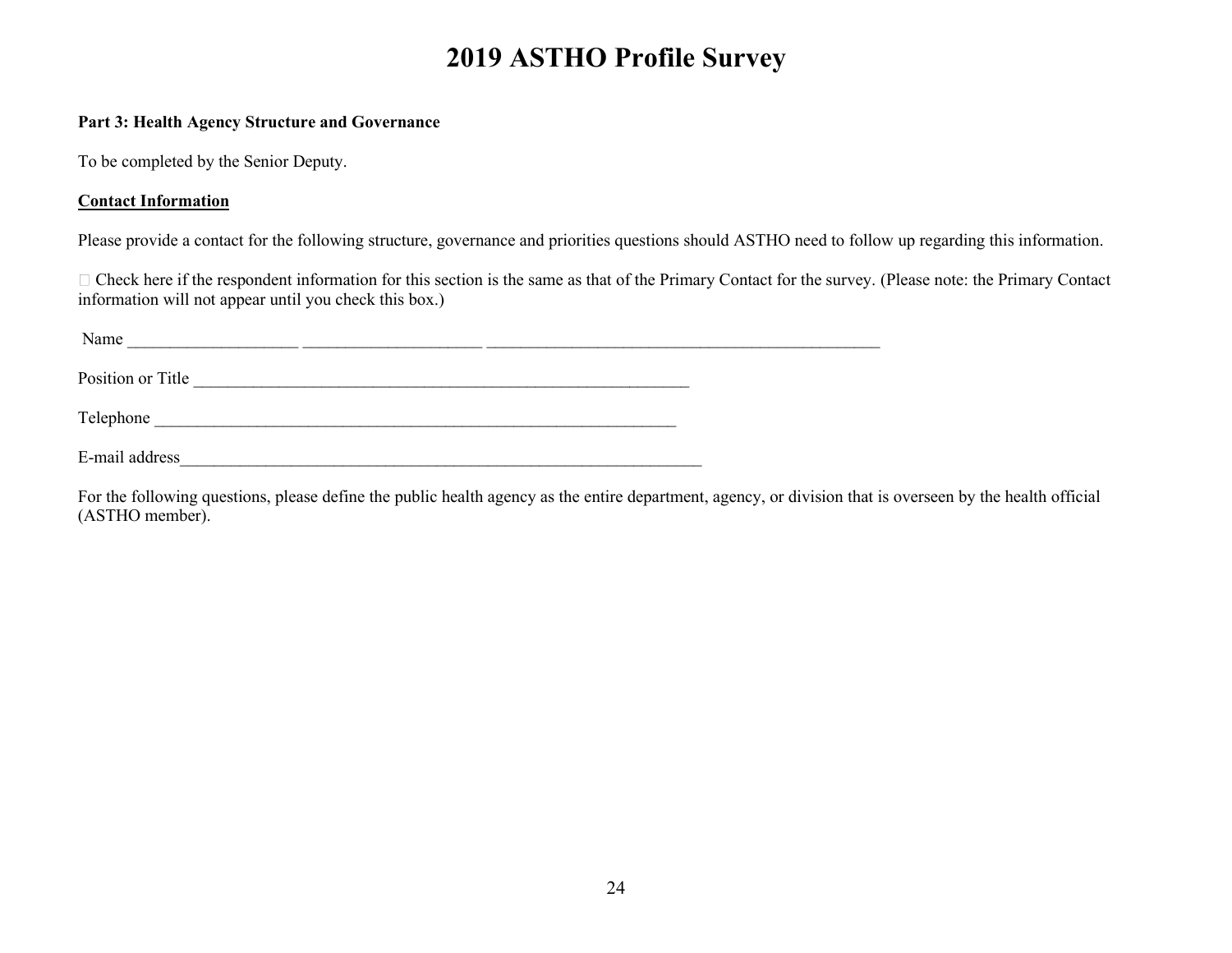#### **Questions 3.1-3.7 are prefilled based on your agency's response to the 2016 ASTHO Profile Survey. Please review each answer and either check the box if the answer remains correct or mark the updated answer.**

The following questions refer to the position held by the current health official/ASTHO member.

#### **3.1. Who appoints the health official in your jurisdiction?**

- o Governor/President
- o Legislature
- o Secretary of Health and Human Services (or other similar umbrella agency)
- o Board or Commission
- o Other (specify): \_\_\_\_\_\_\_\_\_\_\_\_\_\_\_\_\_\_\_\_\_\_\_\_\_\_\_\_\_\_\_\_\_\_\_\_

 $\Box$  I verify that this response is correct

#### **3.2. Who confirms the appointment of the health official in your jurisdiction?**

- o Governor/President
- o Legislature
- o Secretary of Health and Human Services (or other similar umbrella agency)
- o Board or Commission
- o No confirmation is required
- o Other (specify): \_\_\_\_\_\_\_\_\_\_\_\_\_\_\_\_\_\_\_\_\_\_\_\_\_\_\_\_\_\_\_\_\_\_\_\_\_\_\_\_\_\_\_\_\_\_\_\_\_\_\_\_\_\_

 $\Box$  I verify that this response is correct

#### **3.3. Is the health official appointed to a specific term?**

- o Yes
- o No **→** *(If checked, skip questions 3.4-3.5)*
- $\Box$  I verify that this response is correct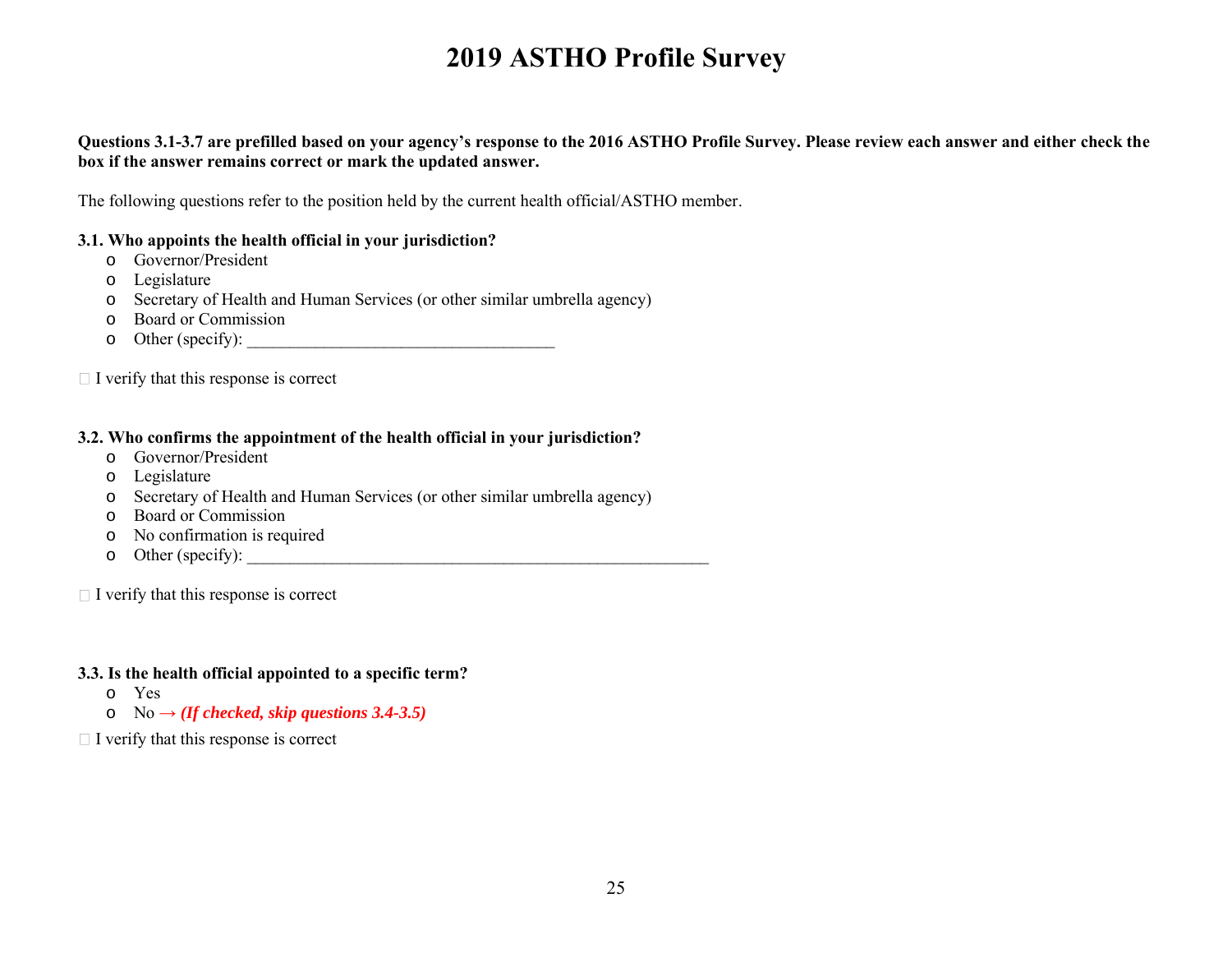#### **3.4. How long is the term? (In years)** \_\_\_\_

 $\Box$  I verify that this response is correct

### **3.5. How is the term set?**

- o Law
- o Contract

 $\Box$  I verify that this response is correct

#### **3.6. To whom does the health official directly report?**

- o Governor/President
- o Secretary of Health and Human Services (or other similar umbrella agency)
- o Board or Commission
- o Other (specify): \_\_\_\_\_\_\_\_\_\_\_\_\_\_\_\_\_\_\_\_\_\_\_\_\_\_\_

 $\Box$  I verify that this response is correct

## **3.7. What are the official statutory requirements for the health official?**

MD or DO

None

Other (specify):\_\_\_\_\_\_\_\_\_\_\_\_\_\_\_\_\_\_\_\_\_\_\_\_

 $\Box$  I verify that this response is correct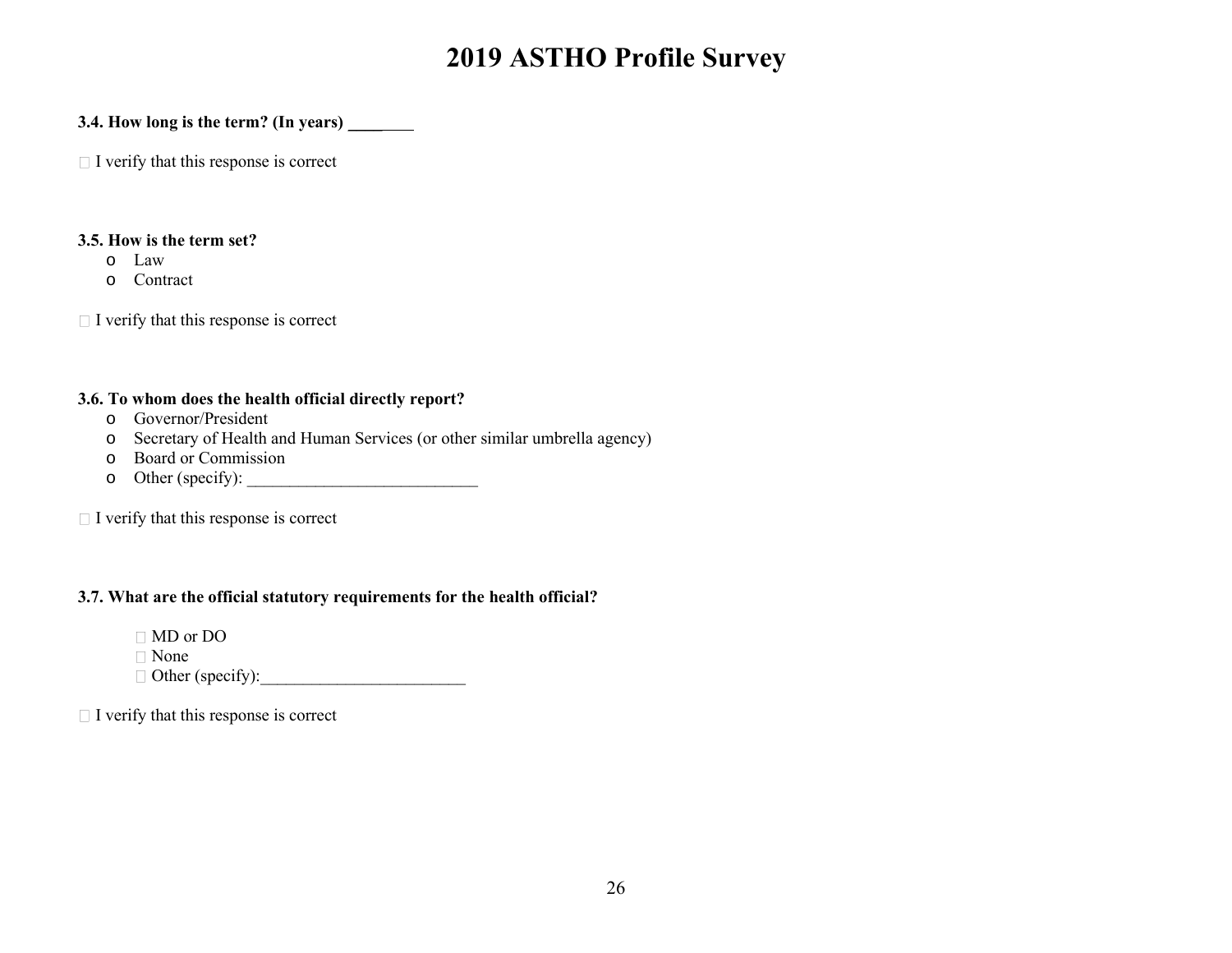**3.8. What is the health official's current annual salary?**

 $\frac{\S_{\perp}}{\S_{\perp}}$ 

**3.9. Does your jurisdiction provide a salary differential if the health official possesses a medical degree?**

o Yes (specify salary differential: \$\_\_\_\_\_\_\_\_\_\_\_\_\_) o No

**3.10. What was your public health agency's total budget for:**

**FY17 (July 1, 2016 to June 30, 2017)? \$\_\_\_\_\_\_\_\_\_\_\_\_\_\_\_\_ FY18 (July 1, 2017 to June 30, 2018)? \$\_\_\_\_\_\_\_\_\_\_\_\_\_\_\_\_**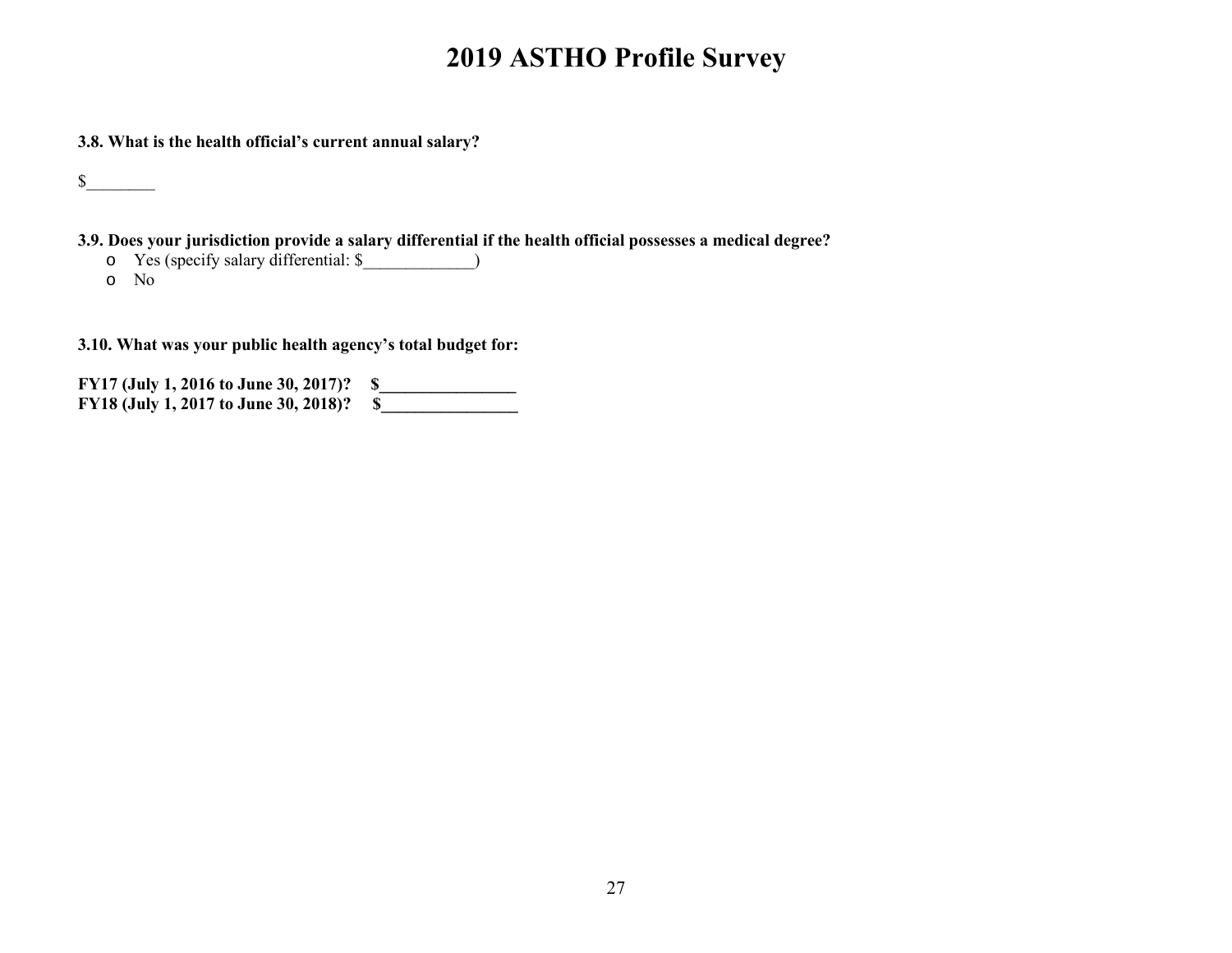#### **Part 4: Workforce**

To be completed by Human Resources Director.

#### **Contact Information**

Please provide a contact for the following workforce questions should ASTHO need to follow up regarding this information.

Check here if the respondent information for this section is the same as that of the Primary Contact for the survey. (Please note: the Primary Contact information will not appear until you check this box.)

| Name              |  |  |  |
|-------------------|--|--|--|
| Position or Title |  |  |  |
| Telephone         |  |  |  |
| E-mail address    |  |  |  |

**Instructions**

The purpose of this section is to collect general workforce data about public health employees, identify the workforce shortage areas and trends, and gather information about retirement eligible health agency employees. All employees of the public health department should be counted, including those who work in locations outside of the main agency headquarters (e.g., employees working at local offices, hospitals, etc.); however, **if your agency is under a larger umbrella agency, please only answer for the public health division/department**. Unless otherwise specified, answers for this section should be as of the day the survey is being completed.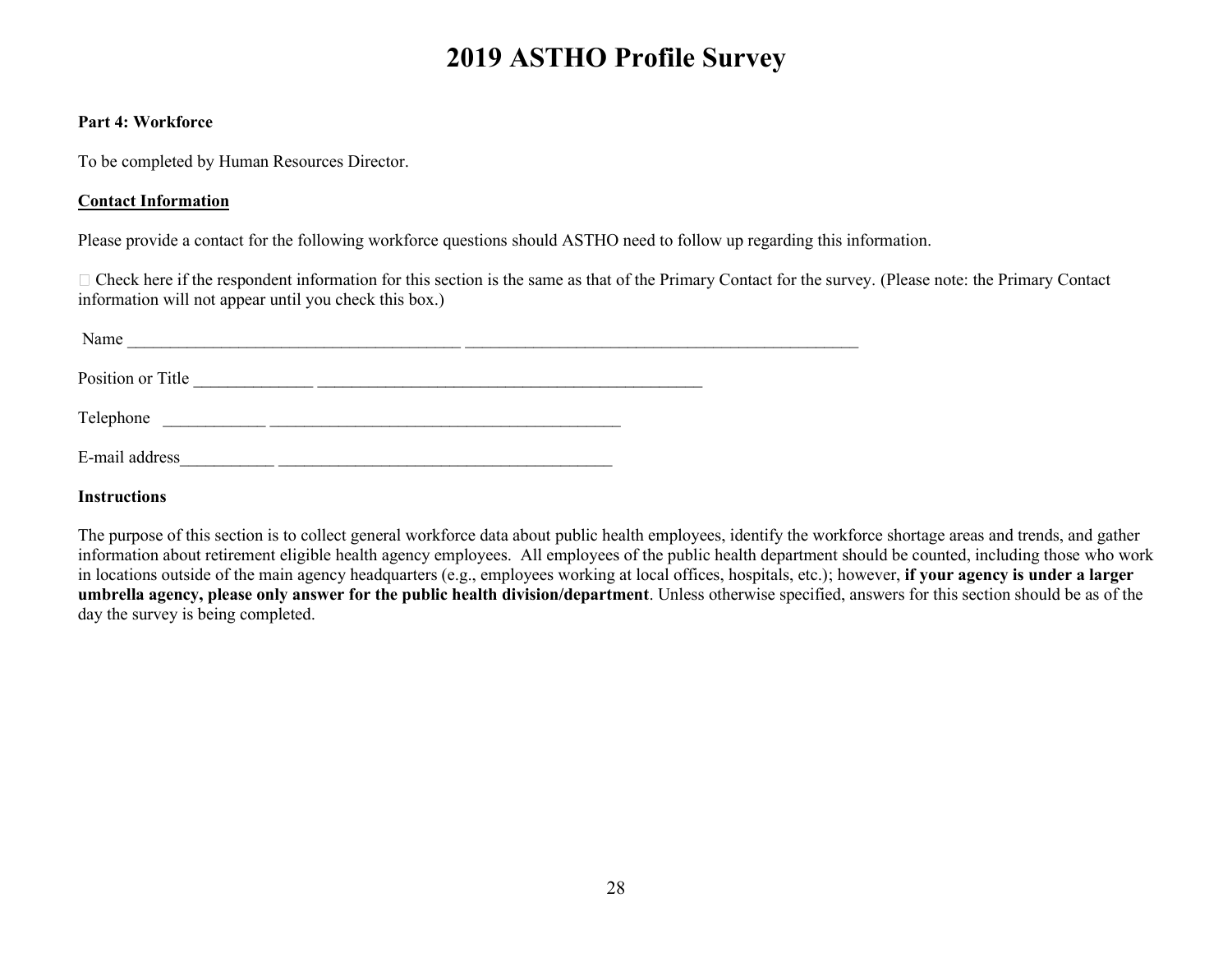**4.1a. Please indicate the current number of employees (exclude temporary and contract workers) and current number of FTEs working in your public health agency. (**Please include vacant positions for which you are actively recruiting *(includes positions that have been recruited for but not yet filled, and any positions that are in the process of onboarding but haven't officially started*) in these counts. Do not include volunteers in any counts; omit any employees not on your agency payroll (e.g. federal assignees).

#### \_\_\_\_\_\_**Number of employees**

*Count both full-time and part-time employees; do not count contract or temporary workers.*

#### \_\_\_\_\_\_ **Number of Full-time Equivalents (FTEs)**

*Refers to public health agency's current total workforce, NOT the maximum workforce your agency is authorized to employ. Includes the same employees reported in "Number of employees" but adjusted for part-time workers; e.g., a full-time employee is counted as 1.00 FTE, and an employee who works 80% of normal work hours is counted as 0.80 FTE.*

#### **4.1b. Please indicate the current number of temporary and contract workers (including interns) working in your public health agency.**

\_\_\_\_\_\_**Number of temporary and contract workers**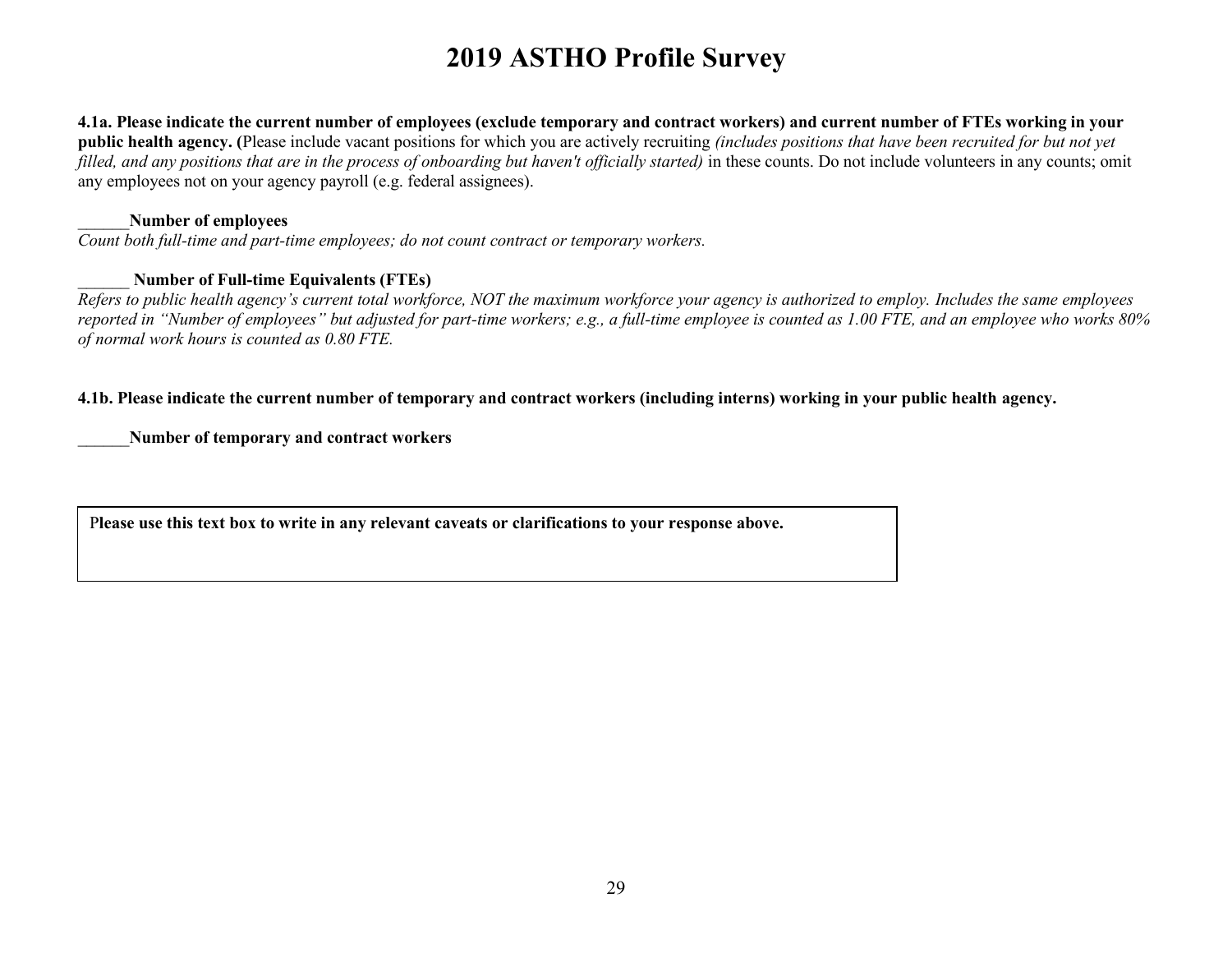**4.2a. For each occupational classification listed in the following table, please provide the total current employee FTE count and the total current number of contractors and temporary workers in your public health agency. Please use the "other" rows to add additional classifications.** Please include vacant positions for which you are actively recruiting *(includes positions that have been recruited for but not yet filled, and any positions that are in the process of onboarding but haven't officially started)*.

Additional instructions for reporting on occupational classifications: Please count individuals by their function as opposed to their degree, education or experience. For instance, if a registered nurse is serving as "agency leadership," please count this individual as "agency leadership" in the following chart, not as a "registered nurse". Please include mid-level managers (i.e. those with some programmatic or supervisory management responsibilities) who are not agency leadership in the appropriate program area, i.e. include environmental health managers in the environmental health worker category. If you do not have any FTEs in a certain occupational classification, please enter 0. For "Other," please list the four occupational classifications that represent the largest percentage of your workforce that does not fit into any other classifications.

| <b>Total current</b> | <b>Total current</b> | <b>Occupational classifications</b> | Descriptions and examples of occupational classifications |
|----------------------|----------------------|-------------------------------------|-----------------------------------------------------------|
| employee FTE         | number of            |                                     |                                                           |
| count for each       | contractors and      |                                     |                                                           |
| occupational         | temporary            |                                     |                                                           |
| classification       | workers for each     |                                     |                                                           |
|                      | occupational         |                                     |                                                           |
|                      | classification       |                                     |                                                           |

## **Administration/business occupations**

|  | Executive leadership                       | Oversees the operations of the overall agency or a major subdivision<br>of public health services. Includes all top agency executives<br>regardless of education or licensing (e.g., health commissioner, health<br>officer, public health administrator, deputy director, bureau chief,<br>division director, general counsel, legislative liaison, chief operating<br>officer). |
|--|--------------------------------------------|-----------------------------------------------------------------------------------------------------------------------------------------------------------------------------------------------------------------------------------------------------------------------------------------------------------------------------------------------------------------------------------|
|  | Business and financial operations<br>staff | Performs specialized work in areas of business, finance, accounting,<br>human resources, information technology and legal issues (e.g.,<br>financial analyst, human resources specialist, grant and contracts<br>manager, legal personnel, computer system analyst, network and<br>database administrators).                                                                      |
|  | Office and administrative support          | Performs administrative tasks and clerical duties (e.g., administrative<br>assistant, secretary, receptionist, office clerk, maintenance staff,<br>operator).                                                                                                                                                                                                                     |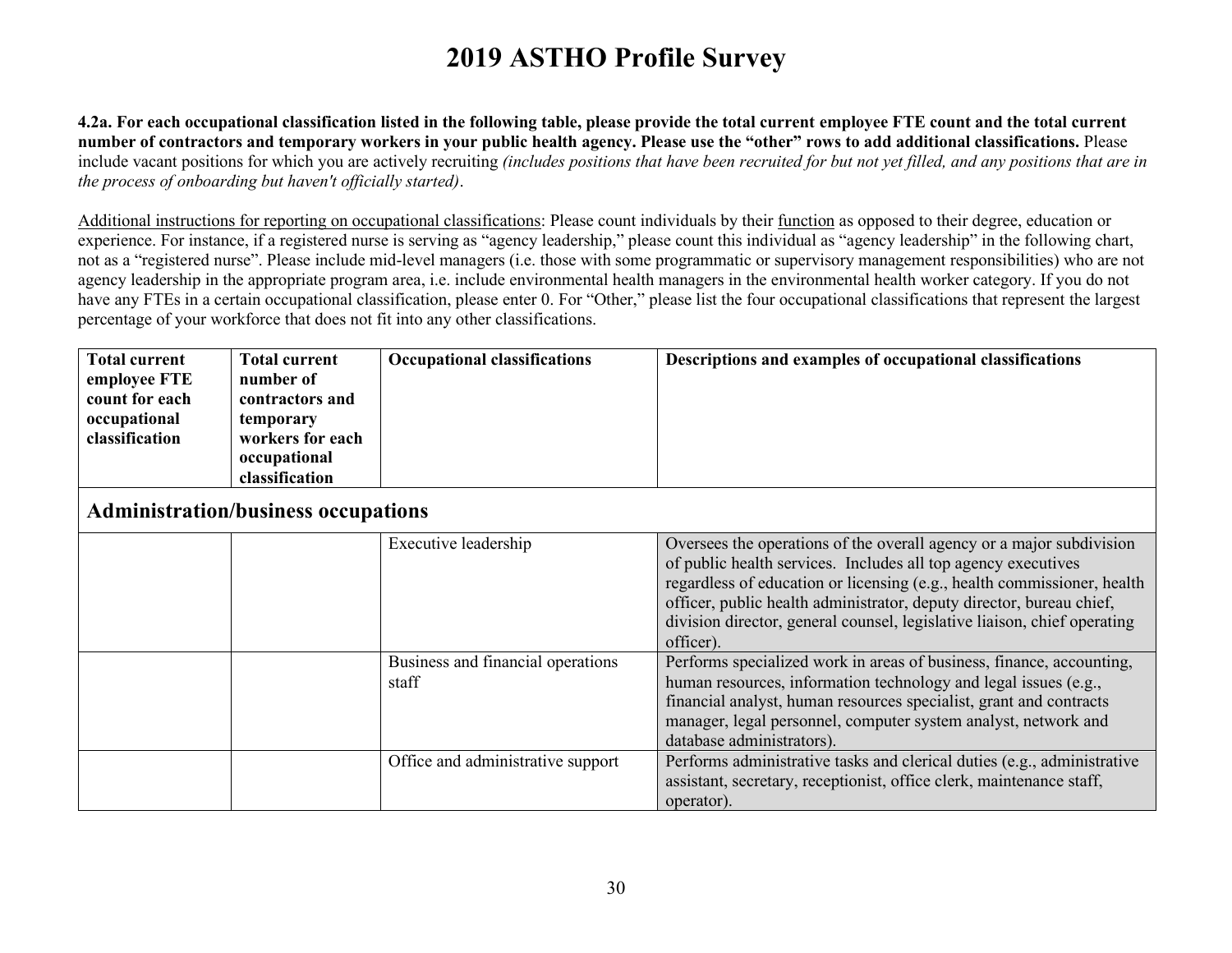|                                        | Quality improvement specialist | Works collaboratively within public health agency to lead and<br>establish appropriate performance management and quality<br>improvement systems. May also play a lead role in systems<br>assessment and preparing the agency for national public health<br>accreditation (e.g., performance management and quality<br>improvement director, performance improvement manager,<br>performance improvement director). |
|----------------------------------------|--------------------------------|---------------------------------------------------------------------------------------------------------------------------------------------------------------------------------------------------------------------------------------------------------------------------------------------------------------------------------------------------------------------------------------------------------------------|
|                                        | Public information specialist  | Serves as communications coordinator or spokesperson for the agency<br>to provide information about public health issues to the media and<br>public (e.g., public information officer, public information specialist).                                                                                                                                                                                              |
| <b>Clinical/laboratory occupations</b> |                                |                                                                                                                                                                                                                                                                                                                                                                                                                     |
|                                        | Public health physician        | Licensed physician who identifies persons or groups at risk of illness<br>or disability and develops, implements, and evaluates programs or<br>interventions designed to prevent, treat, or improve such risks, and<br>may provide direct medical services to clients; includes licensed<br>physicians and preventative medicine physicians. Excludes<br>psychiatrists and psychologists.                           |
|                                        | Physician Assistant            | Licensed professional who identifies persons or groups at risk of<br>illness or disability and develops, implements, and evaluates<br>programs or interventions designed to prevent, treat, or improve such<br>risks, and may provide direct medical services to clients.                                                                                                                                           |
|                                        | Nurse Practitioner             | Advanced practice nurse who identifies persons or groups at risk of<br>illness or disability and develops, implements, and evaluates<br>programs or interventions designed to prevent, treat, or improve such<br>risks, and may provide direct medical services to clients.                                                                                                                                         |
|                                        | Public health nurse            | Registered nurse conducting public health nursing (e.g. school nurse,<br>community health nurse); may provide direct medical services to<br>clients.                                                                                                                                                                                                                                                                |
|                                        | Oral health professional       | Diagnoses and treats problems with teeth, gums, and the mouth. May<br>also educate individuals or groups on proper oral health activities<br>such as diet choices affecting oral health; includes public health<br>dentists, dental hygienists, and dental assistants.                                                                                                                                              |
|                                        | Behavioral health staff        | Develops and implements strategies to improve community mental<br>health status. May also provide direct behavioral health services to<br>clients regarding mental, social, and behavioral issues (e.g.                                                                                                                                                                                                             |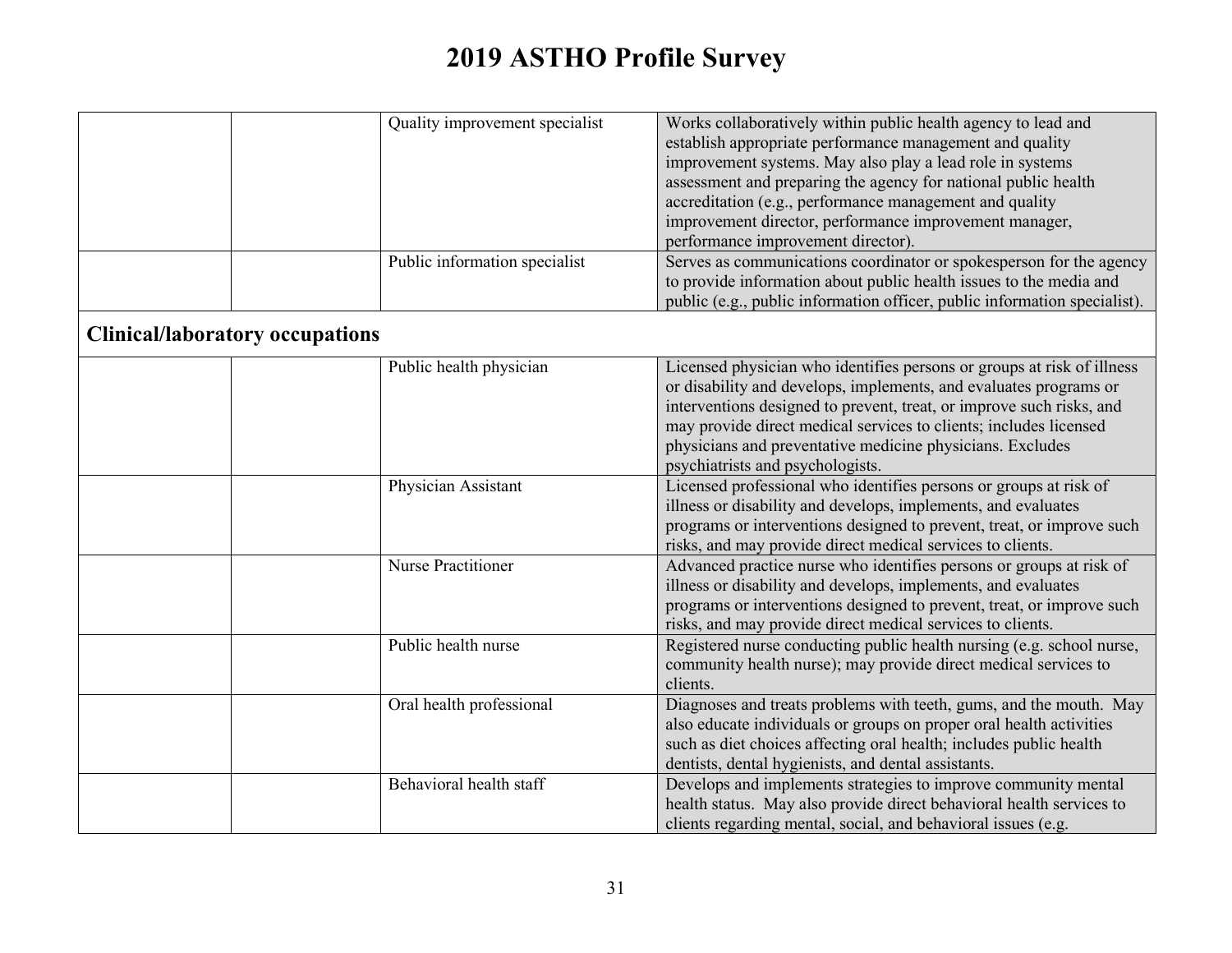|                                      | psychiatrists, psychologists, public health social workers, HIV/AIDS<br>counselors, behavioral counselors, community organizers, social<br>services counselors, and mental health and substance abuse<br>counselors.)                                                                                                                                                            |
|--------------------------------------|----------------------------------------------------------------------------------------------------------------------------------------------------------------------------------------------------------------------------------------------------------------------------------------------------------------------------------------------------------------------------------|
| Laboratory worker                    | Plans, designs, and implements laboratory testing procedures, and<br>performs analyses that provide data to diagnose, treat, and monitor<br>disease and environmental hazards (e.g., laboratorian, laboratory<br>scientist, laboratory technician, laboratory aides or assistants, medical<br>technologists).                                                                    |
| Other public health professionals    |                                                                                                                                                                                                                                                                                                                                                                                  |
| Epidemiologist/Statistician          | Conducts on-going surveillance, field investigations, analytic studies<br>and evaluation of disease occurrence and disease potential to make<br>recommendations on appropriate interventions. May also collect data<br>and report vital statistics (e.g. epidemiologist, biostatistician, public<br>health scientist/researcher).                                                |
| Public health informatics specialist | Public health professional who applies informatics principles and<br>standards to improve population health (e.g. public health information<br>systems specialists, public health informaticists).                                                                                                                                                                               |
| Environmental health worker          | Investigates, monitors, and identifies problems or risks that may<br>affect the environment (e.g. food safety, air and water quality, and<br>solid waste) and, consequently, the health of an individual or group.<br>May include environmentalist, environmental health specialist,<br>scientist, engineer, occupational health worker or technician,<br>sanitarian, inspector. |
| Health educator                      | Develops and implements educational programs and strategies to<br>support and modify health-related behaviors of individuals and<br>communities, and promotes the effective use of health programs and<br>services (e.g., health educator, health education coordinator, health<br>education specialist).                                                                        |
| Nutritionist                         | Develops and implements interventions related to nutrition, the<br>nutrition environment, and food and nutrition policy. May also<br>provide nutritional counseling and evaluate the effectiveness of                                                                                                                                                                            |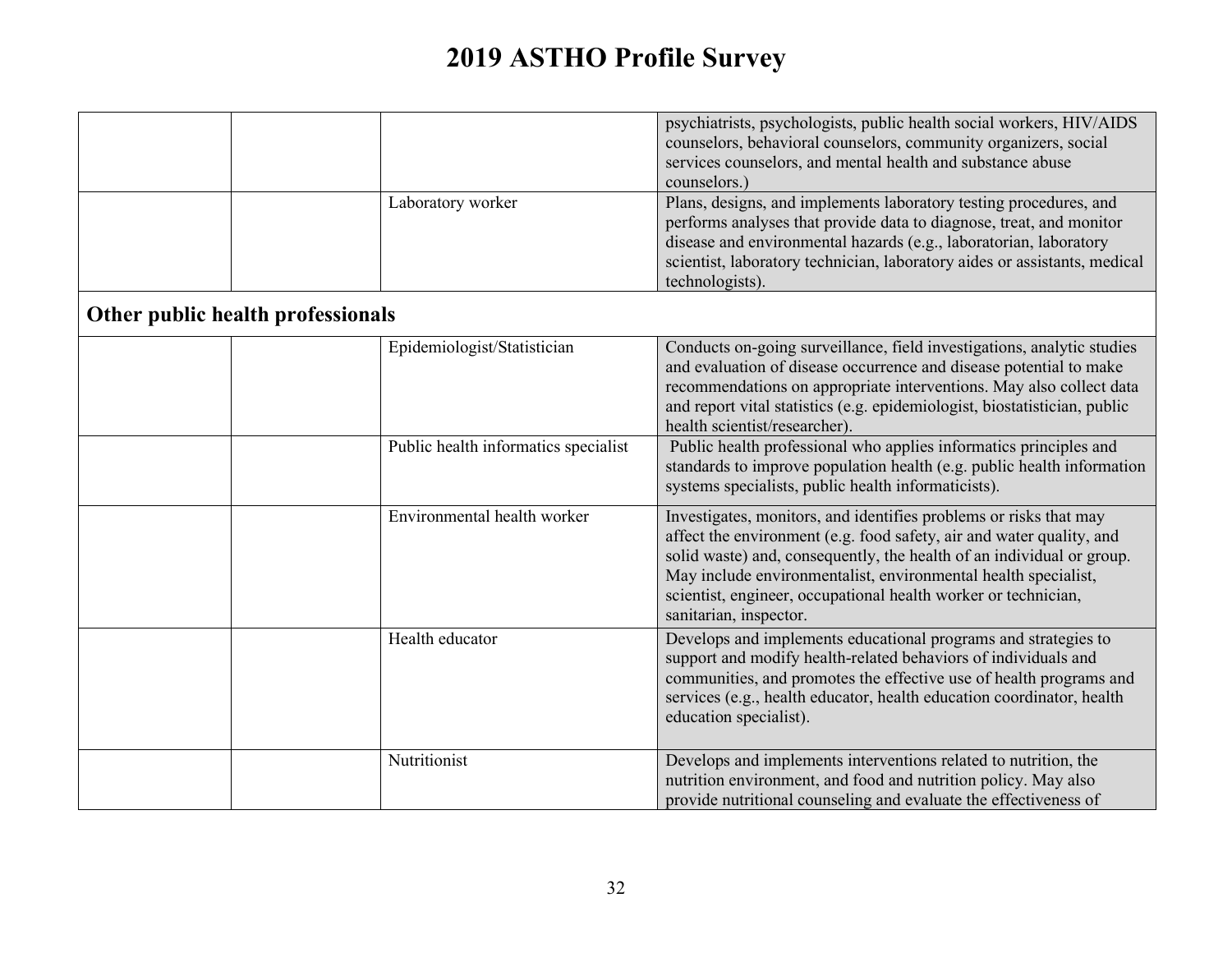|                    | current interventions (e.g. dietician, nutritionist, WIC lactation staff,<br>WIC nutrition staff).                                                                                                                                                                    |
|--------------------|-----------------------------------------------------------------------------------------------------------------------------------------------------------------------------------------------------------------------------------------------------------------------|
| Preparedness staff | Manages or develops the plans, procedures, and training programs<br>involving the public health response to all-hazards events (e.g.,<br>emergency preparedness coordinator, incident manager, emergency<br>preparedness manager, emergency preparedness specialist). |
| Other (specify):   |                                                                                                                                                                                                                                                                       |
| Other (specify):   |                                                                                                                                                                                                                                                                       |
| Other (specify):   |                                                                                                                                                                                                                                                                       |
| Other (Specify):   |                                                                                                                                                                                                                                                                       |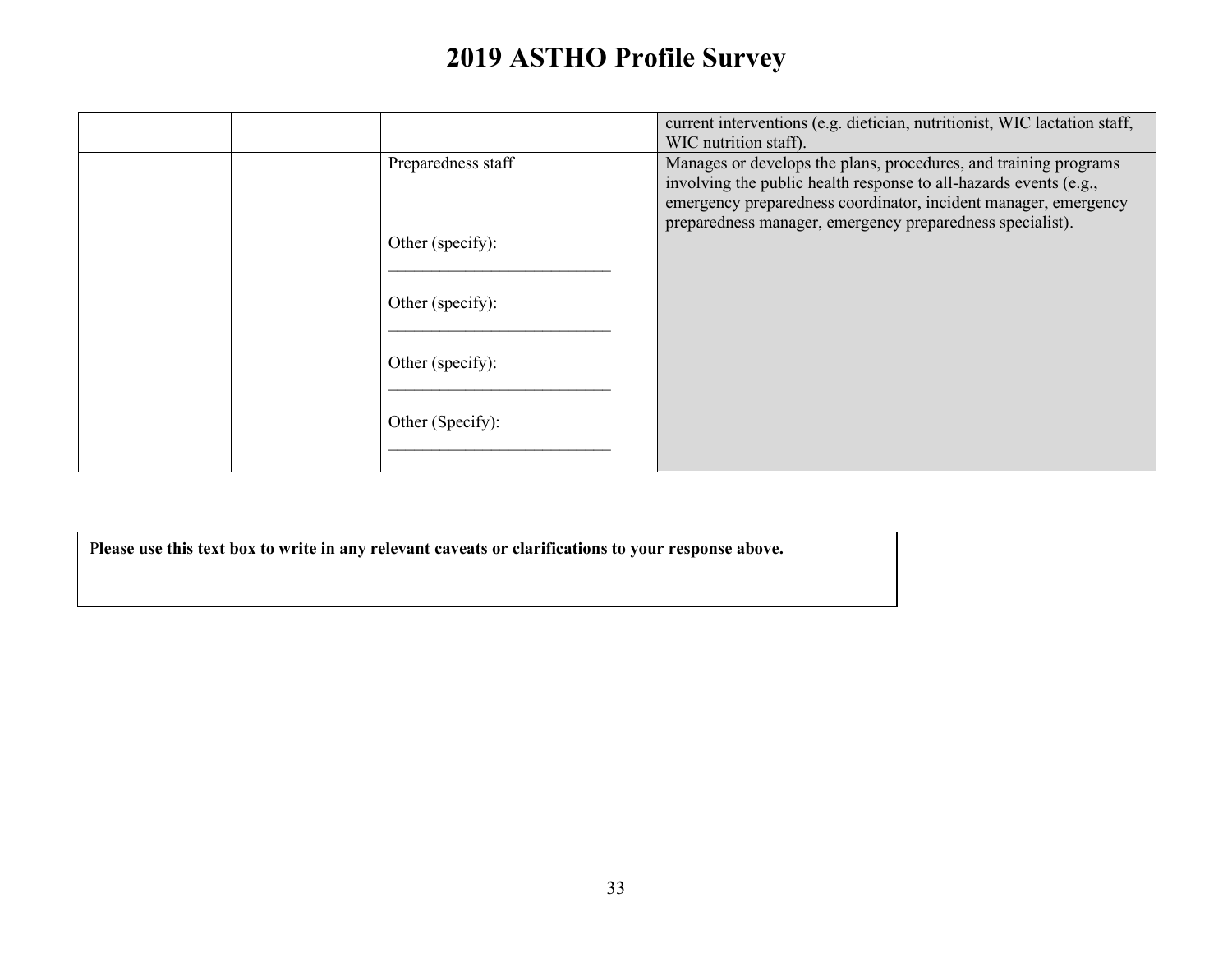**4.2b For each occupational classification listed in the following table, please provide the annual salary range for employees working full-time in your public health agency.** 

| <b>Annual Salary Range (in whole dollar amounts)</b> |         | <b>Occupational Classifications</b>        | Descriptions and Examples of occupational classifications                                                                                                                                                                                                                                                                                                                                                           |
|------------------------------------------------------|---------|--------------------------------------------|---------------------------------------------------------------------------------------------------------------------------------------------------------------------------------------------------------------------------------------------------------------------------------------------------------------------------------------------------------------------------------------------------------------------|
| Minimum                                              | Maximum |                                            |                                                                                                                                                                                                                                                                                                                                                                                                                     |
| <b>Administration/business occupations</b>           |         |                                            |                                                                                                                                                                                                                                                                                                                                                                                                                     |
| \$                                                   | \$      | Executive leadership                       | Oversees the operations of the overall agency or a major<br>subdivision of public health services. Includes all top agency<br>executives regardless of education or licensing (e.g., health<br>commissioner, health officer, public health administrator, deputy<br>director, bureau chief, division director, general counsel,<br>legislative liaison, chief operating officer).                                   |
| \$                                                   | \$      | Business and financial<br>operations staff | Performs specialized work in areas of business, finance,<br>accounting, human resources, information technology and legal<br>issues (e.g., financial analyst, human resources specialist, grant<br>and contracts manager, legal personnel, computer system<br>analyst, network and database administrators).                                                                                                        |
| \$                                                   | \$      | Office and administrative<br>support       | Performs administrative tasks and clerical duties (e.g.,<br>administrative assistant, secretary, receptionist, office clerk,<br>maintenance staff, operator).                                                                                                                                                                                                                                                       |
| \$                                                   | \$      | Quality improvement specialist             | Works collaboratively within public health agency to lead and<br>establish appropriate performance management and quality<br>improvement systems. May also play a lead role in systems<br>assessment and preparing the agency for national public health<br>accreditation (e.g., performance management and quality<br>improvement director, performance improvement manager,<br>performance improvement director). |
| \$                                                   | \$      | Public information specialist              | Serves as communications coordinator or spokesperson for the<br>agency to provide information about public health issues to the<br>media and public (e.g., public information officer, public<br>information specialist).                                                                                                                                                                                           |
| <b>Clinical/laboratory occupations</b>               |         |                                            |                                                                                                                                                                                                                                                                                                                                                                                                                     |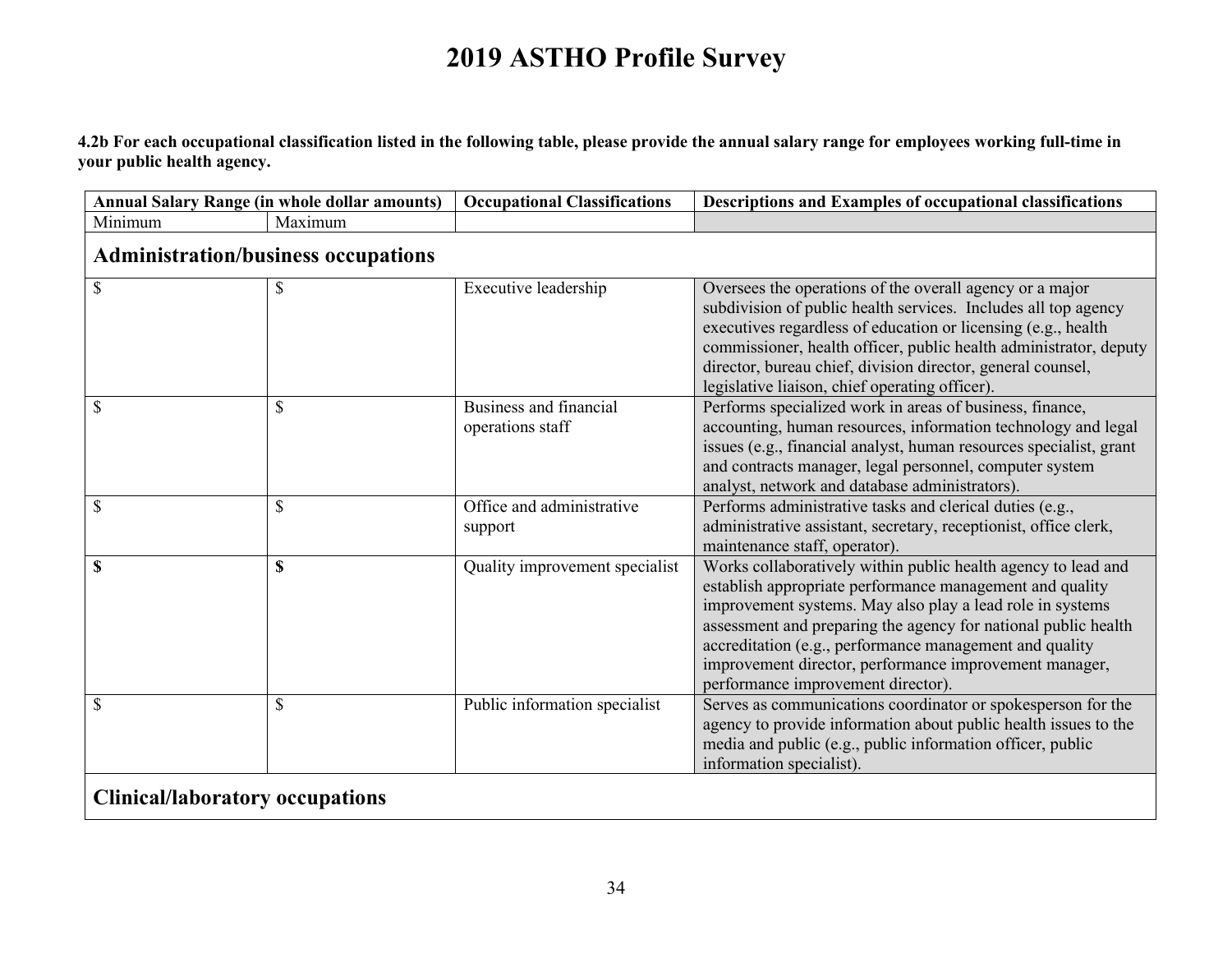| $\mathbb{S}$  | $\mathbb{S}$ | Public health physician   | Licensed physician who identifies persons or groups at risk of<br>illness or disability and develops, implements, and evaluates<br>programs or interventions designed to prevent, treat, or improve<br>such risks, and may provide direct medical services to clients;<br>includes licensed physicians and preventative medicine<br>physicians. Excludes psychiatrists and psychologists.                                        |
|---------------|--------------|---------------------------|----------------------------------------------------------------------------------------------------------------------------------------------------------------------------------------------------------------------------------------------------------------------------------------------------------------------------------------------------------------------------------------------------------------------------------|
| \$            | \$           | Physician Assistant       | Licensed professional who identifies persons or groups at risk of<br>illness or disability and develops, implements, and evaluates<br>programs or interventions designed to prevent, treat, or improve<br>such risks, and may provide direct medical services to clients.                                                                                                                                                        |
| $\mathcal{S}$ | \$           | <b>Nurse Practitioner</b> | Advanced practice nurse who identifies persons or groups at risk<br>of illness or disability and develops, implements, and evaluates<br>programs or interventions designed to prevent, treat, or improve<br>such risks, and may provide direct medical services to clients.                                                                                                                                                      |
| $\mathcal{S}$ | \$           | Public health nurse       | Registered nurse conducting public health nursing (e.g. school<br>nurse, community health nurse); may provide direct medical<br>services to clients.                                                                                                                                                                                                                                                                             |
| \$            | \$           | Oral health professional  | Diagnoses and treats problems with teeth, gums, and the mouth.<br>May also educate individuals or groups on proper oral health<br>activities such as diet choices affecting oral health; includes<br>public health dentists, dental hygienists, and dental assistants.                                                                                                                                                           |
| \$            | \$           | Behavioral health staff   | Develops and implements strategies to improve community<br>mental health status. May also provide direct behavioral health<br>services to clients regarding mental, social, and behavioral<br>issues (e.g. psychiatrists, psychologists, public health social<br>workers, HIV/AIDS counselors, behavioral counselors,<br>community organizers, social services counselors, and mental<br>health and substance abuse counselors.) |
| \$            | \$           | Laboratory worker         | Plans, designs, and implements laboratory testing procedures,<br>and performs analyses that provide data to diagnose, treat, and<br>monitor disease and environmental hazards (e.g., laboratorian,<br>laboratory scientist, laboratory technician, laboratory aides or<br>assistants, medical technologists).                                                                                                                    |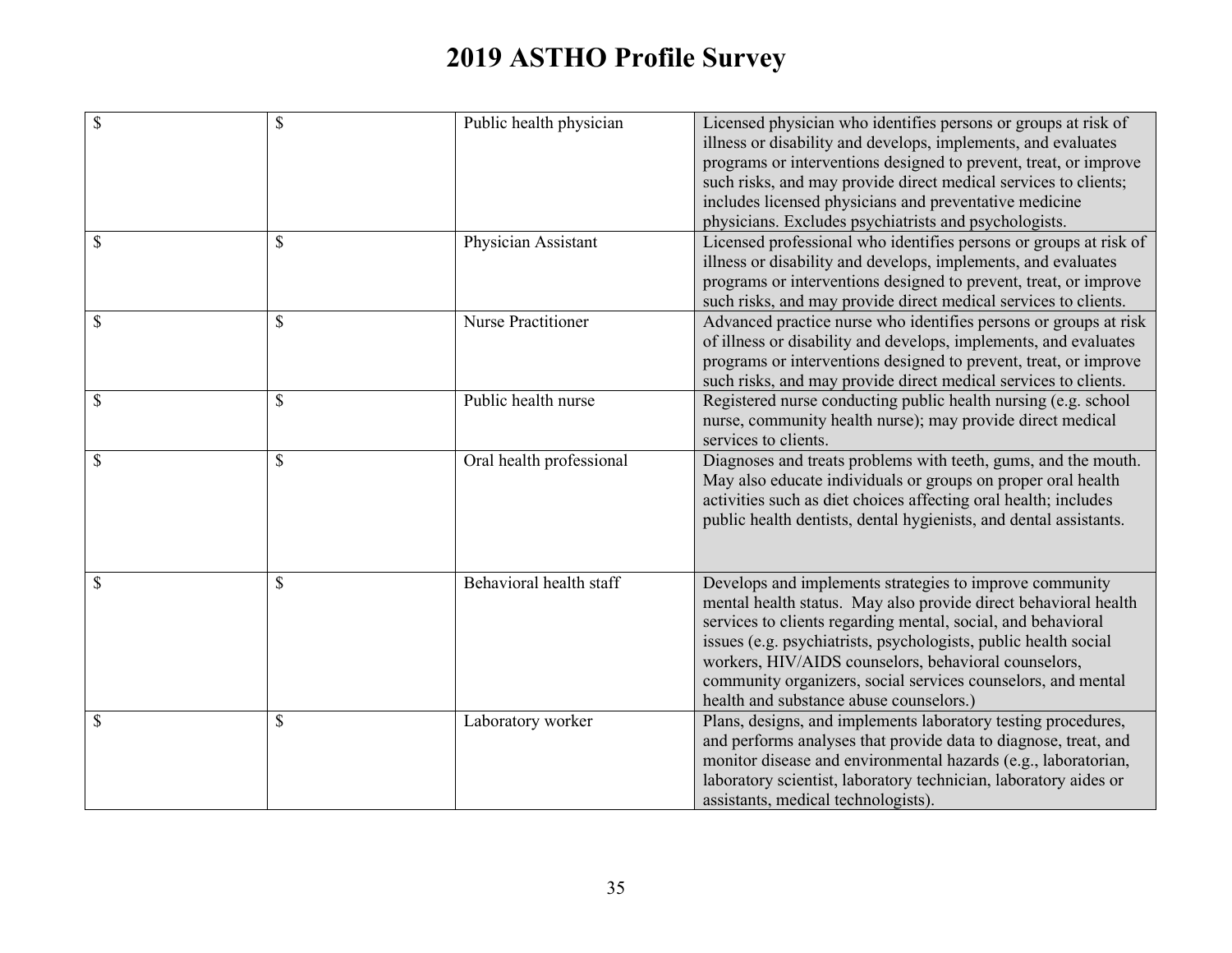**T** 

| Other public health professionals |              |                                         |                                                                                                                                                                                                                                                                                                                                                                                  |  |
|-----------------------------------|--------------|-----------------------------------------|----------------------------------------------------------------------------------------------------------------------------------------------------------------------------------------------------------------------------------------------------------------------------------------------------------------------------------------------------------------------------------|--|
| \$                                | S            | Epidemiologist/Statistician             | Conducts on-going surveillance, field investigations, analytic<br>studies and evaluation of disease occurrence and disease<br>potential to make recommendations on appropriate<br>interventions. May also collect data and report vital statistics<br>(e.g. epidemiologist, biostatistician, public health<br>scientist/researcher).                                             |  |
| \$                                | \$           | Public health informatics<br>specialist | Public health professional who applies informatics principles<br>and standards to improve population health (e.g. public health<br>information systems specialists, public health informaticists).                                                                                                                                                                               |  |
| \$                                | $\mathbb{S}$ | Environmental health worker             | Investigates, monitors, and identifies problems or risks that may<br>affect the environment (e.g. food safety, air and water quality,<br>and solid waste) and, consequently, the health of an individual<br>or group. May include environmentalist, environmental health<br>specialist, scientist, engineer, occupational health worker or<br>technician, sanitarian, inspector. |  |
| \$                                | \$           | Health educator                         | Develops and implements educational programs and strategies<br>to support and modify health-related behaviors of individuals<br>and communities, and promotes the effective use of health<br>programs and services (e.g., health educator, health education<br>coordinator, health education specialist).                                                                        |  |
| \$                                | \$           | Nutritionist                            | Develops and implements interventions related to nutrition, the<br>nutrition environment, and food and nutrition policy. May also<br>provide nutritional counseling and evaluate the effectiveness of<br>current interventions (e.g. dietician, nutritionist, WIC lactation<br>staff, WIC nutrition staff).                                                                      |  |
| \$                                | \$           | Preparedness staff                      | Manages or develops the plans, procedures, and training<br>programs involving the public health response to all-hazards<br>events (e.g., emergency preparedness coordinator, incident<br>manager, emergency preparedness manager, emergency<br>preparedness specialist).                                                                                                         |  |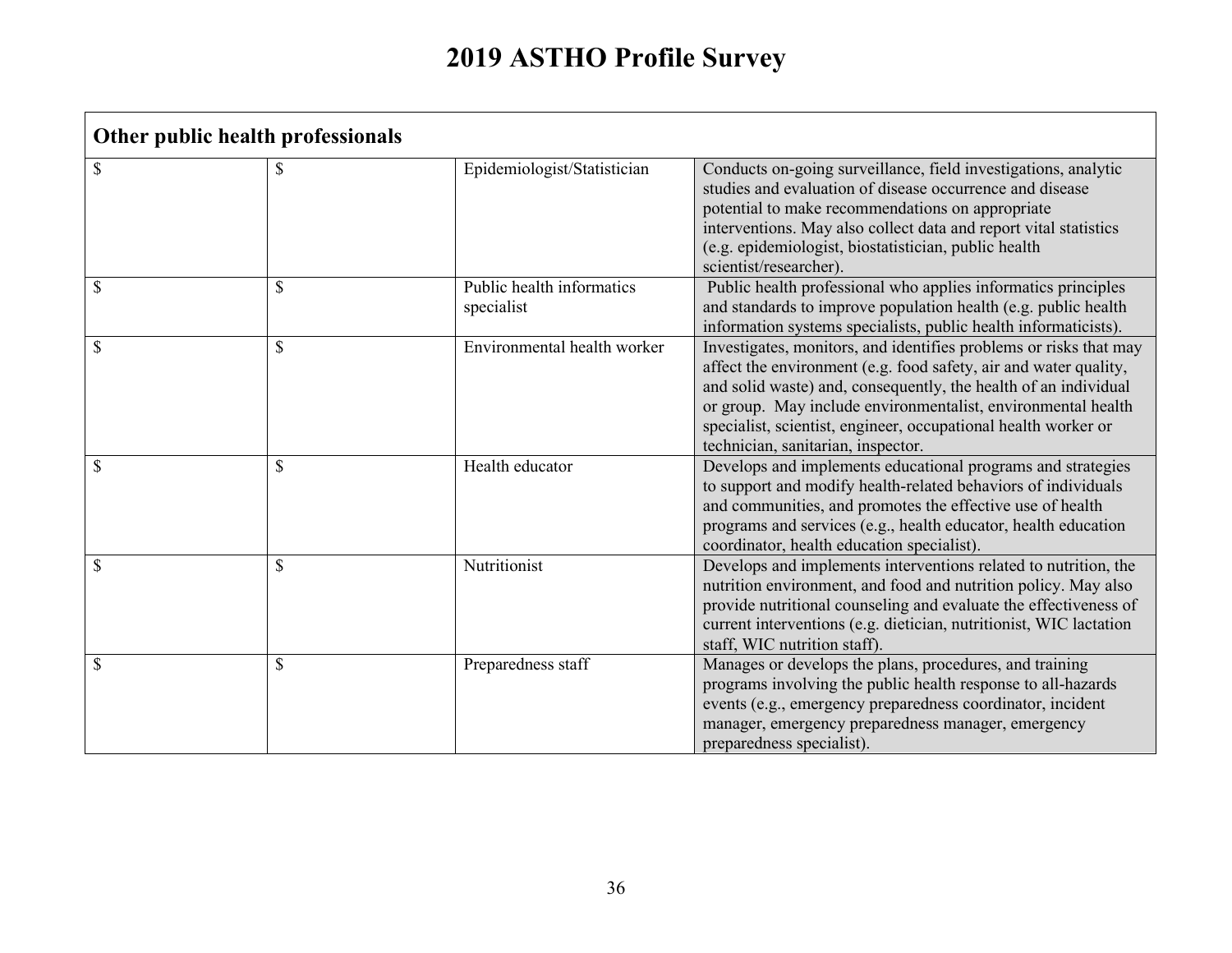**4.3. What percentage of employees working at your public health agency are in each racial category? Include regular full-time and part-time employees. Your responses should total 100%. If you do not have any data, enter 100% next to "Missing data on race" and 0 for all other response options.**

\_\_\_\_\_% White \_\_\_\_\_% Black or African American \_\_\_\_\_% American Indian/Alaska Native \_\_\_\_\_% Asian \_\_\_\_\_% Native Hawaiian or other Pacific Islander \_\_\_\_\_% Two or more races \_\_\_\_\_% Missing data on race

P**lease use this text box to write in any relevant caveats or clarifications to your response above.**

**4.4. What percentage of employees working at your public health agency are in each ethnic category? Include regular full-time and part-time employees. Your responses should total 100%. If you do not have any data, enter 100% for "Missing data on Hispanic/Latino ethnicity" and 0 for all other response options.**

- \_\_\_\_\_\_% Hispanic or Latino
- \_\_\_\_\_\_% Not Hispanic or Latino
- % Missing data on Hispanic/Latino ethnicity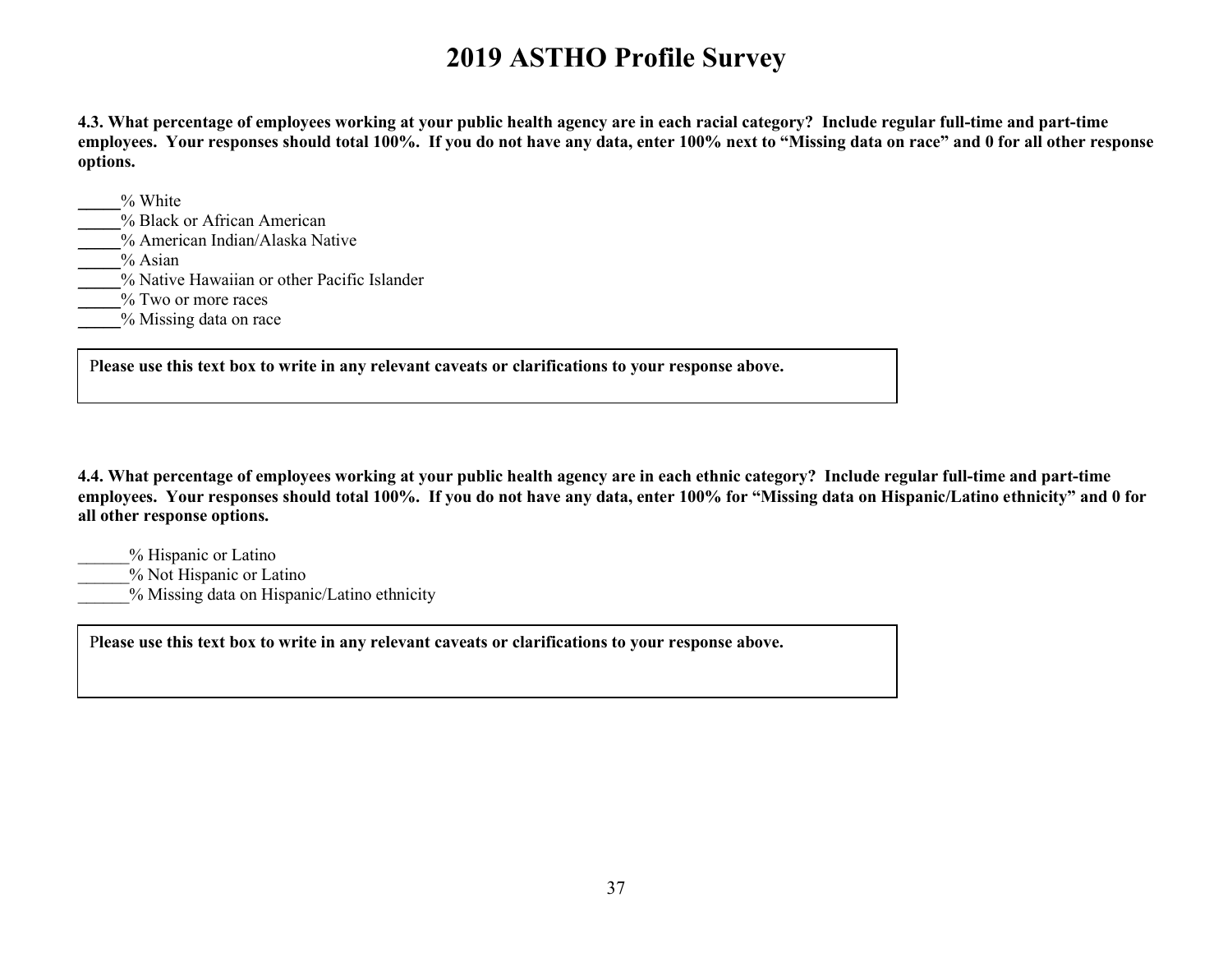**4.5. What is the gender breakdown of employees working at your public health agency? Include regular full-time and part-time employees. Your responses should total 100%.** 

\_\_\_\_\_% Male

\_\_\_\_\_% Female

\_\_\_\_\_% Non-binary/Other

\_\_\_\_\_% Missing data on gender

P**lease use this text box to write in any relevant caveats or clarifications to your response above.**

**4.6. What are the average age, median age, and average number of years of service for current full-time public health agency employees?** 

- **\_\_\_\_\_\_ Average Age of Employees** (Total age for all employees divided by total number of employees)
- **\_\_\_\_\_\_ Median Age of Employees** (The value of the middle age for all employees)
- **Average Number of Years of Service** (Total years of service for all employees divided by the total number of employees)

P**lease use this text box to write in any relevant caveats or clarifications to your response above.**

**4.7. What was the average age of new employees hired for Fiscal Year 2017 (**July 1, 2016-June 30, 2017)**?** Average Age in Fiscal Year  $2017$ :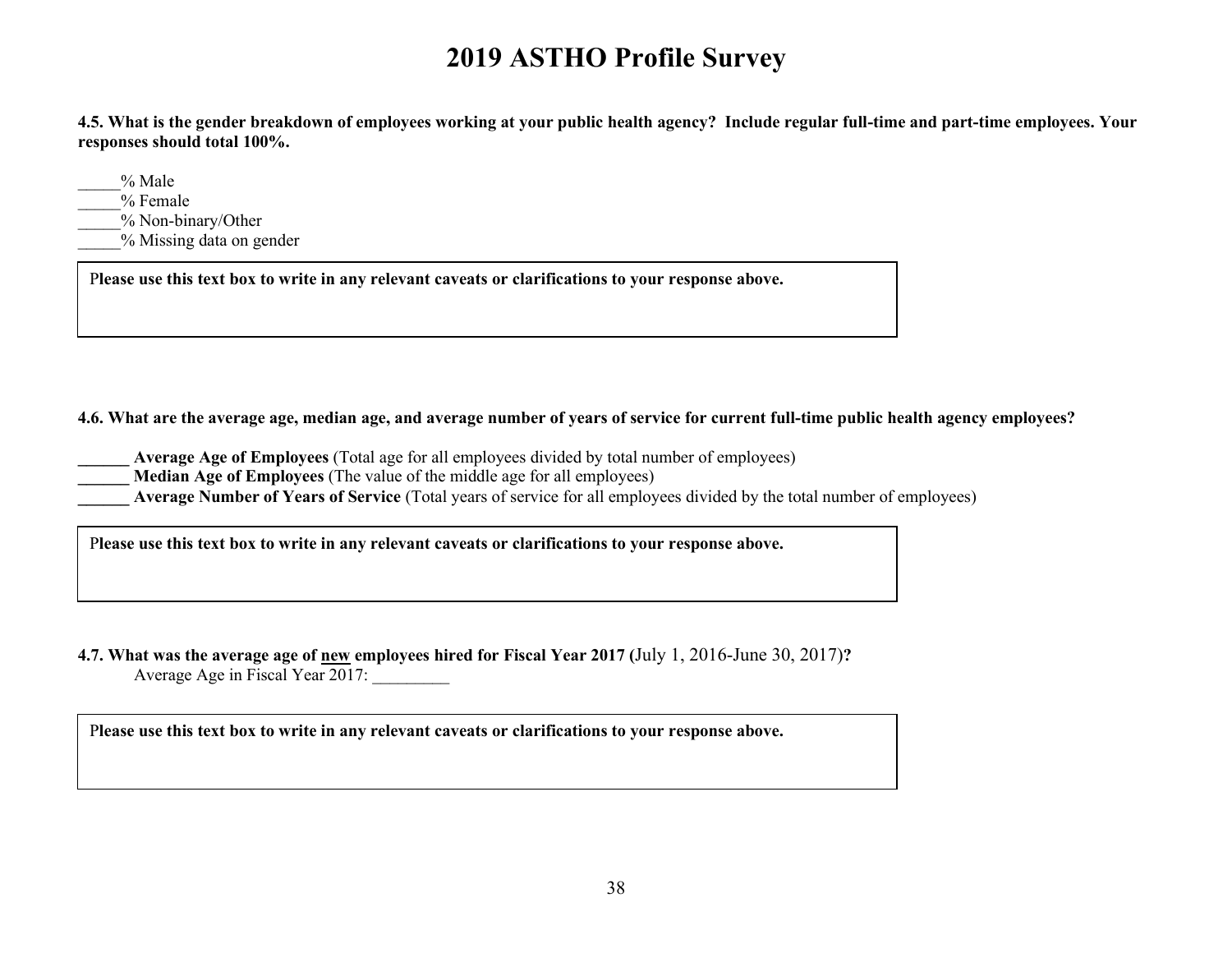**4.8. How many non-temporary employees have separated from your jurisdiction's public health workforce over the past three fiscal years? Please include retirements in this number.**

Number who left agency in Fiscal Year 2016: Number who left agency in Fiscal Year 2017: Number who left agency in Fiscal Year 2018:

P**lease use this text box to write in any relevant caveats or clarifications to your response above.**

**4.9. How many positions are being actively recruited by your HR department? This includes positions that have been recruited for but not yet filled, and any positions that are in the process of onboarding but haven't officially started. Do not include positions that are required to be left vacant due to hiring freezes or other requirements.**

P**lease use this text box to write in any relevant caveats or clarifications to your response above.**

**4.10. What is the percentage of current full-time classified employees who will be eligible for retirement for each of the following fiscal years?** *(Retirement eligibility is based upon your individual jurisdiction's set of criteria; only include those eligible for full retirement benefits)*

Fiscal year 2019:  $\frac{9}{6}$ Fiscal year 2020:  $\frac{6}{\sqrt{6}}$ Fiscal year 2021:  $\frac{6}{\sqrt{2}}$ Fiscal year 2022:  $\frac{\%}{\%}$ Fiscal year 2023:  $\frac{6}{6}$ 

 $\frac{1}{2}$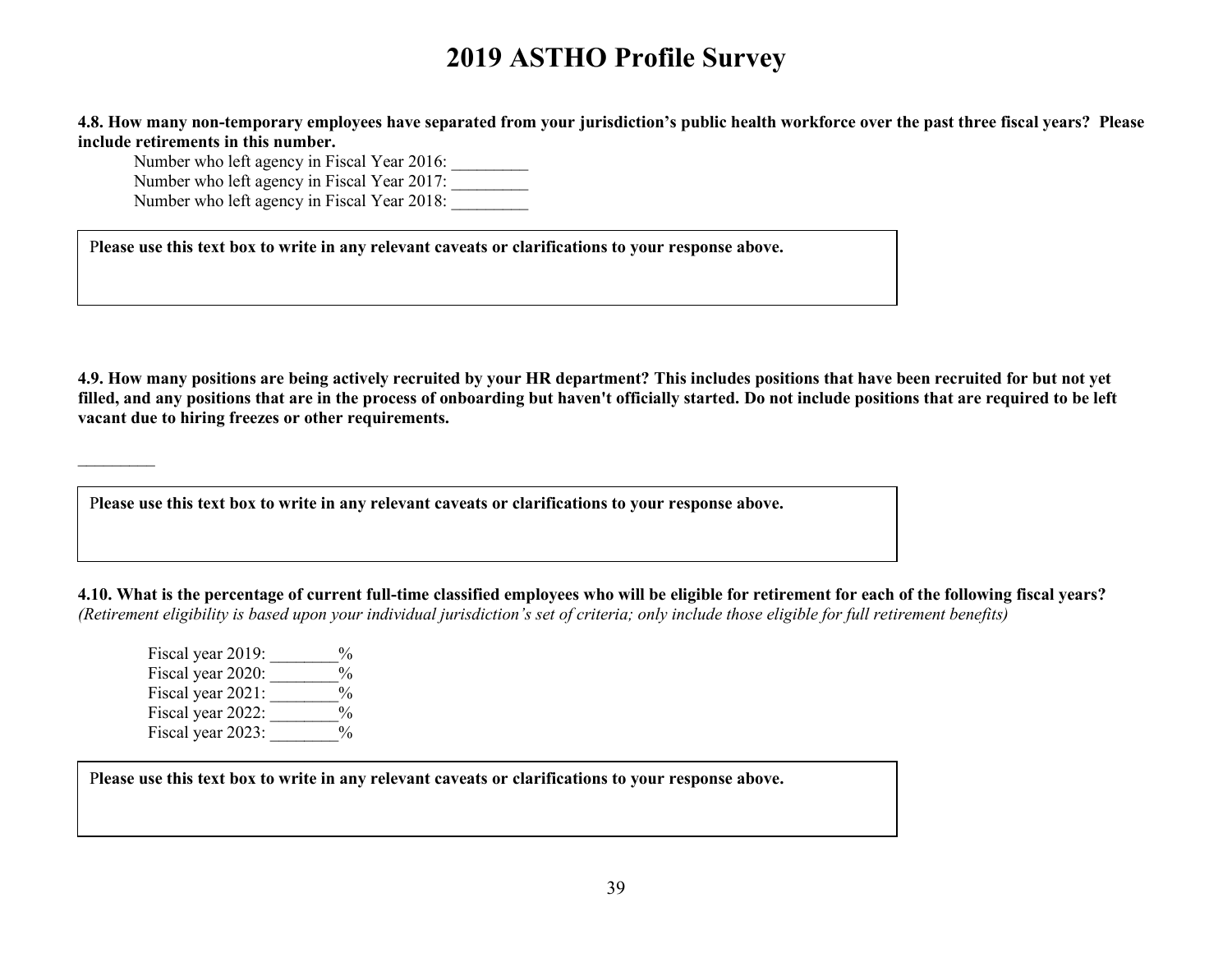**4.11. Does your public health agency have a designated workforce development director?** *This individual may or may not work as the workforce development director full time but is considered the primary point of contact for workforce development activities.*

- o Yes
- o No
- o I don't know

**4.12. Does your public health agency currently offer leadership development training to its employees?** 

- o Yes
- o No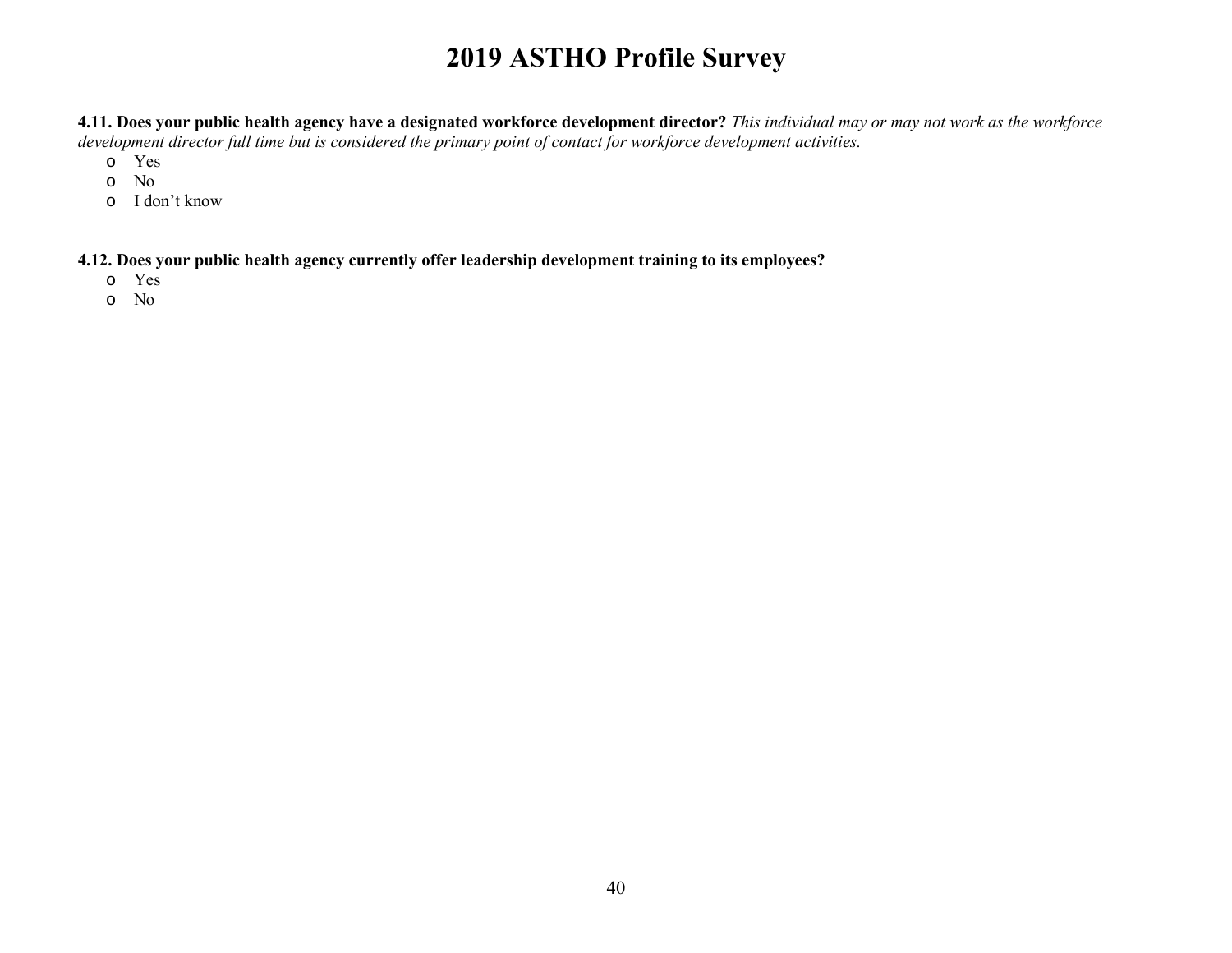#### **Part 5: Planning and Quality Improvement**

To be completed by Performance Improvement Officer or equivalent.

### **Contact Information**

Please provide a contact for the planning and quality improvement questions should ASTHO need to follow up regarding this information.

Check here if the respondent information for this section is the same as that of the Primary Contact for the survey. (Please note: the Primary Contact information will not appear until you check this box.)

| Name              |  |  |  |
|-------------------|--|--|--|
| Position or Title |  |  |  |
| Telephone         |  |  |  |
| E-mail address    |  |  |  |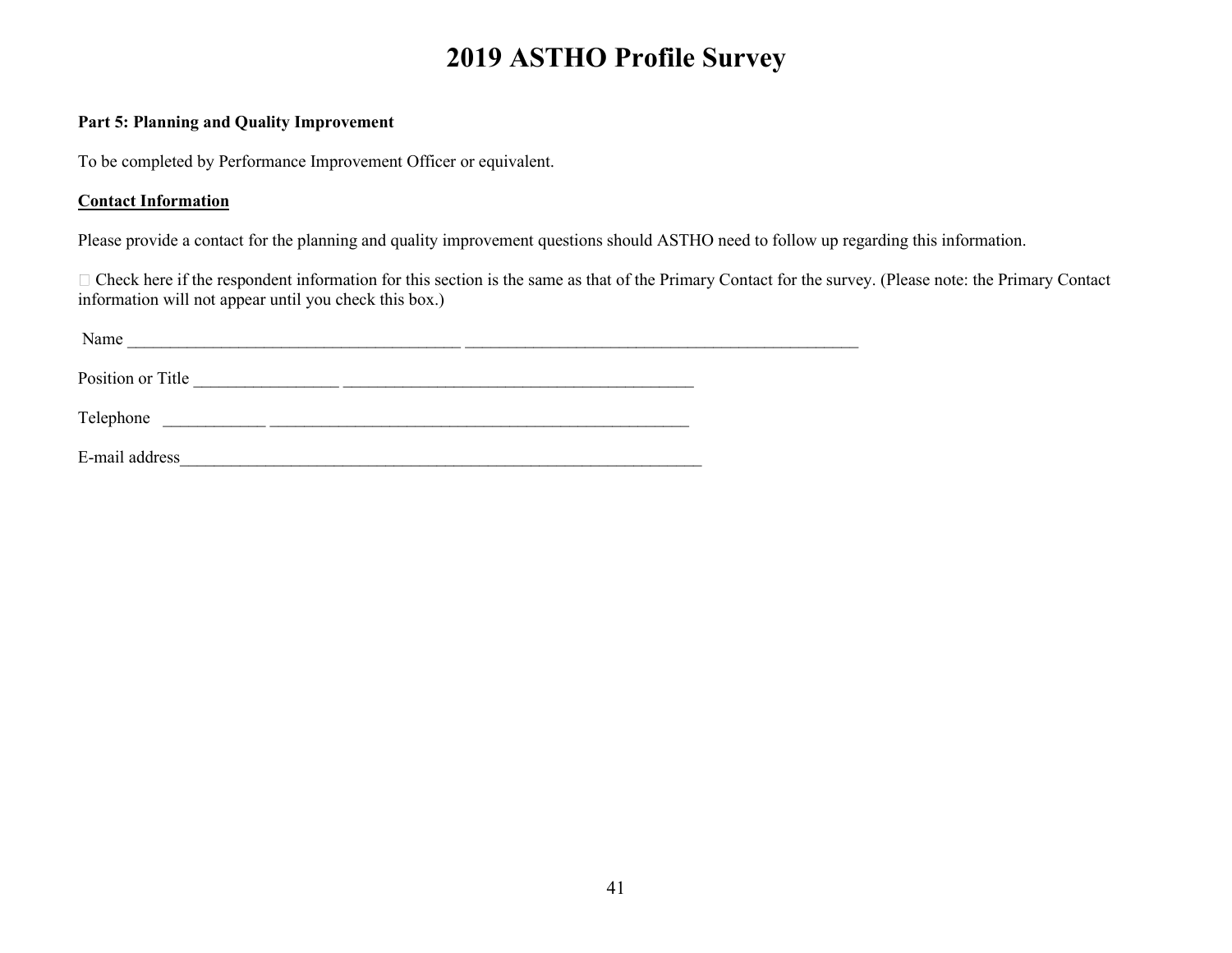#### **5.1 Has your agency achieved accreditation through the Public Health Accreditation Board (PHAB)?**

*\*Prefilled based on PHAB data.*

- $\circ$  Yes  $\rightarrow$  *(If checked, skip question 5.2)*
- No

 $\Box$  I verify that this response is correct

#### **5.2. In what calendar year does your public health agency anticipate registering in e-PHAB in order to pursue accreditation?**

- o 2019
- o 2020
- o 2021
- o 2022
- o 2023 or later
- o Have not decided on a target year
- o My public health agency has decided NOT to apply for accreditation

**5.3. There are many different frameworks or approaches to quality improvement. Check each framework or approach your agency prefers to use**  as an approach to quality improvement. (Select all that apply)

- □ Balanced Scorecard
- Baldrige Performance Excellence Criteria (or state version)
- □ Lean
- □ Plan-Do-Check-Act or Plan-Do-Study-Act
- $\Box$  Six Sigma
- □ PHAB Accreditation Standards
- □ No specific framework or approach
- $\Box$  Other specific framework or approach (specify):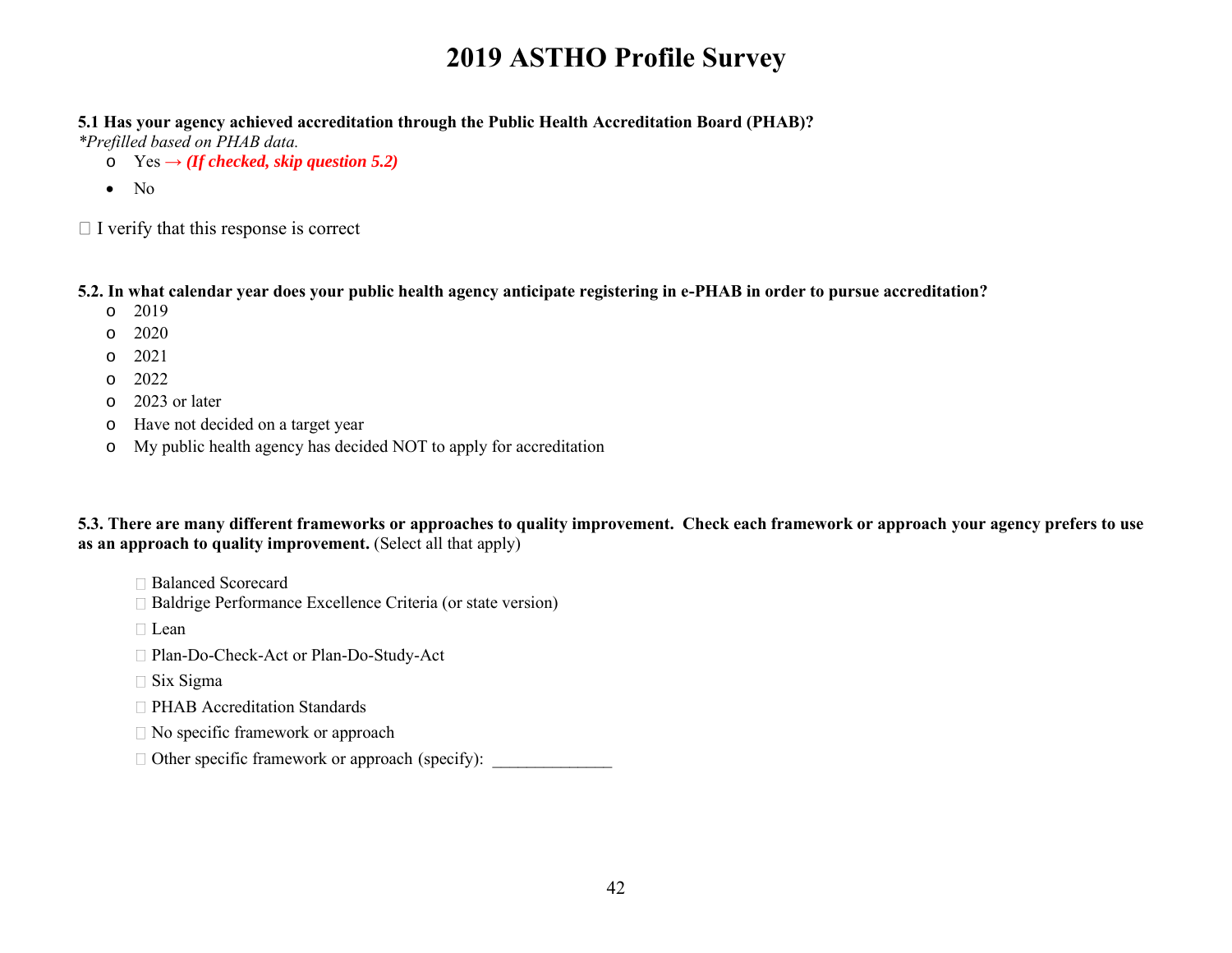*The next set of questions will help create a snapshot of state health agency performance activities around the country. Refer to the following definitions as you complete the next set of questions:*

*• Performance standards are objective standards or guidelines that are used to assess an organization's performance (e.g., one epidemiologist on staff per 100,000 population served, 80 percent of all clients who rate health agency services as "good" or "excellent," 100 percent immunization rate for all children). Standards may be set by benchmarking against similar organizations, or based on national, state, or scientific guidelines.*

*• Performance measures are any quantitative measures or indicators of capacities, processes, or outcomes relevant to the assessment of an established performance goal or objective (e.g., the number of epidemiologists on staff capable of conducting investigations, percentage of clients who rate health agency services as "good" or "excellent," percentage of immunized children).*

*• Reporting of progress means documentation and reporting of progress in meeting standards and targets and sharing of such information through feedback.*

*• Quality improvement refers to a formal, systematic approach (such as plan-do-check-act) applied to the processes underlying public health programs and services in order to achieve measurable improvements.*

**5.4. Does your public health agency have a formal performance management program in place that includes ALL of the following: performance standards, performance measures, reporting of progress, and a quality improvement process?** 

- o Yes, fully implemented department-wide
- o Yes, partially implemented department-wide
- o Yes, fully implemented for specific programs
- o Yes, partially implemented for specific programs
- o No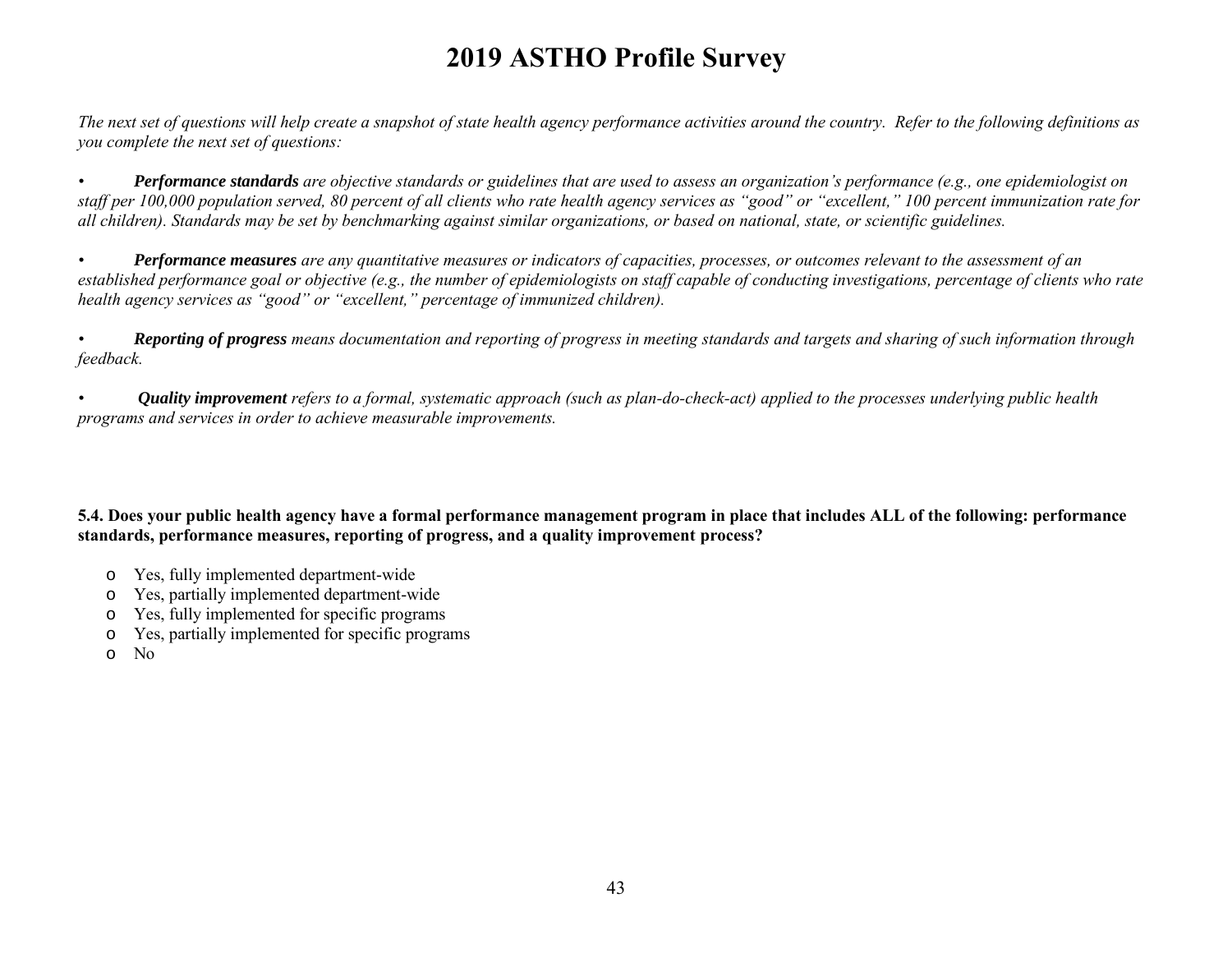#### **5.5. Which of the following statements best characterizes your public health agency's current quality improvement activities?**

- o Public health agency has implemented a formal quality improvement program agency-wide
- o Formal quality improvement activities are being implemented in specific programmatic or functional areas of the public health agency, but not on an agency-wide basis
- o Public health agency's quality improvement activities are informal or ad hoc in nature
- o Public health agency is not currently involved in quality improvement activities **→** *(If checked, skip questions 5.6-5.7)*

#### **5.6. Which of the following elements of a formal agency-wide quality improvement (QI) program are currently in place at your public health agency?** (Select all that apply)

- Agency QI Council or other committee that coordinates QI efforts
- $\Box$  Staff member with dedicated time as part of their job description to monitor QI work throughout the agency
- □ Agency-wide QI plan
- $\Box$  Agency performance data is used on an ongoing basis to drive improvement efforts
- $\Box$  Leadership dedicates resources (e.g., time, funding) to OI
- $\Box$  QI is incorporated in employee job descriptions
- $\Box$  QI is incorporated in employee performance appraisals
- $\Box$  QI resources and training opportunities are offered to staff on an ongoing basis
- $\Box$  None of the above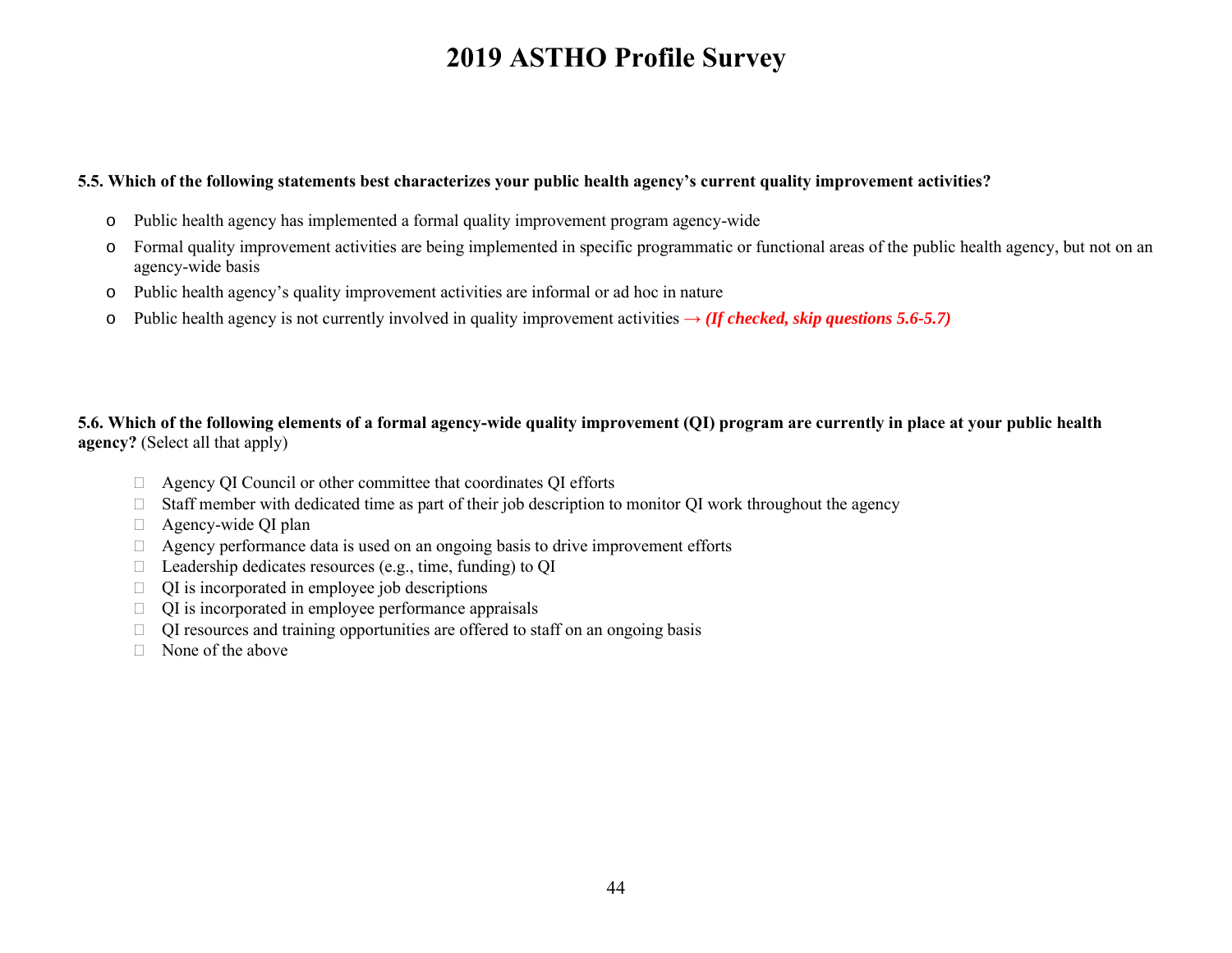#### **5.7. In what ways does your agency support or encourage staff involvement in quality improvement efforts?** (Select all that apply)

- $\Box$  We provide training to staff in QI methods
- $\Box$  We recognize outstanding QI work with employee recognition award(s)
- $\Box$  Participation in QI efforts is included as part of employee performance goals
- $\Box$  We provide monetary incentives
- $\Box$  Quality improvement is included in job descriptions for some employees
- We have formed a QI committee that coordinates QI efforts
- We provide funding to support QI efforts
- $\Box$  We do not actively encourage staff involvement in quality improvement efforts
- $\Box$  Other (specify):

**5.8. Indicate the use of the Core competencies for public health professionals in the course of managing your agency personnel.** Click on the hyperlink to visit the website for the competency. (Select all that apply)

|                                                   | Not familiar<br>with | Familiar with<br>but have not<br>used | Conducting<br>performance<br>evaluations | Developing<br>training plans | Preparing job<br>descriptions | Other use |
|---------------------------------------------------|----------------------|---------------------------------------|------------------------------------------|------------------------------|-------------------------------|-----------|
| Core competencies for public health professionals |                      |                                       |                                          |                              |                               |           |